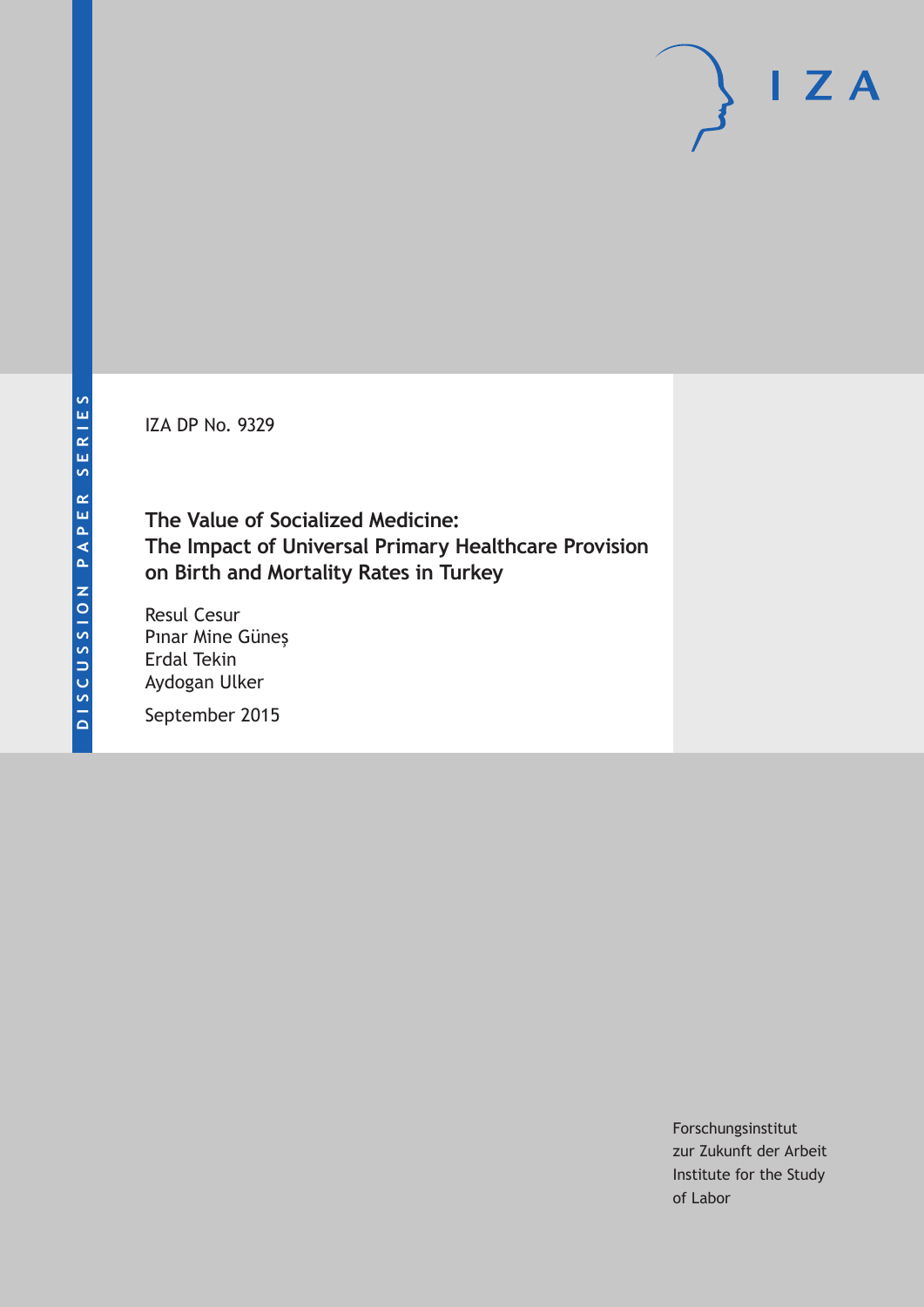# **The Value of Socialized Medicine: The Impact of Universal Primary Healthcare Provision on Birth and Mortality Rates in Turkey**

# **Resul Cesur**

*University of Connecticut* 

# **Pınar Mine Güneş**

*University of Alberta* 

# **Erdal Tekin**

*American University, IZA and NBER*

# **Aydogan Ulker**

*Deakin University* 

Discussion Paper No. 9329 September 2015

IZA

P.O. Box 7240 53072 Bonn **Germany** 

Phone: +49-228-3894-0 Fax: +49-228-3894-180 E-mail: iza@iza.org

Any opinions expressed here are those of the author(s) and not those of IZA. Research published in this series may include views on policy, but the institute itself takes no institutional policy positions. The IZA research network is committed to the IZA Guiding Principles of Research Integrity.

The Institute for the Study of Labor (IZA) in Bonn is a local and virtual international research center and a place of communication between science, politics and business. IZA is an independent nonprofit organization supported by Deutsche Post Foundation. The center is associated with the University of Bonn and offers a stimulating research environment through its international network, workshops and conferences, data service, project support, research visits and doctoral program. IZA engages in (i) original and internationally competitive research in all fields of labor economics, (ii) development of policy concepts, and (iii) dissemination of research results and concepts to the interested public.

IZA Discussion Papers often represent preliminary work and are circulated to encourage discussion. Citation of such a paper should account for its provisional character. A revised version may be available directly from the author.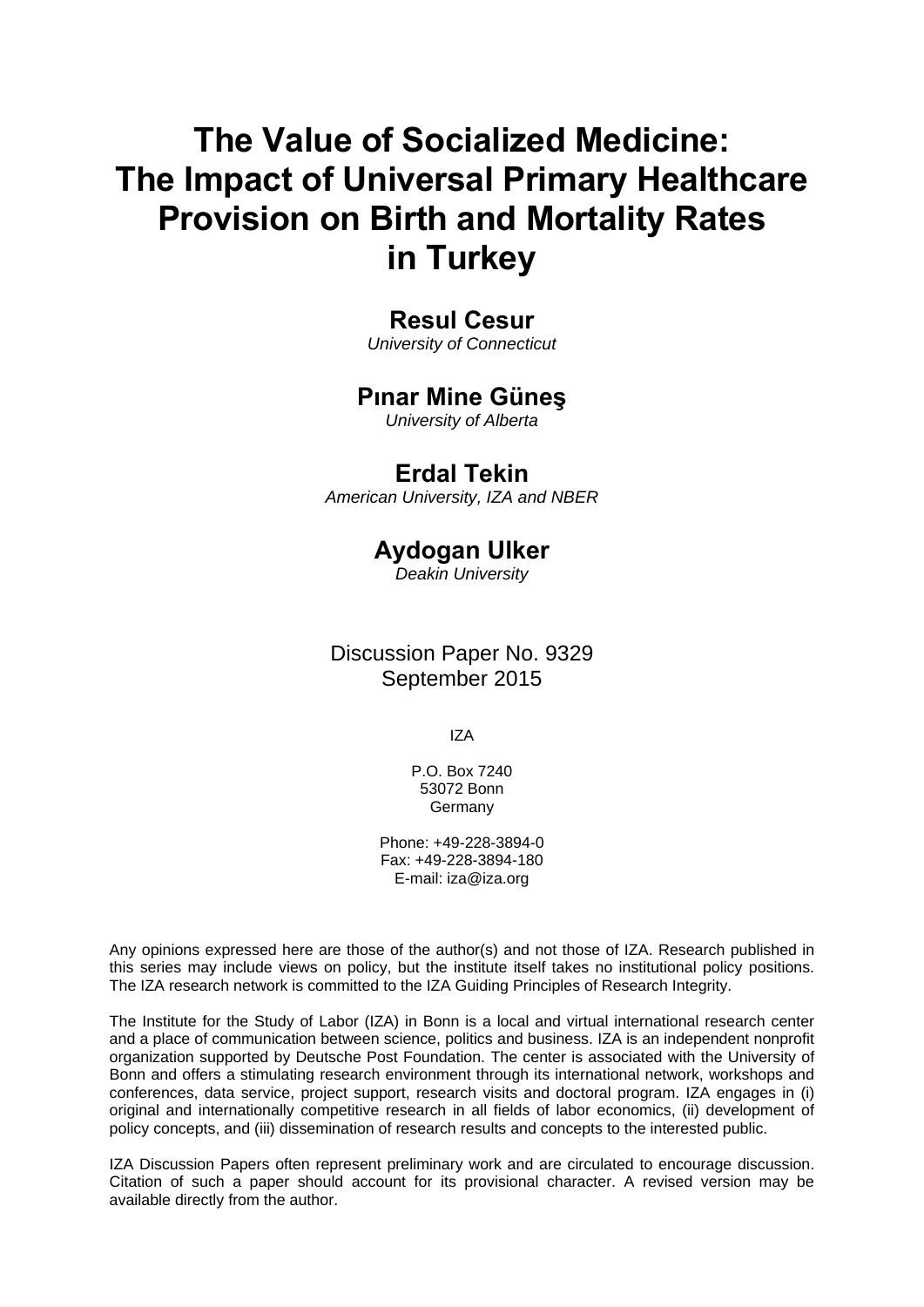IZA Discussion Paper No. 9329 September 2015

# **ABSTRACT**

# **The Value of Socialized Medicine: The Impact of Universal Primary Healthcare Provision on Birth and Mortality Rates in Turkey \***

This paper examines the impact of universal, free, and easily accessible primary healthcare on population health as measured by age-specific birth and mortality rates, focusing on a nationwide socialized medicine program implemented in Turkey. The Family Medicine Program (FMP), launched in 2005, assigns each Turkish citizen to a specific state-employed family physician, who offers a wide range of primary healthcare services that are free-ofcharge. Furthermore, these services are provided at family health centers, which operate on a walk-in basis and are located within the neighborhoods in close proximity to the patients. To identify the causal impact of the FMP, we exploit the variation in its introduction across provinces and over time. Our estimates indicate that the FMP caused large declines in mortality rates across all age groups with more pronounced impacts among infants and the elderly, and a moderate reduction in the birth rates, primarily among teenagers. Furthermore, the results are suggestive that the program has also contributed towards equalization in the mortality disparities across provinces. Our findings highlight the importance of a nationwide supply-side intervention on improving public health.

JEL Classification: I0, I1, I11, I13, I14, I18, J13, J14

Keywords: healthcare, reform, socialized, medicine, health, Turkey, infant, mortality, birth, teenager, physician

Corresponding author:

 $\overline{\phantom{a}}$ 

Erdal Tekin School of Public Affairs American University 4400 Massachusetts Avenue NW Washington, DC 20016-8070 USA E-mail: tekin@american.edu

<sup>\*</sup> We thank Dr. Emel Ergün Sevit for providing insights about the operational details of the family medicine program and participants at the European Society for Population Economics for their helpful comments and suggestions. Erdal Tekin gratefully acknowledges support from the Gary and Stacey Jacobs Fellowship.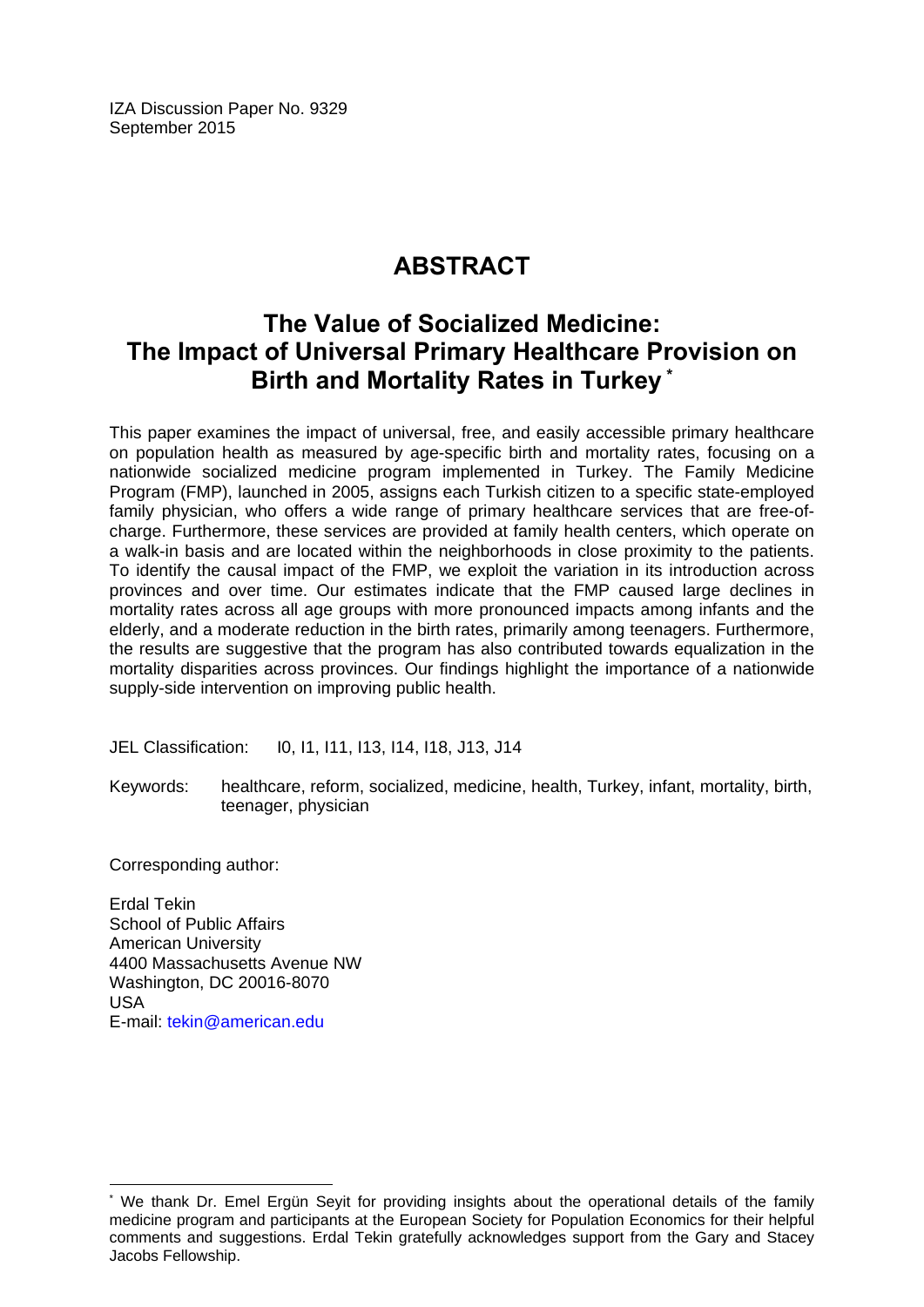*"I regard universal health coverage as the single most powerful concept that public health has to offer. It is inclusive. It unifies services and delivers them in a comprehensive and integrated way, based on primary healthcare.*"

-Dr. Margaret Chan, WHO Director-General, December 2012<sup>1</sup>

### **I. Introduction**

 One of the most daunting challenges faced by governments around the world is how to expand adequate and basic healthcare services to all of their citizens. According to the World Health Organization (WHO), there are about 1.3 billion people in the world lacking effective and affordable medical care.<sup>2</sup> Majority of these people live in developing countries, which confront an especially steep challenge as they face a shortage of trained healthcare personnel, infrastructure, and financial resources necessary to establish a universal healthcare system.<sup>3</sup>

Despite these challenges, an increasing number of countries are devising reforms aimed at improving public health and reducing disparities in the delivery of and access to basic healthcare services. Many countries have taken a primarily demand-side approach to extending health coverage, through mechanisms such as health insurance, user-fees on the basis of ability-to-pay, and conditional cash transfers, for example China (Carrin et al., 1999; Wagstaff et al., 2009), Colombia (Arroyave et al., 2013; Giedion and Diaz, 2010; Ruiz et al., 2007), Costa Rica (Cercone et al., 2010; Dow and Schmeer, 2003), Mexico (Pfutze, 2014; Sosa-Rubi et al., 2009), Peru (Bernal et al., 2014; Bitrán et al., 2010), Taiwan (Cheng and Chiang, 1997), and Vietnam (Ekman et al., 2008; Somanathan

<sup>&</sup>lt;sup>1</sup> Opening remarks at a member state consultation on health in the post-2015 development agenda Geneva, Switzerland. See http://www.who.int/dg/speeches/2012/mdgs\_post2015/en/ for the full speech.

<sup>2</sup> See http://www.who.int/bulletin/volumes/86/11/07-049387/en/.

<sup>&</sup>lt;sup>3</sup> Recognizing this challenge, the member states of WHO passed a resolution in 2005, encouraging countries to reform their health-financing systems with the goal of achieving universal coverage (WHO, 2005).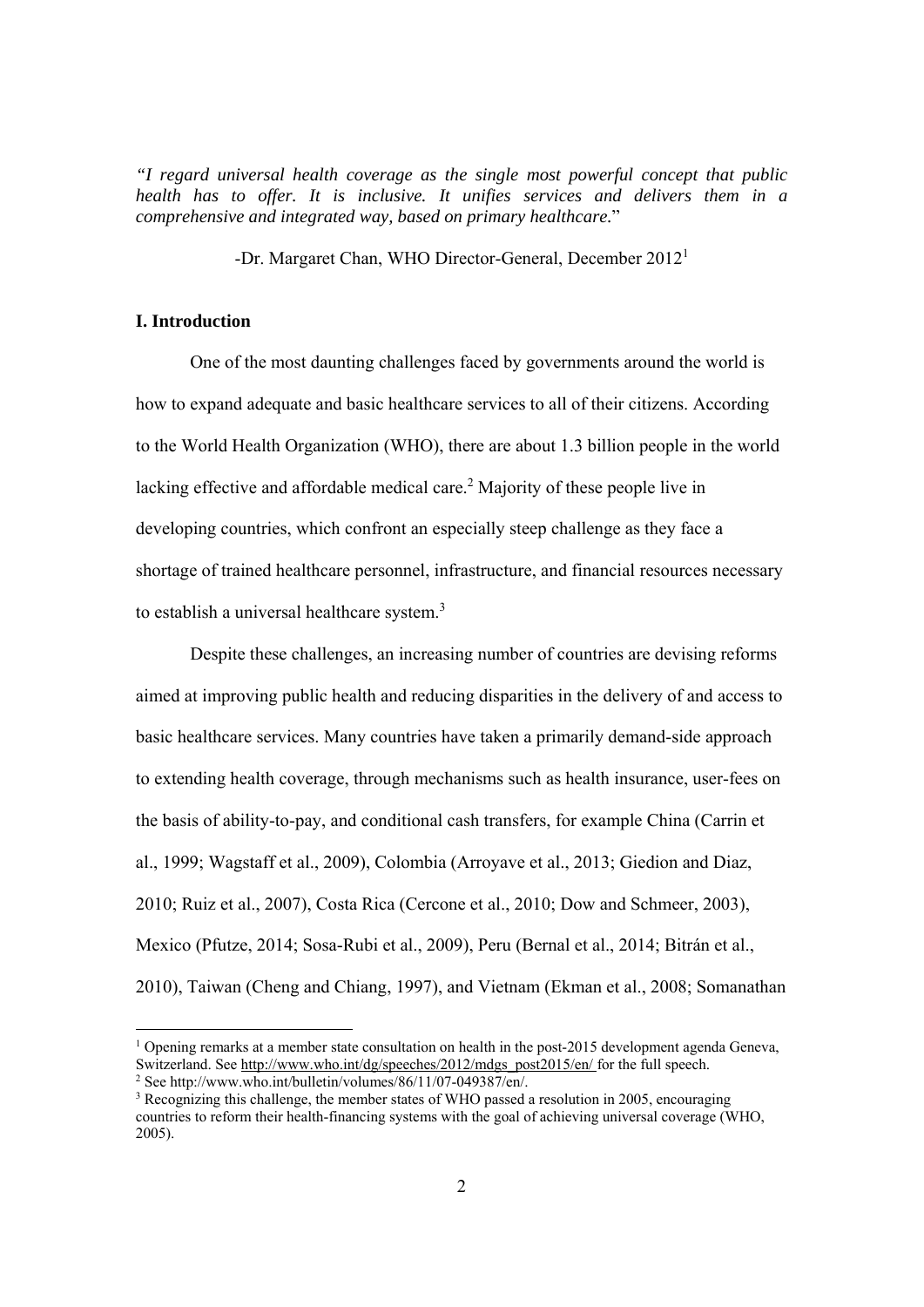et al., 2013). There are also countries that have opted for mainly supply-side schemes by extending government financed public provision of healthcare services or creating incentive mechanisms that financially motivate providers to expand their coverage. Two well-known examples that fall into this category are Thailand (Gruber et al., 2014) and Brazil (Aquino et al., 2009; Macinko et al., 2006; Paim et al., 2011; Rocha and Soares, 2010). The emerging consensus from the strand of the literature that focuses on the demand-side healthcare financing reforms is that extending health insurance coverage improves both access and utilization, at least among the targeted groups. However, the evidence on the degree to which these interventions limit out of pocket expenditures for services and improve health outcomes is mixed and inconclusive.<sup>4</sup> The relatively few studies that have focused on supply-side reforms, on the other hand, find that increased availability of free or heavily subsidized healthcare improves both access and health outcomes (Gruber et al., 2014; Rocha and Soares, 2010).

In this paper, we study the impact of a supply-side healthcare intervention implemented in Turkey on measures of mortality and birth rates. The Family Medicine Program – called FMP hereafter – introduced in 2005, has extended basic healthcare services to the entire Turkish population under a free-of-charge and single-payer system that is fully financed and administered by the central government. The key operational feature of the FMP is the assignment of each Turkish citizen to a specific family physician, who offers a wide range of basic healthcare services at easily accessible walkin clinics called the Family Health Centers. The program was first initiated as a pilot in 2005 in the province of Düzce, and gradually expanded to cover the entire Turkish

 $\overline{a}$ 

<sup>4</sup> See Giedion and Diaz (2010) and Nicholson et al. (2015) for a discussion.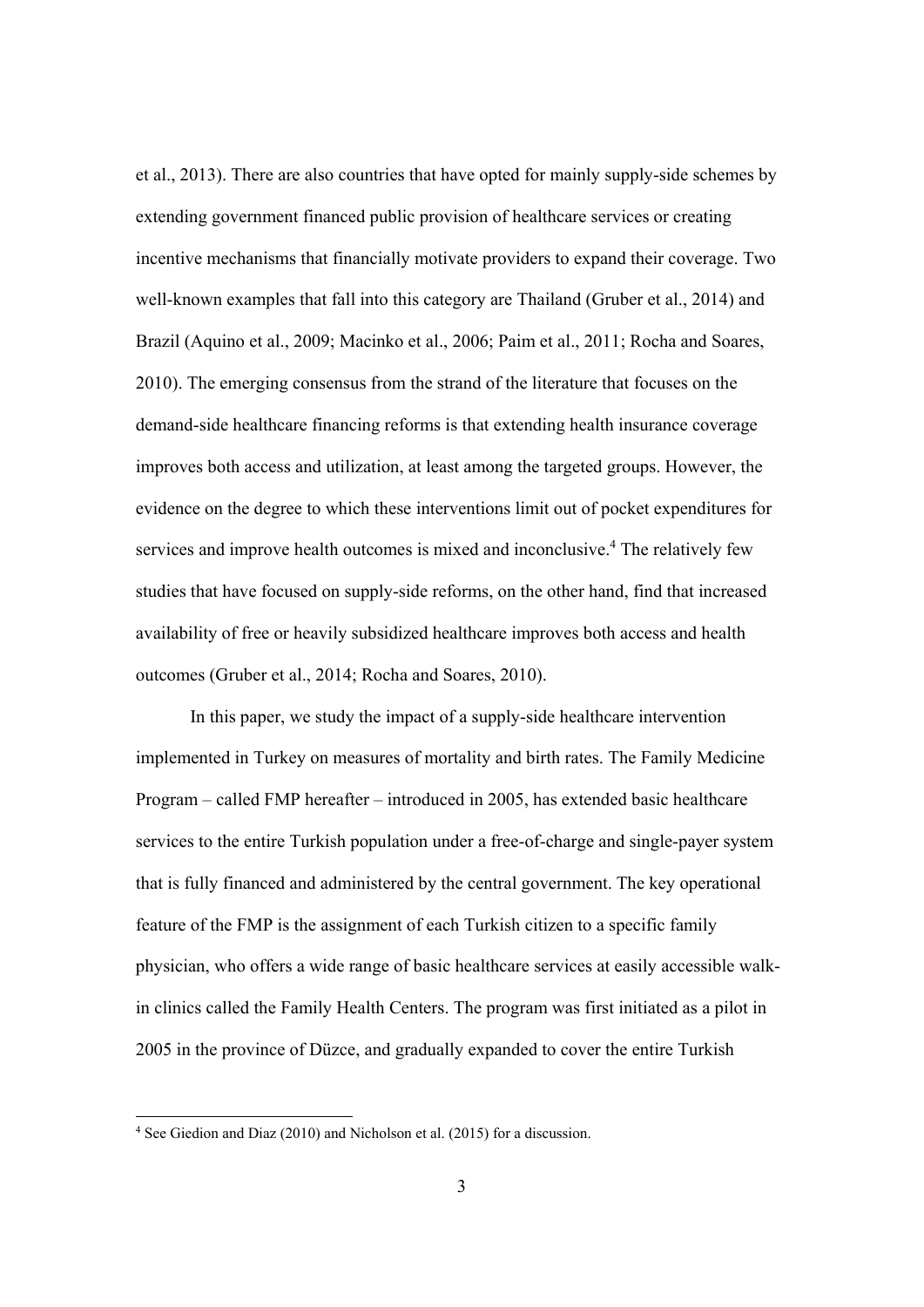population living in all 81 provinces by the end of  $2010<sup>5</sup>$  Currently, the FMP provides healthcare services to all Turkish citizens and staffs over 21,217 family physicians - all public employees – in 6,768 and 971 family and community health centers, respectively.<sup>6</sup>

 There are a number of motivating factors for our analysis. First, there is evidence crediting the FMP with increased patient satisfaction and healthcare utilization (Baris et al., 2011; WHO, 2008), but there has not been a rigorous evaluation of the program impact on measures of health outcomes yet. This is despite the scope and the scale of the Turkish program that makes it arguably one of the most ambitious and comprehensive efforts to achieve universal health coverage in a developing country.

Second, there are a number of distinct features that separates the FMP from the aforementioned interventions implemented by other countries, most of which are already studied extensively. Most importantly, the Turkish reform has essentially established a socialized medicine program for basic healthcare services since the services are provided free-of-charge by state-employed family physicians. This is in sharp contrast with most other interventions, especially those concerning demand-side incentives, which primarily focus on the impact of reducing out-of-pocket healthcare expenses. Additionally, there is a growing conviction among the leading global health organizations, policymakers and practitioners about the importance of achieving universal health coverage, i.e., ensuring basic and affordable healthcare services to whole citizens irrespective of their ability to pay (Nicholson et al., 2015; Rottingen et al., 2014; United Nations Sustainable Development Solutions Network, 2014; Wagstaff, 2014; WHO, 2014a). According to this view, a key step towards universal coverage is to extend an affordable and basic package

<sup>5</sup> Law No. 5258 on Family Medicine Pilot Implementation.

<sup>6</sup> See http://ailehekimligi.gov.tr.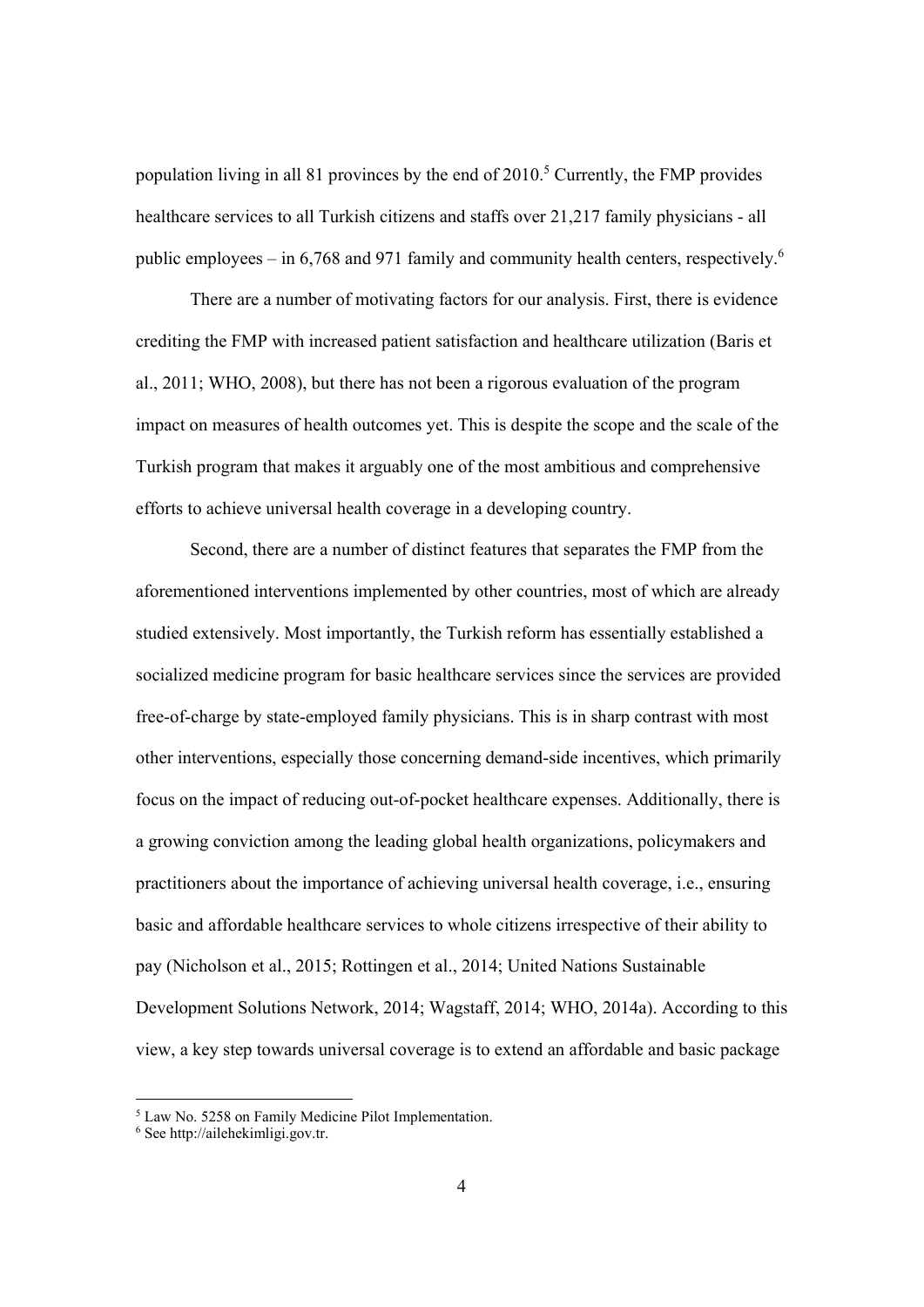of services to all citizens as opposed to an approach that prioritizes specific populations (e.g., the poorest in the society or people in informal employment) by offering them a broader range of services (Nicholas et al., 2015; Rottingen et al., 2014). However, this endorsement mainly comes from the failure of insurance-based interventions in achieving universal coverage or improving health outcomes and the evidence drawn from the relatively small-scaled randomized controlled trials conducted in poor or developing countries. Investigations of large-scale or nationwide reforms are scarce simply because such interventions are rare. Therefore, the Turkish FMP presents a unique opportunity to provide insights into the impact of a nationwide supply-side intervention on population health.

Additionally, most of the existing literature studying public health systems and their impact on health outcomes focus on demand-side interventions while rigorous evaluations of supply-side programs are relatively rare. Therefore, by highlighting the importance of the FMP on population health, our study also contributes to a momentum in supply-side investigations in the literature reflected by a number of recent studies focused on reforms in the contexts of Brazil (e.g., Reis, 2014; Rocha and Soares, 2010) and Thailand (e.g., Gruber et al., 2014).

Exploiting the gradual program rollout across provinces and over time in a difference-in-differences framework, we examine the effect of the FMP on age-specific birth and mortality rates in Turkey for the period of 2001-2013. Our results indicate that the FMP led to considerable health benefits. In particular, we find that the FMP caused a large and statistically significant decline in overall mortality rate with more pronounced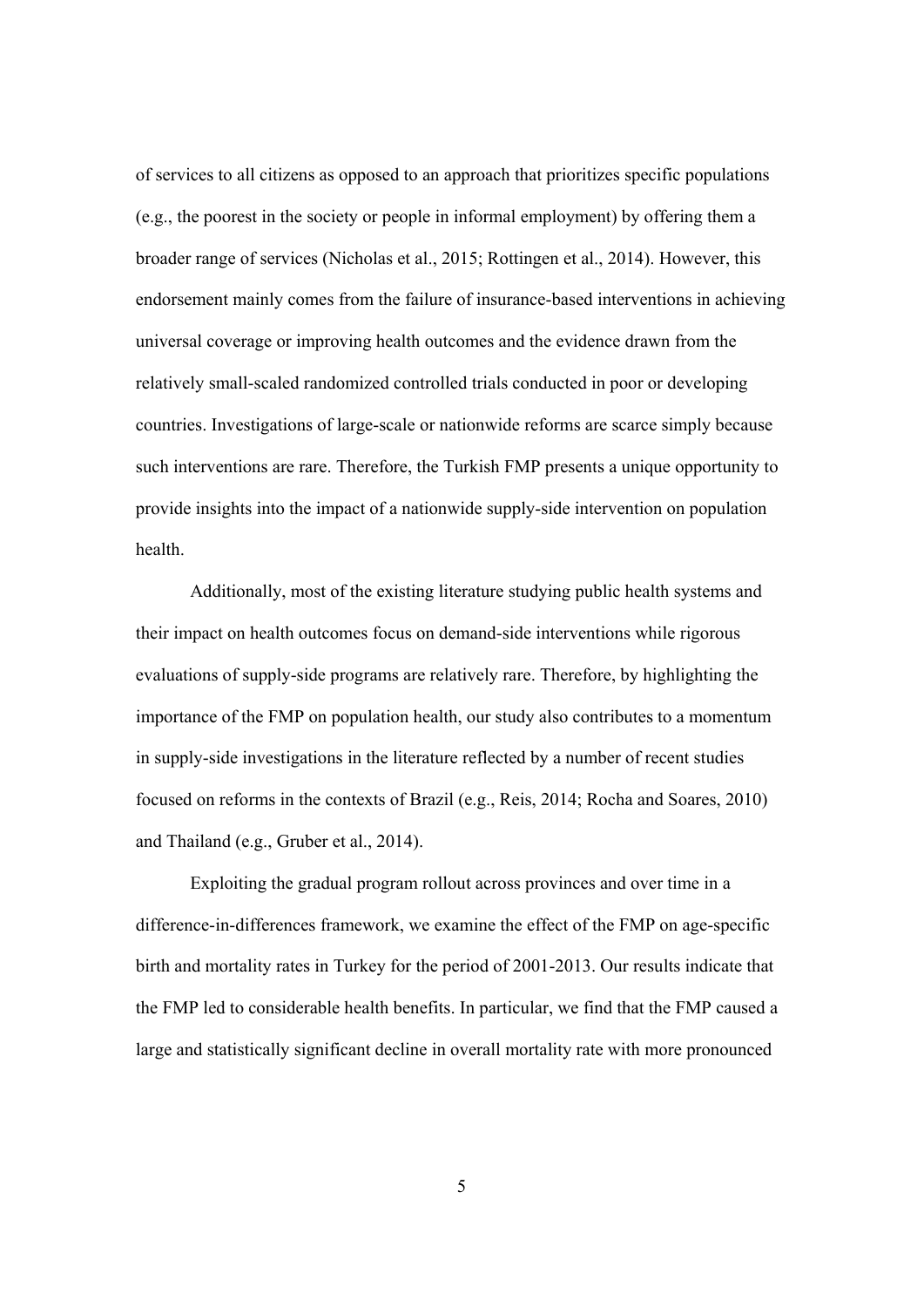and long-lasting effects among infants and the elderly. We also find that the FMP reduced the birth rates, especially among teenagers.

Our paper proceeds as follows. In Section II, we provide a review of the literature. Section III presents a background on the Turkish FMP program. Section IV introduces the data and Section V describes the empirical strategy. In Section VI, we present the estimates of the impact of the FMP on age-specific birth and mortality rates. Finally, Section VII concludes.

#### **II. Literature**

Many low- and middle-income countries have introduced reforms to their healthcare systems with the goals of expanding medical care to broader populations, improving public health, and reducing disparities in healthcare delivery.7 On the one hand, some countries expanded health insurance coverage to economically disadvantaged populations (e.g., China in 2003, Columbia in 1993, Costa Rica in 1973, Japan in 1956<sup>8</sup>, Mexico in 2001, Peru in 2001, Taiwan in 1993). On the other hand, some others implemented healthcare reforms with a greater emphasis on supply-side interventions either through the direct provision of healthcare services (e.g., Brazil 1994) or creating strong incentives to the producers of medical care (e.g., Thailand 2001) to achieve the stated goals.

 Studies examining the effects of demand-side reforms find strong evidence that insurance expansions increase access to medical care. However, the evidence on the extent to which these interventions have led to improved health is less certain. On the one

<sup>&</sup>lt;sup>7</sup> For a survey of the literature on the major primary care initiatives and the costs of providing care in lowand middle-income countries, see Kruk et al. (2010).

<sup>&</sup>lt;sup>8</sup> Note that Japan was a middle-income country during 1950s.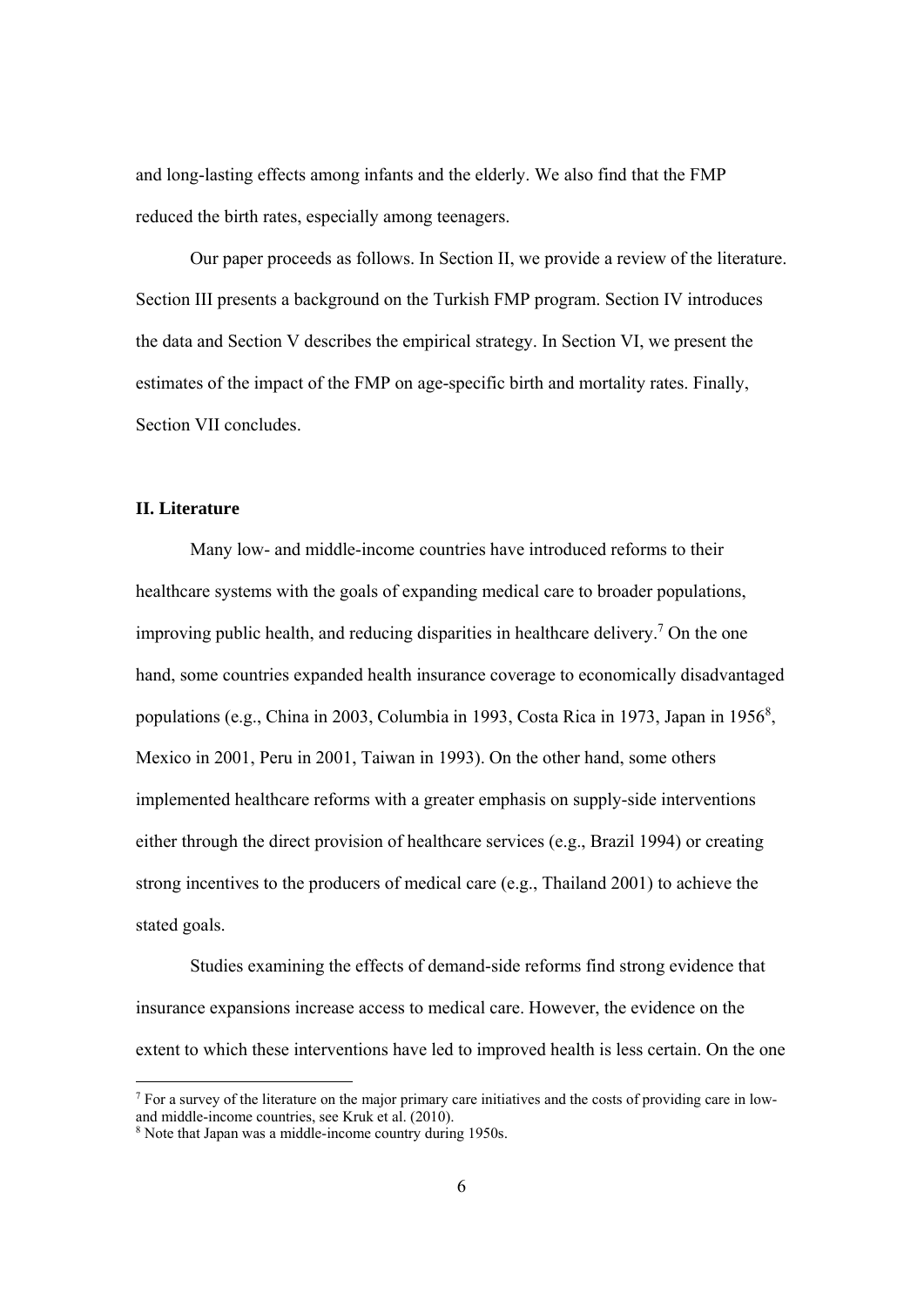hand, a group of studies document positive health effects associated with the expansion of health insurance coverage. For example, Sosa-Rubi et al. (2009) consider the Mexico's Seguro Popular program, which was launched in 2001 with the goal of providing health insurance to low income populations. Using a propensity score matching methodology, the authors show that the program improved access to healthcare and the likelihood of blood glucose control among poor adults with diabetes in Mexico, and it might have also had a positive effect on the management of other chronic health conditions. Using cross sectional micro data from the Mexico's 2010 census and a difference-in-differences econometric methodology, Pfutze (2014) documents that the Seguro Popular program reduced infant mortality. Camacho and Conover (2013) use program eligibility as an instrumental variable to examine the effect of Colombia's Subsidized Regime of 1993, which provides medical plans and some healthcare services for the poor, on access to medical care and birth outcomes. The authors find that receiving subsidized health insurance increased the likelihood of medical care utilization and reduced the incidence of low birth weight.

On the other hand, several studies focusing on a group of other countries suggest that insurance coverage expansions do not necessarily improve public health. One of the earliest large-scale health insurance expansions was implemented in Japan in 1956 with the aim of achieving universal health insurance coverage by 1961. Kondo and Shigeoka (2013) examine the effect of the reform on medical care utilization and mortality rates, relying on differences in baseline insurance coverage rates as the source of identifying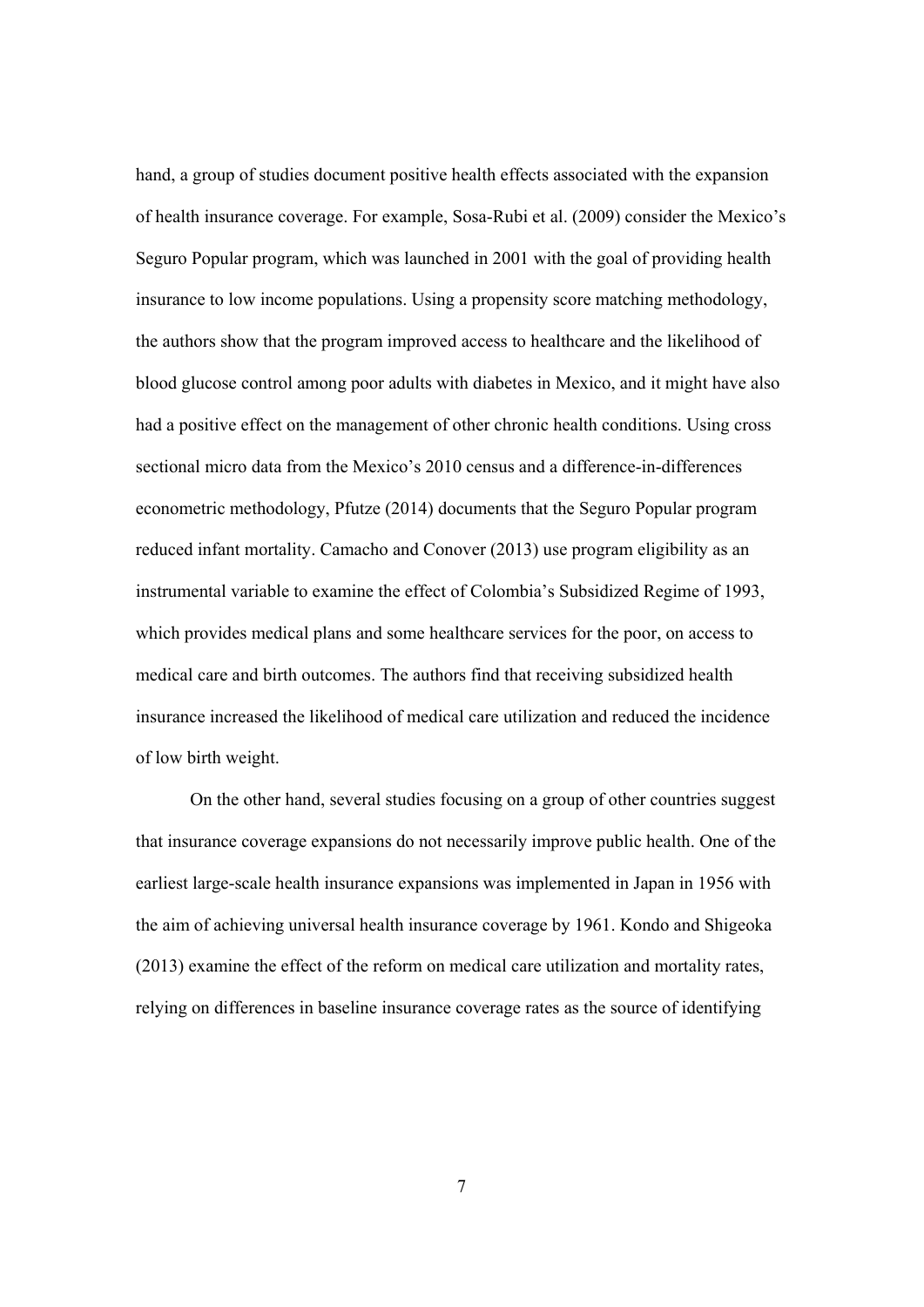variation.9 While they find that access to health insurance increased medical care utilization (i.e., admissions, inpatient days, and outpatient visits to hospitals), it did not affect age specific mortality rates.

As another example, Dow and Schmeer (2003) consider the health insurance expansion in Costa Rica, which started in 2001. Using a long-difference estimator to account for the county-level unobservable determinants of health as well as insurance coverage, the authors find little evidence to support the notion that access to health insurance lowers child mortality. Along similar lines, Lei and Lin (2009) study the impact of New Cooperative Medical Scheme implemented in 2003 in China, which aimed at reducing the rate of uninsured among the poor in rural areas. To address selection into the program the authors employ several different empirical methods, including fixed effects, instrumental variables, and difference-in-differences with propensity score matching. In general, their findings indicate that the scheme had limited success in accomplishing its goals. On the one hand, the authors show that participation in the program significantly decreased the use of traditional Chinese folk doctors and increased the utilization of preventive care, particularly general physical examinations. On the other hand, they do not find a reduction in out-of-pocket expenditures or an increase in the utilization of formal medical services. Importantly, their results do not show any improvements in health status. Bernal et al. (2014) examine the impact of Peru's "Seguro Integral de Salud," which provides insurance coverage to individuals employed outside the formal labor market, on healthcare use and health indicators. Using a fuzzy regression discontinuity design to address the program endogeneity, the authors

<sup>&</sup>lt;sup>9</sup> They also examine the impact of the reform on supply-side responses and show that although the number of hospital beds went up, the number of medical institutions, physicians, and nurses did not seem to increase due to the reform.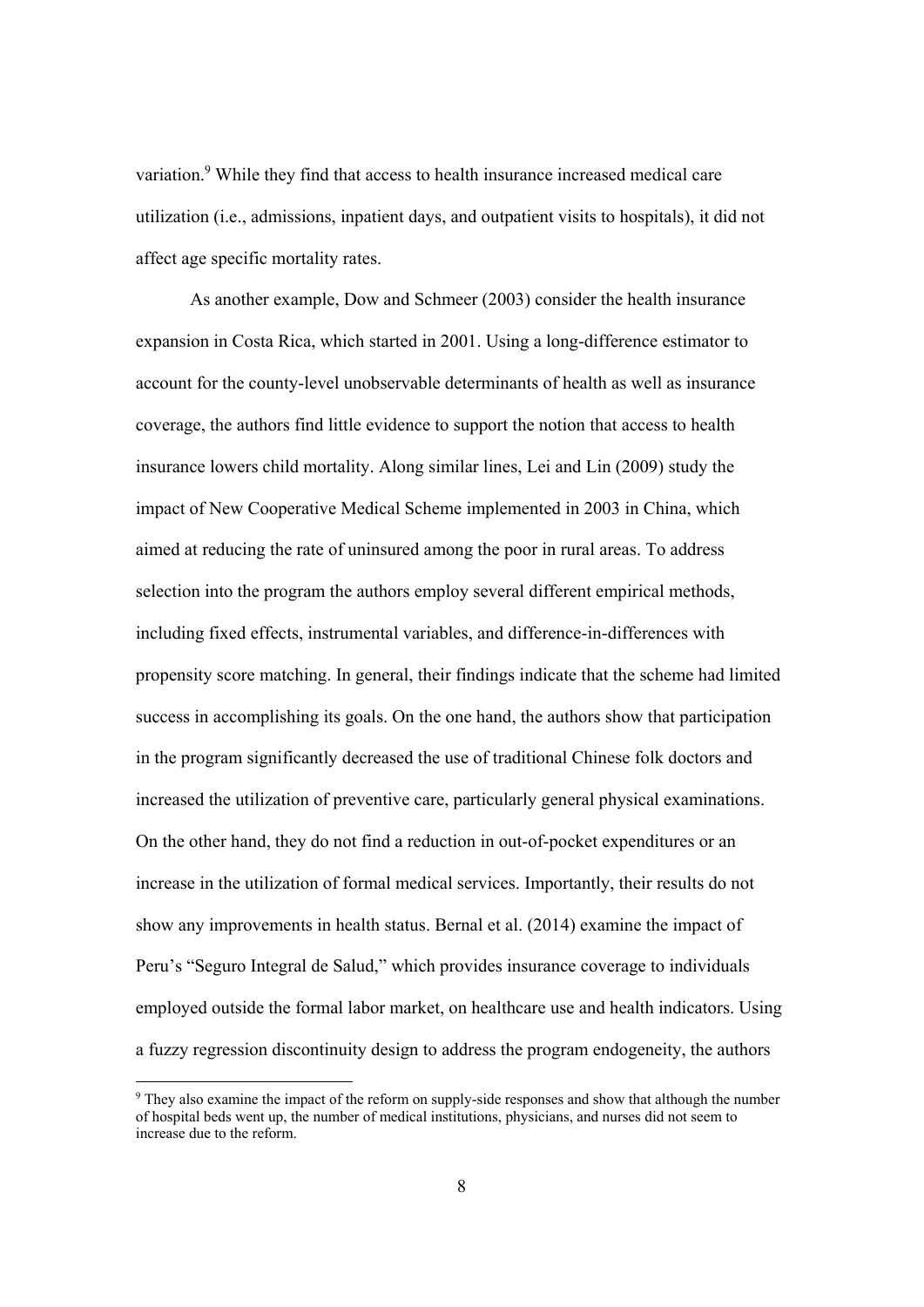find that even though the reform had a positive impact on healthcare utilization and expenditures, it did not seem to have a significant effect on health outcomes. Chen et al. (2007) come up with similar conclusions in evaluating the effects of Taiwan's Health Insurance Reform of 1993 on access to healthcare and self-reported health status of the elderly. Specifically, they document that while access to health insurance increases utilization, it does not appear to lead to improved health.

While the evaluations of healthcare reforms emphasizing demand-side incentives produce a mixed picture, the evidence from investigations of reforms placing a greater focus on direct provision of medical care or creating financial incentives for healthcare providers is relatively more uniform. In particular, existing evidence supports the notion that increased availability of healthcare through direct provision or supply-side incentives improves health outcomes as well as access to healthcare services. One notable example is Thailand's 30 Baht Program (or Universal Coverage Scheme) of 2001, a large-scale supply-side intervention, which significantly increased payments to hospitals and decreased co-payments to increase access to medical care for the poor. Gruber et al. (2014) examine the impact of the 30 Baht Program employing a difference-in-differences estimator for identification, by comparing the outcomes of the previously uninsured and underinsured populations to those who had insurance coverage prior to the reform. The authors find that the reform led to increased healthcare utilization with more pronounced effects among the poor. Their estimates also show a significant decrease in infant mortality overall and a reduction in disparities in infant mortality across provinces.

Another well-known example of a supply-side reform is Brazil's Programa Saùde de Familia (PSF), launched in 1994 with the goal of expanding coverage of primary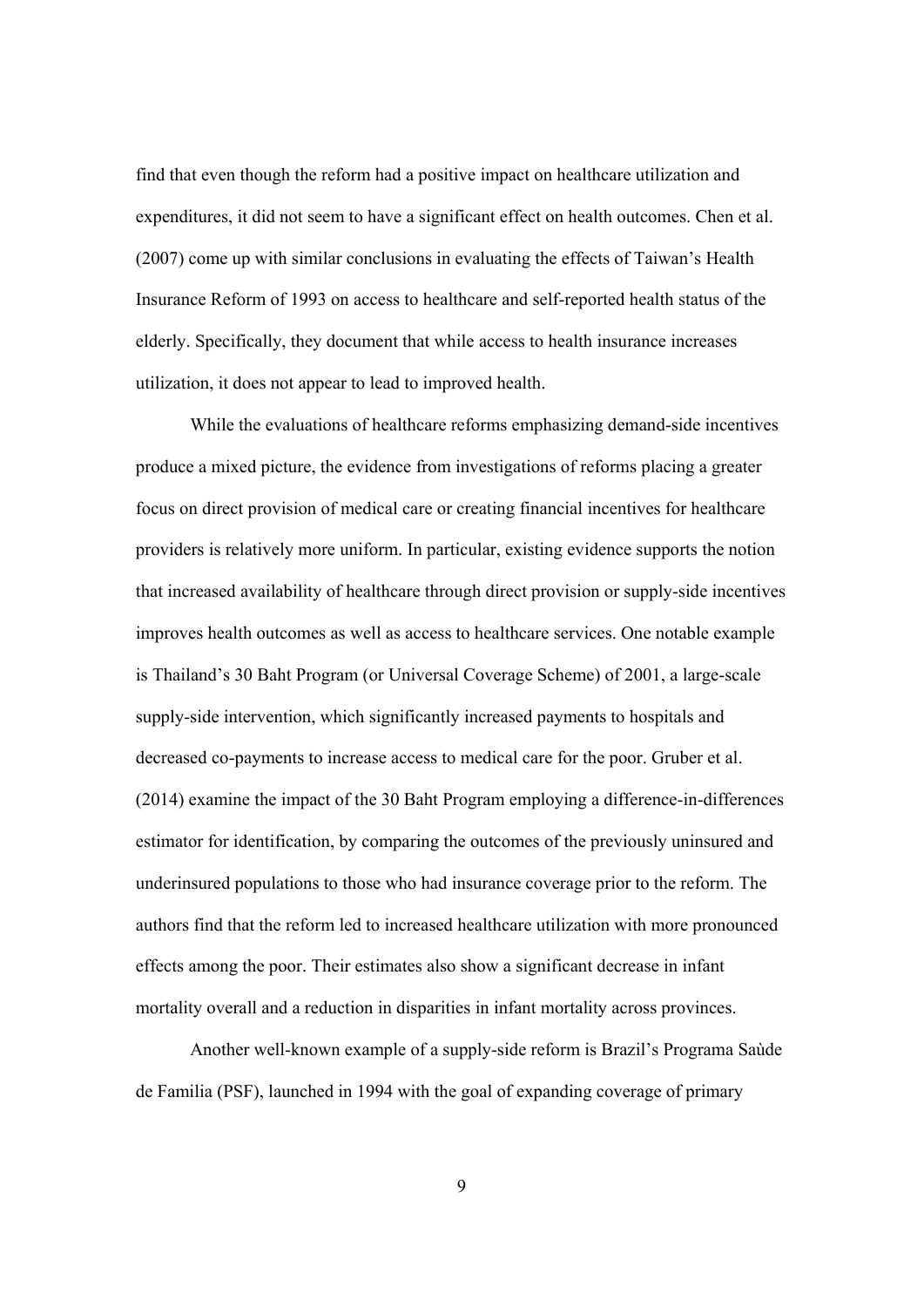healthcare services to economically disadvantaged populations. As a community-based healthcare intervention, the PSF aims to provide basic health and preventive services through healthcare teams directly intervening at the community level. A few studies examine the effects of the PSF on health, controlling for municipal and/or state fixed effects and exploiting the gradual expansion of the program at the municipal level. For example, using state fixed effects to account for selectivity bias in expansion, Macinko et al. (2006) find that the PSF reduced the infant mortality rate. Similarly, Rocha and Soares (2010) examine the impact of the PSF on infant mortality, fertility, adult labor supply and school enrollment controlling for municipal fixed effects as well as state-by-year fixed effects. They find that the PSF reduced infant mortality, lowered fertility, increased labor supply of adults, and increased school enrollment in the North and Northeast regions of Brazil.

The findings from the Brazilian reform have the potential to provide insightful implications for the impact of the Turkish FMP given the similarities in the operational features between the two programs. The PSF is an initiative of the federal government, in which the delivery of primary healthcare is achieved through the deployment of professional healthcare teams at the community level (Rocha and Soares, 2010). This resembles the operations of family physicians in the FMP, who are responsible for providing basic healthcare services to the citizens assigned to them. Nevertheless, it is not straightforward whether the findings from the studies evaluating the Brazilian reform can necessarily be generalized to the Turkish case. This is because the participation for the PSF is voluntary at the municipality level and requires the coordination among all three layers of government at the federal, state, and municipal levels (Rocha and Soares, 2010),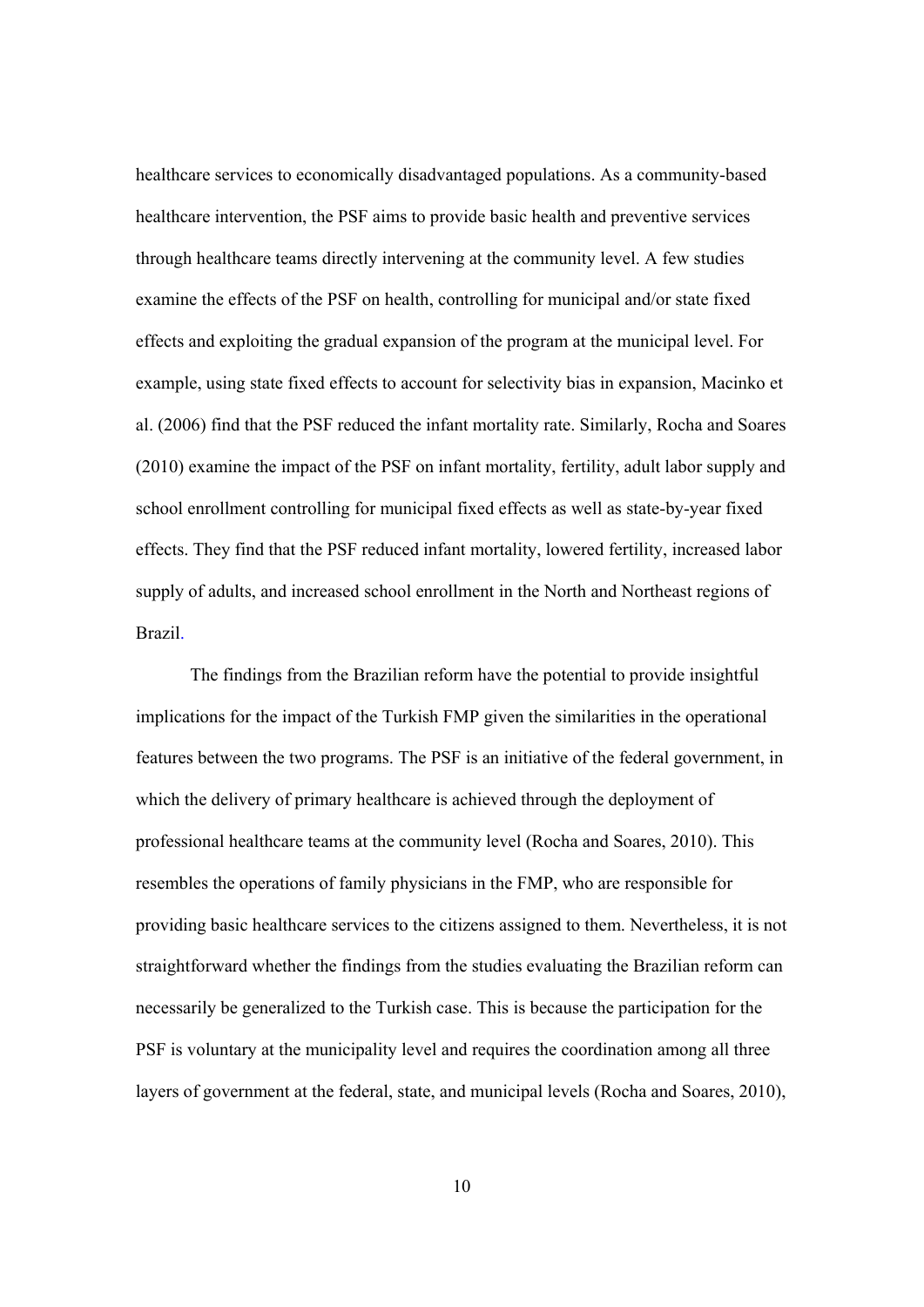which may exacerbate the endogeneity of the program roll out. Furthermore, there is evidence to suggest that financial constraints at times caused a significant obstacle to the implementation of the PSF, which might again complicate identification (Noronha, 2010). One potentially satisfactory way to deal with these issues could be to adopt a more flexible functional form within the difference-in-differences strategy, for example, by relaxing the "parallel trends" assumption between the treated and control municipalities via municipality specific time trends. Rocha and Soares (2010) state that they could not implement this type of a sensitivity analysis due to the significant loss in the degrees of freedom, given that their data include a large number of municipalities. Instead, they allow for state-specific year dummies.<sup>10</sup> In contrast to the PSF, the FMP is fully funded by general tax revenues and implemented by the central government with strong and unwavering commitment to operationalize the program in all provinces.

Although valuable lessons have been learned from the aforementioned analyses of supply-side healthcare reforms, the balance of the existing body of evidence remains tilted towards studies emphasizing insurance-based approaches. In this regard, the present analysis of the Turkish FMP will help towards accumulating evidence and perhaps emerging consensus on the importance of supply-side interventions. To our knowledge, the present paper constitutes the first analysis that focuses on evaluating the impacts of the FMP on birth and mortality outcomes.<sup>11</sup>

 $10$  Recently, Reis (2014) deals with these selection issues exploiting variation in the PSF's availability across siblings in order to account for unobserved family as well as municipality level factors that are constant over time. Unlike Rocha and Soares (2010), they find only weak evidence that the availability of the program at the municipality level is related to better health indicators of children in Brazil.

<sup>&</sup>lt;sup>11</sup> We were able to identify only a preliminary version of a working paper by Aydemir and Guven (2015) who argue that the interaction term between the FMP and percent of women impacted by the compulsory schooling reform (CSR) of 1997 played a central role in determining the effectiveness of the FMP on child mortality. Note that this paper does not appear to be publicly available any longer, but we mention it here in the interest of full transparency. However, it is not clear what the interaction term between the FMP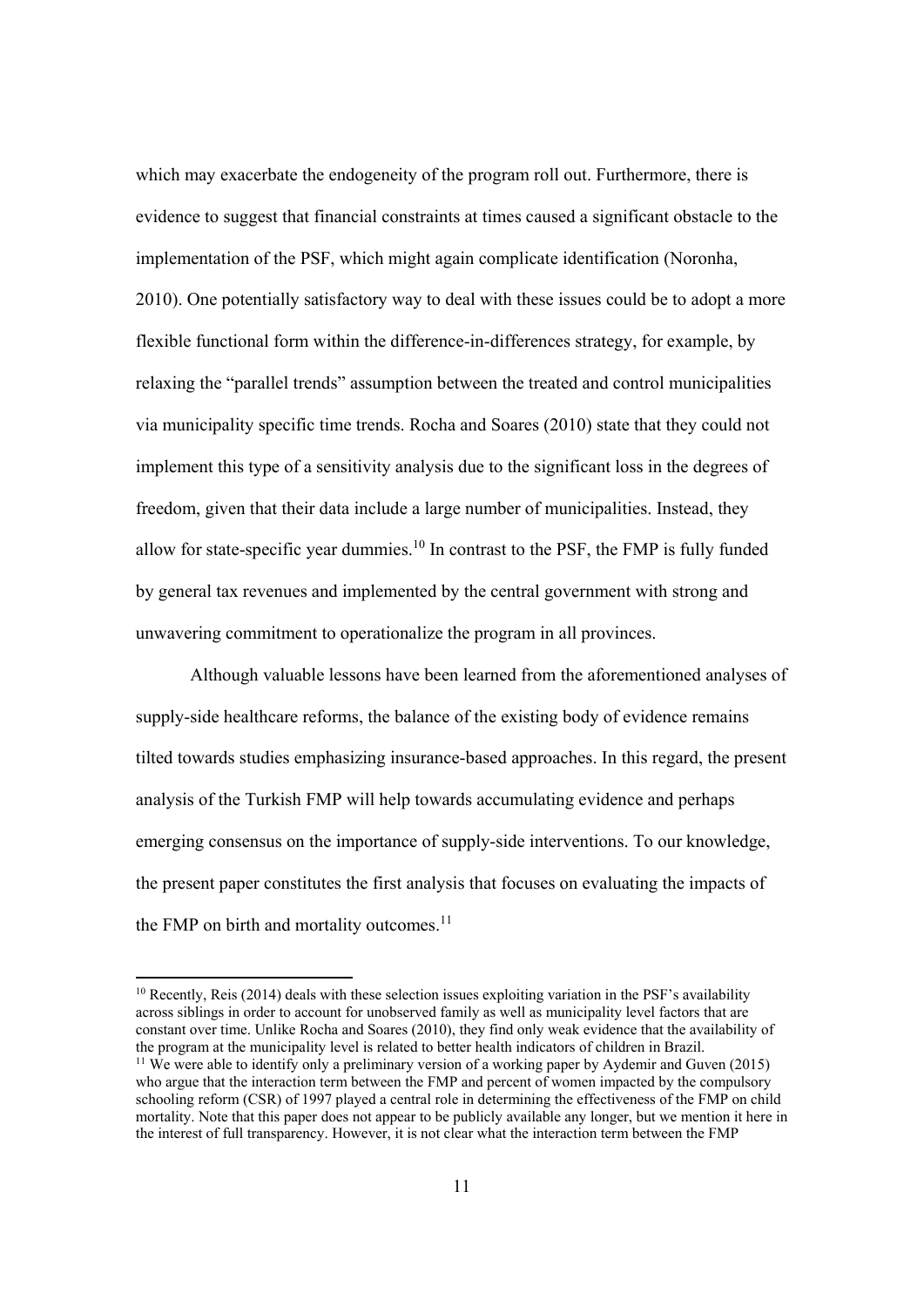#### **III. The Family Medicine Program in Turkey**

The FMP was launched by the Ministry of Health of the Republic of Turkey, first as a pilot in the province of Düzce in 2005 and then gradually expanded to all 81 provinces by the end of 2010 (See Appendix Table 1 for a list of all provinces with their respective implementation dates). The program operates by assigning *each citizen* to a specific family physician, who offers a wide range of primary care services free-ofcharge.12 This is the key feature of the FMP and has been instrumental in the continuity of care as well as satisfaction and trust between the doctor and the patient (Baris et al., 2011; WHO, 2014b; Worldbank, 2012). In terms of governance, the Public Health Institution of Turkey (PHIT) is responsible for the oversight and broad management of the FMP. Moreover, in each province, the PHIT has a Public Healthcare Directorate responsible for operations at the local level. All family physicians are state-employed (OECD, 2014). Family physicians are paid on the basis of capitation adjusted by the socioeconomic development level of the region in which they work. Payments to family

indicator and the percent of women potentially impacted by the CSR captures. This is because the latter term is arguably correlated with numerous province characteristics not to mention that the CSR did not eliminate all the provincial differences in women's education, as vast differences in education across provinces exist even today. For example, the fraction of women impacted by the CSR may be greater in areas with higher baseline infant mortality levels. Another example would be that the fraction of women affected by the CSR might be greater in areas with lower levels of access to primary care prior to the implementation of the FMP. Consequently, there is no way to prove that the interaction term employed in their analysis corresponds to the convergence in child mortality due to the interplay between maternal education and primary care availability or convergence in child mortality because of the interaction between numerous other baseline province characteristics (e.g., initial child mortality levels and access to primary care) and the FMP. Furthermore, our results indicate that the FMP also lowered the adult mortality rate with more pronounced effects among the elderly. This finding contradicts with the view that the FMP operates through maternal education. In sum, their results have no clear interpretation, not to mention that there are other problems in their analysis (e.g., not taking into account age-specific population weights). <sup>12</sup> Primary care services include preventive healthcare, examination, treatment and rehabilitation, maternity, maternal and infant health, outpatient or inpatient medical or surgical intervention and environmental health, forensic medicine and oral and dental health services.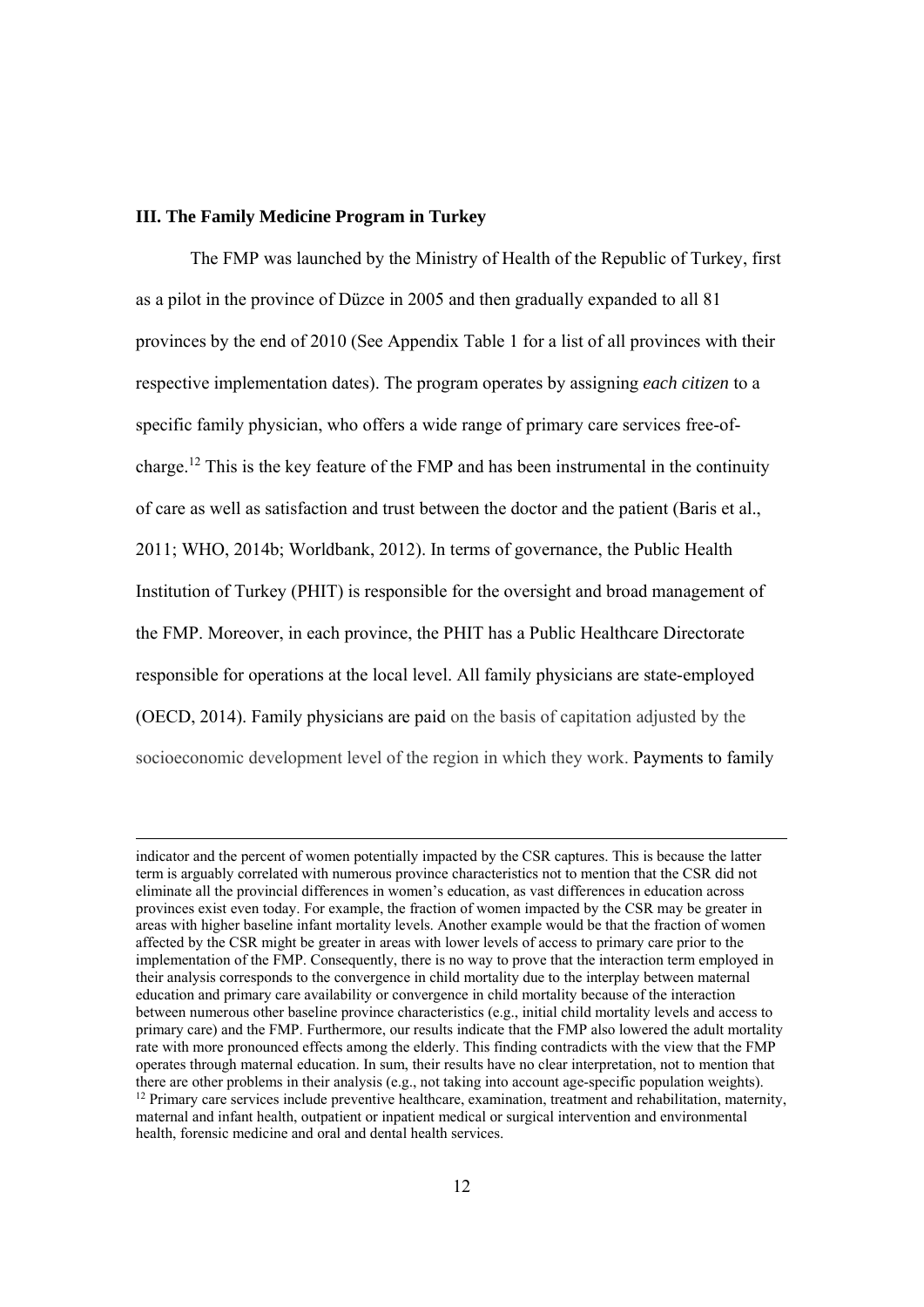physicians are principally on a per capita basis and currently based on a catchment population of about  $3,500$  patients per doctor.<sup>13</sup>

The FMP services are delivered through two primary channels: Family Health Centers (FHCs) and Community Health Centers (CHCs). The FHCs staff family health teams formed by at least one family physician and an equal number of family health personnel including nurses and midwives. Basically, the FHCs are the clinics where patient-specific preventive care services (immunization and monitoring of pregnant women and infants) and diagnostic, curative, rehabilitative, and counseling services at the primary care level are provided. These centers serve as easily accessible walk-in clinics as they are located within the neighborhoods where assigned citizens reside and services can be obtained without having to make an appointment or to present any form of health insurance. The CHCs on the other hand are established to provide logistical support to family physicians for public health services such as vaccination campaigns and health promotion and education services, and environmental and occupational health services. Moreover, the CHCs collect statistical data on public health services, and monitor and evaluate the effectiveness of health services**.** Both the FHCs and CHCs are under the supervision of the Provincial Health Directorates that are responsible for planning and provision of health services at provincial level and accountable to the Public Health Institution of Turkey.

Prior to the FMP, the delivery of primary healthcare services had been managed through a highly hierarchical and fragmented system, which was difficult for patients to

 $\overline{a}$ 

<sup>13</sup> http://ailehekimligi.gov.tr/sk-sorulan-sorular/personel-cin.html.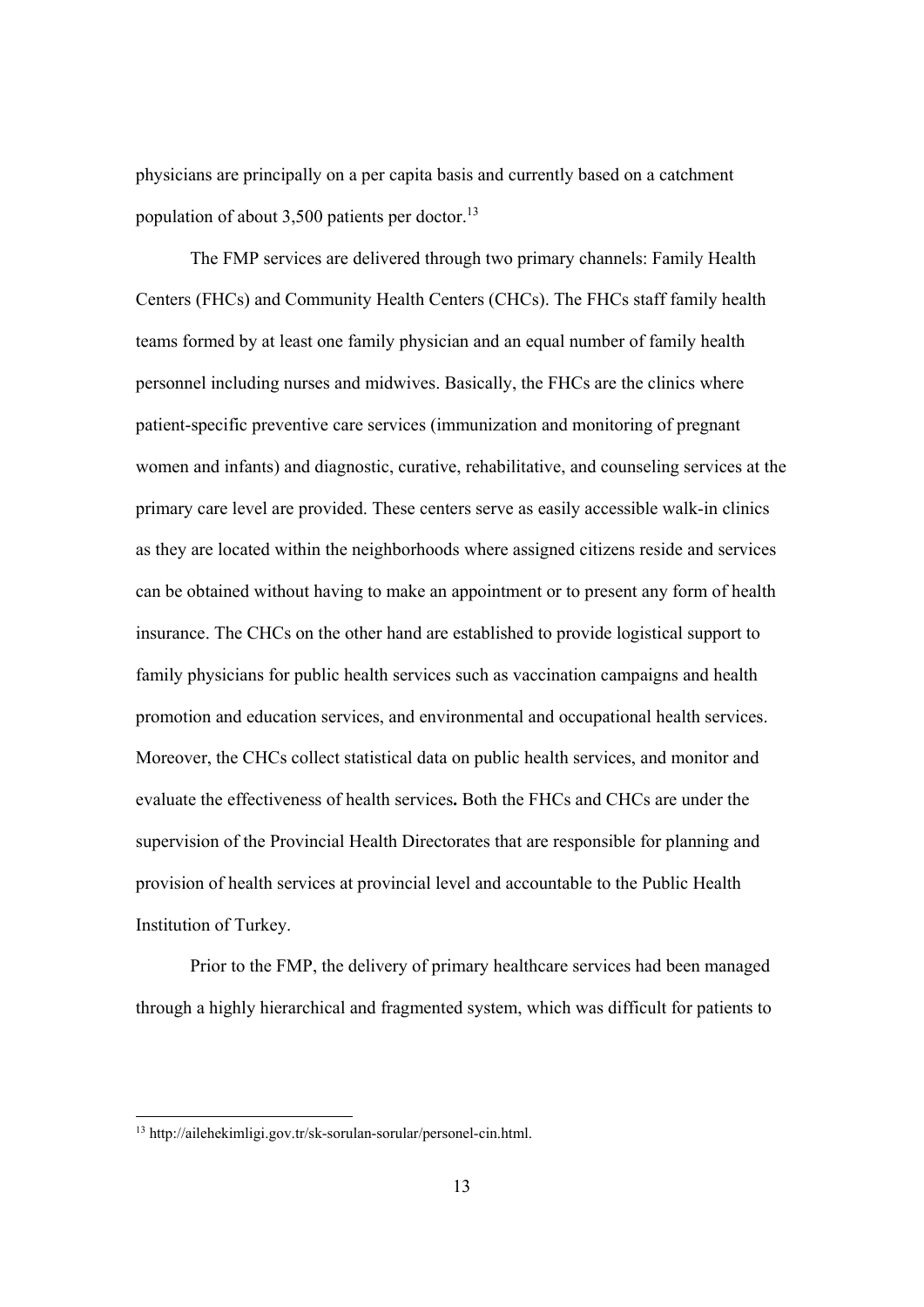understand and navigate through.<sup>14</sup> Also, many patients had relied on hospitals to seek treatment for their health conditions. However, the proximity of these hospitals to patients presented an additional challenge in terms of access to basic services. Furthermore, physician and laboratory services tend to cluster in neighborhoods adjacent to hospitals and this usually creates further obstacles in access to healthcare (Currie and Reagan, 2003).

The FMP has restructured the traditional public healthcare provision by shifting the administration and delivery of healthcare services from a centralized system to a model of decentralized healthcare governance. Through the FMP, essential and primary healthcare services are treated at the FHCs within the communities. For conditions that are more complicated or require specialists, patients are referred to hospitals. Therefore, the FMP may help to reduce the pressure and the waiting time for more serious and complicated conditions at the hospitals, which in turn, might improve health at a lower cost.

 The FMP can influence the birth rates through the direct provision of contraceptive services, such as birth control pills and condoms, as well as changing women's fertility behavior via health counseling and education on reproductive health. Changes in mortality can be attributed to the fact that the FMP has dramatically improved

<sup>&</sup>lt;sup>14</sup> For example, the Green Card—the "Yesil Kart"—program launched in 1992 was the main flagship social protection program that targeted the poor prior to the FMP. The Green Card program, a noncontributory health insurance scheme for the poor, covered only inpatient treatment costs of the eligible beneficiaries in public facilities until 2004. Under the Green Card Program, Turkish citizens living within the borders of the Republic of Turkey could be eligible if i) they were not covered by any social security schemes and ii) they have per capita household incomes of less than one-third of the gross minimum wage (except for taxes and social security premiums). Moreover, pensioners over 65 years old and people with chronic illnesses could be eligible, regardless of their household incomes (Worldbank, 2013a). The benefits of the program were expanded under FMP: outpatient services (in 2004) and prescription drugs (as of January 2005) in public facilities were included in the benefits package. In 2012, the Green Card program was integrated into the universal health insurance scheme (Worldbank, 2013a). The nationwide expansion of the benefits over time improved access to and utilization of healthcare services among the poor. This paper controls for common trends in order to identify the effect of the FMP.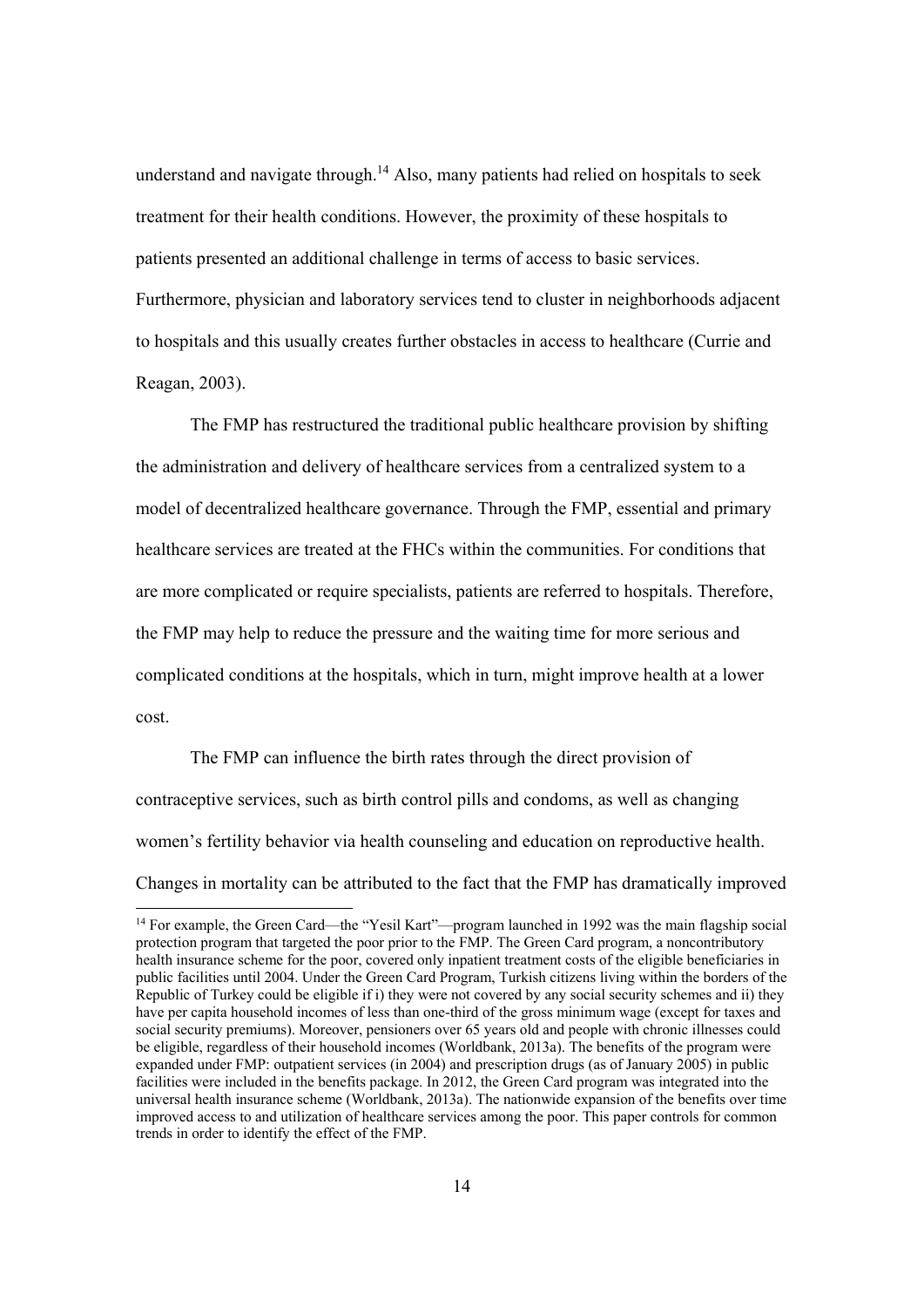the quality of and the access to primary care in terms of preventive, curative, and rehabilitative services, especially for pregnant women, new mothers, infants, children, and the elderly, whose healthcare needs are the major focus of the FMP (WHO, 2012a; WHO, 2012b).<sup>15</sup> A detailed discussion of these mechanisms is provided in Appendix A.

# **IV. Data**

#### *Indicators for the Family Medicine Program*

Information on the FMP was obtained from the Public Health Institution of Turkey (PHIT). We construct a binary indicator for the presence of the FMP in a particular province in a given year. Next, we employ a continuous measure defined as the number of years since the implementation of the FMP in order to explore any dynamic patterns in the relationship between the program and the outcome measures. Finally, we allow for a fully non-parametric relationship by employing separate binary indicators for post-implementation years from 1 to 5 and more. In Appendix Table 1, we present the year of implementation of the FMP as well as the intensity of family physicians upon introduction of the FMP for each province. The PHIT aims to provide about 1 family physician for every 3,500 people living in a province.<sup>16</sup> As it can be seen in Appendix Table 1, this target rate (2.86 family physicians per 10,000 populations) has been achieved soon after the implementation of the FMP.

<sup>15</sup> Also see http://ailehekimligi.gov.tr/aile-hekimlii/aile-hekimliinin-tanm.html.

<sup>16</sup> http://ailehekimligi.gov.tr/sk-sorulan-sorular/personel-cin.html.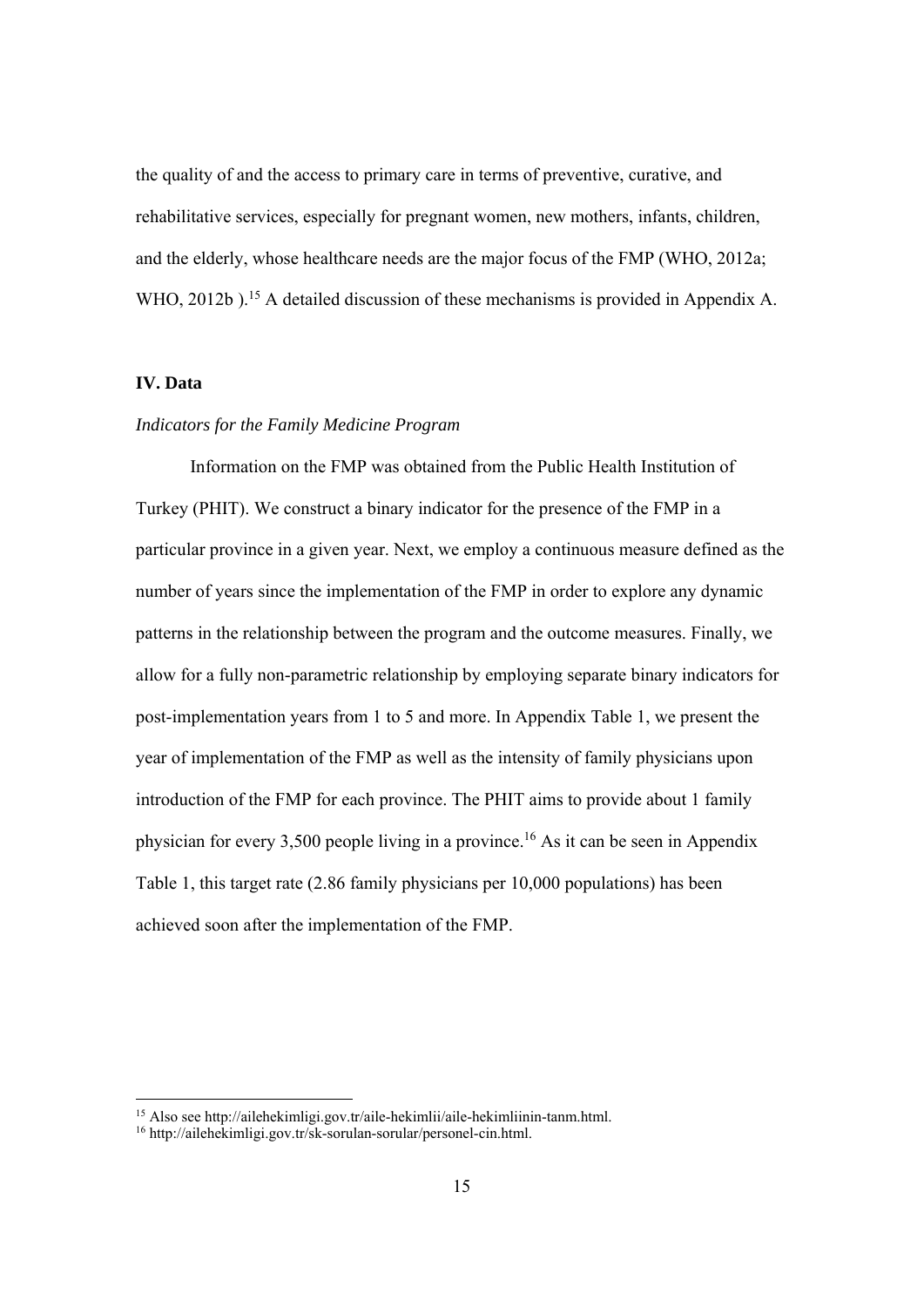#### *Outcome and Control Variables*

 Data on birth and mortality rates come from the Turkish Statistical Institute (TurkStat). We consider multiple outcome categories by creating age-specific birth rate indicators, including *Birth\_rate<sub>Age:15-19</sub>, Birth\_rate <sub>Age:20-24</sub>, Birth\_rate <sub>Age:25-29</sub>, and Birth rate 30-39.* These age-specific birth rates reflect the number of births per 1,000 women in the associated age group.

Mortality rate measures are constructed in a similar fashion. All-age mortality rate (*AMR*) represents the number of deaths per 1,000 people. Infant mortality rate (*IMR*) reflects the number of deaths among infants up to 12 months of age per 1,000 live births. Child mortality rate (*CMR*) pertains to the number of deaths per 1,000 children between the ages 1 and 4. Finally, elderly mortality rate (*EMR*) represents the number of deaths per 1,000 people among those who are at least 60 years of age.

We account for a host of time-varying determinants of births and mortality in our econometric models. These covariates are measured either at the provincial or subregional level on an annual basis.17 The number of students per teacher in primary schools, the number of motor vehicles per 1,000 persons, and the share of governing party seats in the Turkish Parliament in the most recent general election (2002, 2007, or 2011) are measured at the province level while the unemployment rate, and the percentage of population with at least a high school degree are measured at the sub-

<sup>&</sup>lt;sup>17</sup> The TurkStat classifies Turkey into 12 regions and 26 sub-regions in addition to 81 provinces. These regional and sub-regional classifications are generated for statistical purposes based on geographic proximity and socio-economic similarities within the associated region. The TurkStat collects and processes data from different sources on a variety of topics including demographic characteristics and health. See http://www.turkstat.gov.tr for more information.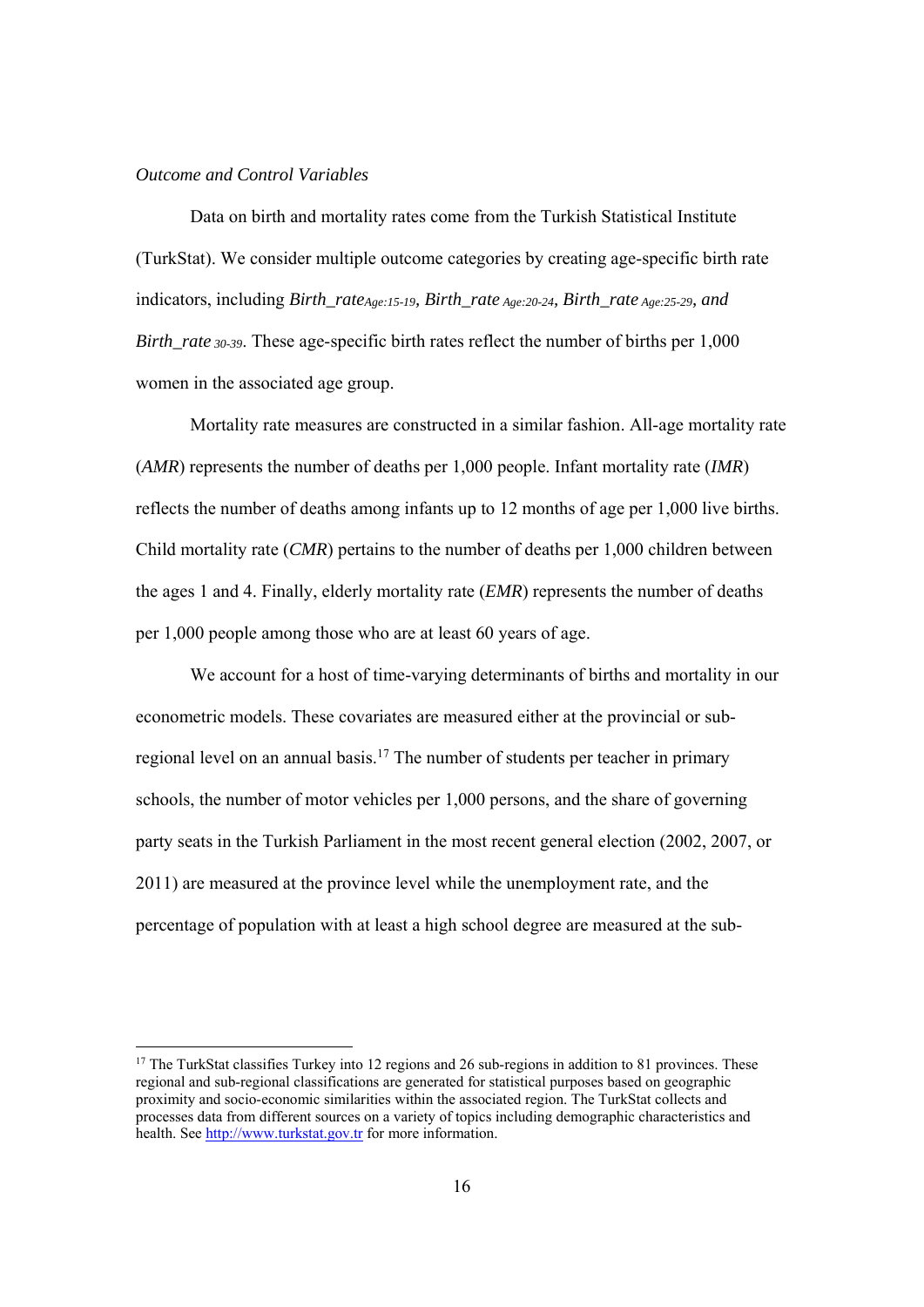regional level.18,19 Information on province populations as well as the age composition of population comes from the TurkStat.20

It is well-known that official statistics on mortality from developing countries, especially those on infant mortality, suffer from considerable measurement error (Anthopoulos and Becker, 2010; Cesur, Tekin, and Ulker, in press; Gruber et al., 2014). The measurement error is typically caused by factors such as difficulties in obtaining an accurate accounting of deaths due to religious and cultural practices observed in the burials of the dead and a large number of births delivered at non-hospital settings in developing countries. Therefore, the official statistics on mortality tend to underrepresent the actual number of deaths. Recognizing the measurement error in the official data, international organizations like the United Nations and the WHO adjust for the under-reporting by employing information from various sources such as official vital registries, census data, and demographic surveys (Gruber et al., 2014). This usually results in a discrepancy between the official mortality data released by national statistical agencies and international organizations.

In the present study, we can only use data obtained from the TurkStat because province level mortality statistics are not available from other sources. As demonstrated in Cesur, Tekin, and Ulker (in press) the trends in the national infant mortality rates obtained from the TurkStat data and the data from the United Nations and the WHO follow each other very closely. For example, the pairwise correlations in the infant

<sup>&</sup>lt;sup>18</sup> Between 2001 and 2013, Turkey had three general elections (2002, 2007, and 2011), in which the members of the Grand National Assembly of Turkey were elected.

<sup>&</sup>lt;sup>19</sup> We also include binary indicators representing missing observations for each covariate.

<sup>&</sup>lt;sup>20</sup> The information on province population and age composition from the TurkStat refer to the years 2000 and 2007-2013. Because no Census was administered in the period 2001-06, the associated province populations for these years are imputed using a linear growth rate.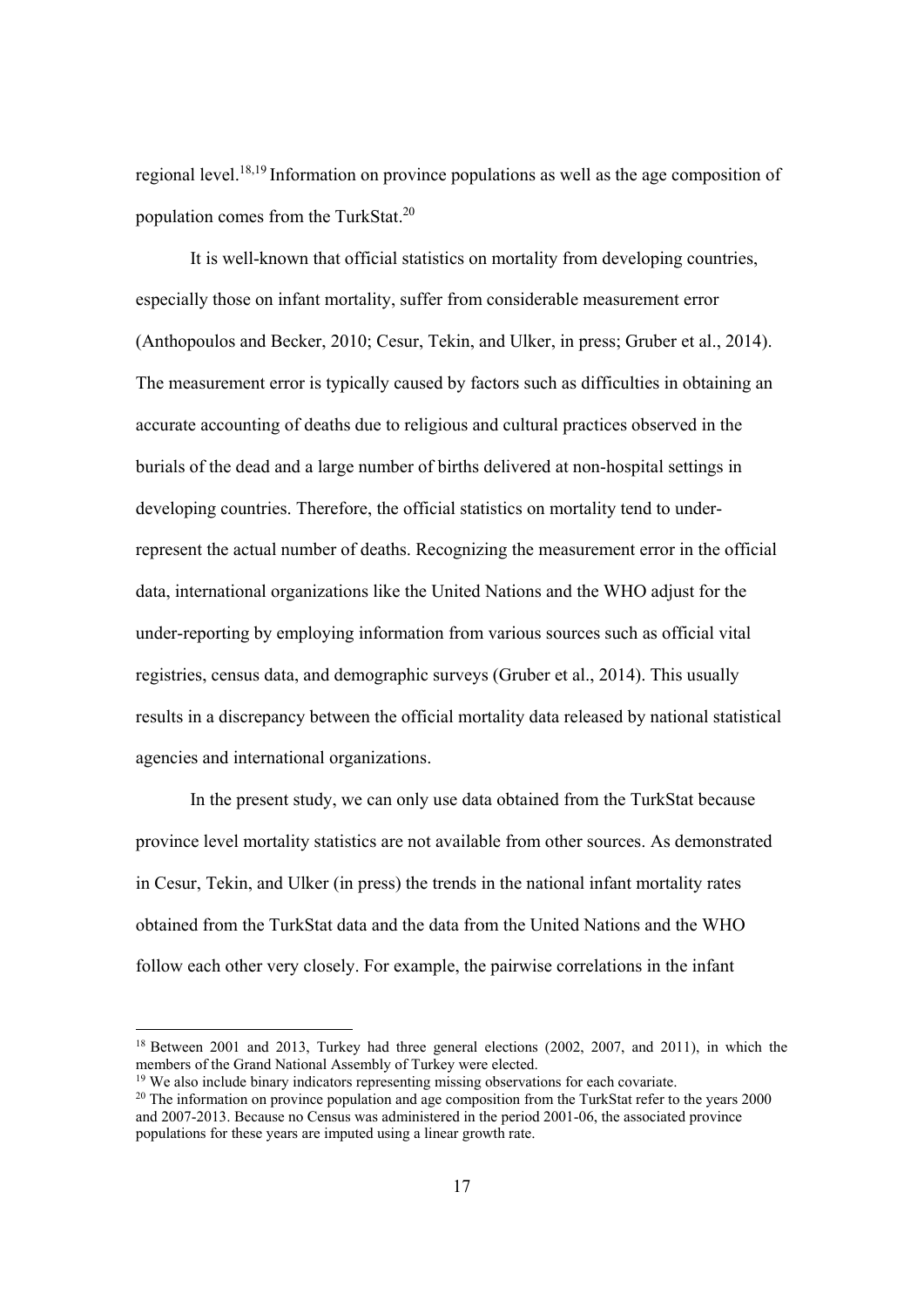mortality rate between the TurkStat data and the series from the United Nations and the WHO are both 97 percent. The availability of FMP may cause a shift in the venues for deliveries from homes towards hospitals, which may then result in a decrease in infant mortality. This could still be interpreted as a program effect. At the same time, such a shift from home births towards hospital deliveries may improve the accuracy of accounting in the number of deaths. In this case, one may still obtain an effect on infant mortality even in the absence of any program impact because under-reporting would go down. It is important to note that such bias would go against finding a negative impact of the FMP on mortality, especially for infants. However, we control for province fixed effects and province-specific linear and quadratic time trends in our analysis as well as a set of time-variant province characteristics, which should help gauge any remaining heterogeneity that might threaten the reliability of our estimates.

Descriptive statistics on mortality and birth rates are presented in Table 1A and those on the control variables are shown in Table 1B. The birth rate among teenagers (i.e., ages 15-19) is 36.4 per 1,000, which goes up to 118.5 among women ages 20-24 and to 121.7 among women ages 25-29, before going down to 63.2 among women ages 30- 39. Note that these birth rate figures match well with other sources like OECD.<sup>21</sup> Interestingly, the birth rates among the younger women (i.e., those ages 24 or less) are higher in the subsample without the FMP than the one with the FMP, but then the opposite is true among older women. This is consistent with the notion that the propensity to have the FMP in a province is positively associated with urbanization and industrial development.

 $\overline{a}$ 

<sup>&</sup>lt;sup>21</sup> See OECD Family Sources Database www.oecd.org/social/family/database.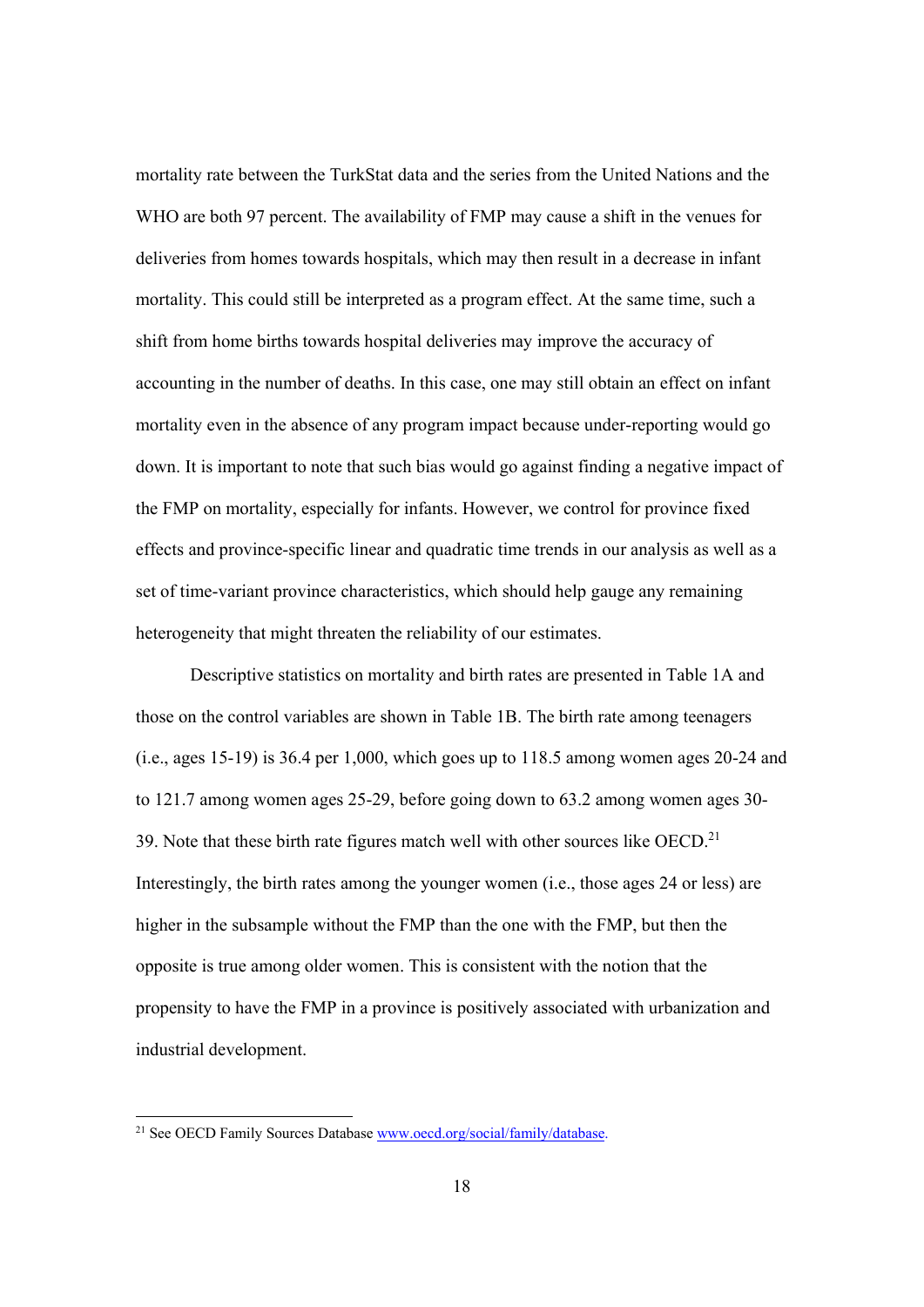Regarding mortality statistics, the rates are 10.6 and 0.6 per 1,000 for infants and children between ages 1-4, respectively. The mortality rate for those age 60 and older is 28 per 1,000. A comparison between the subsamples with and without the FMP reveals that mortality rates are higher in the FMP provinces for all age categories. This pattern is also consistent with the notion that the provinces with the FMP program in effect are more urban and industrial than other provinces.

As shown in Table 1B, the time-variant province characteristics also vary considerably between sub-samples with and without the FMP. For example, the observations with the FMP appear to have a higher number of motor vehicles per capita, higher income and education, and smaller classrooms at schools. The pattern in these differences supports the view that the pace by which the FMP has expanded might have been positively associated with a higher level of urbanization and economic development. On the one hand, this may seem surprising given higher average incomes and better access to healthcare in more urban areas. On the other hand, there is evidence to indicate that health outcomes are negatively associated with living in urban areas, especially in developing countries, due to hazardous conditions such as stress and pollution (Health Effects Institute, 2010; McGranahan and Murray, 2003). Furthermore, these patterns are also consistent with high levels of income inequality in urban areas as well as the persistent trends in "urbanization of poverty" in the developing world (Ravallion et al., 2007). Additionally, in the context of Turkey, Cesur, Tekin, and Ulker (in press) show that air pollution is an important factor responsible for the higher infant mortality rates in urban provinces. In a recent working paper, the same authors document a similar pattern for the adult and the elderly mortality rates as well (Cesur, Tekin, and Ulker, 2015).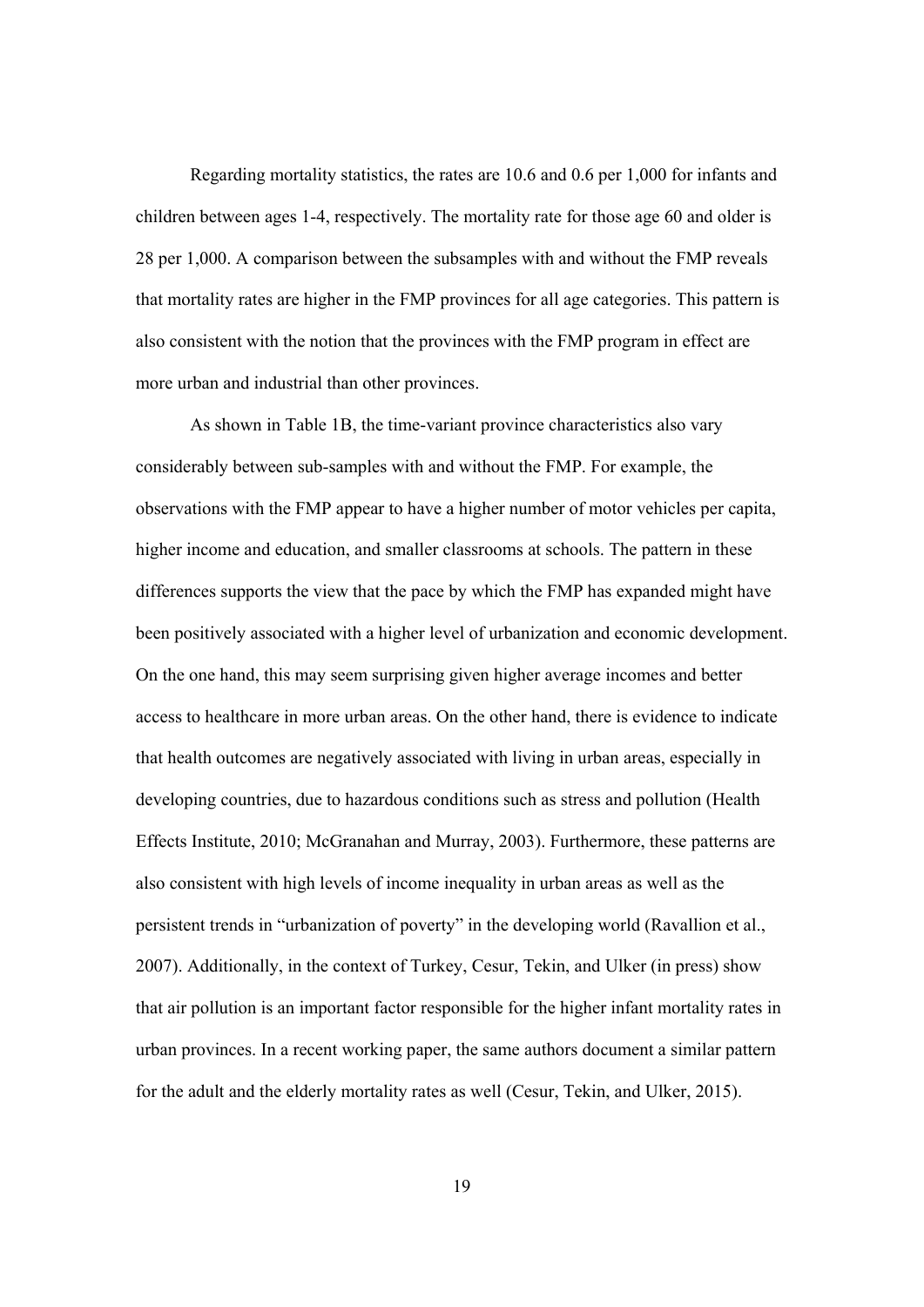#### **V. Econometric Framework**

Estimation of the causal impacts of the FMP on birth and mortality rates poses a difficult challenge because the roll out of the program is unlikely to be random with respect to outcome variables. Therefore, a comparison of outcomes between pre- and post-FMP periods is likely to produce biased estimates of the program effects. As shown in Tables 1A and 1B, there are differences in province characteristics and outcome variables by the FMP implementation status to support this notion. To further highlight the differences between provinces with and without the FMP, we regress time-varying province characteristics on a binary indicator variable for the presence of the FMP at the province level. The estimates from these regressions are presented in Table 2A. Note that each cell in this table corresponds to an estimate from a separate regression. As shown in column (1) of Table 2A, there is considerable variation between provinces with and without the FMP as they differ along all of the observable characteristics including unemployment rate, number of vehicles per capita, per capita income, percent of population with a high school degree, and number of students per teacher. The evidence from Table 2A suggests that having the FMP at the province level is positively associated with being more urban and economically developed. However, much of the differences in the propensity of having the FMP along with various province characteristics disappear once we control for just the time-varying differences across regions in column (2). However, it is when we control for the permanent differences across provinces through province fixed effects in column (3) that all of the observable differences between the two types of provinces become unrelated to the FMP. None of the estimates in column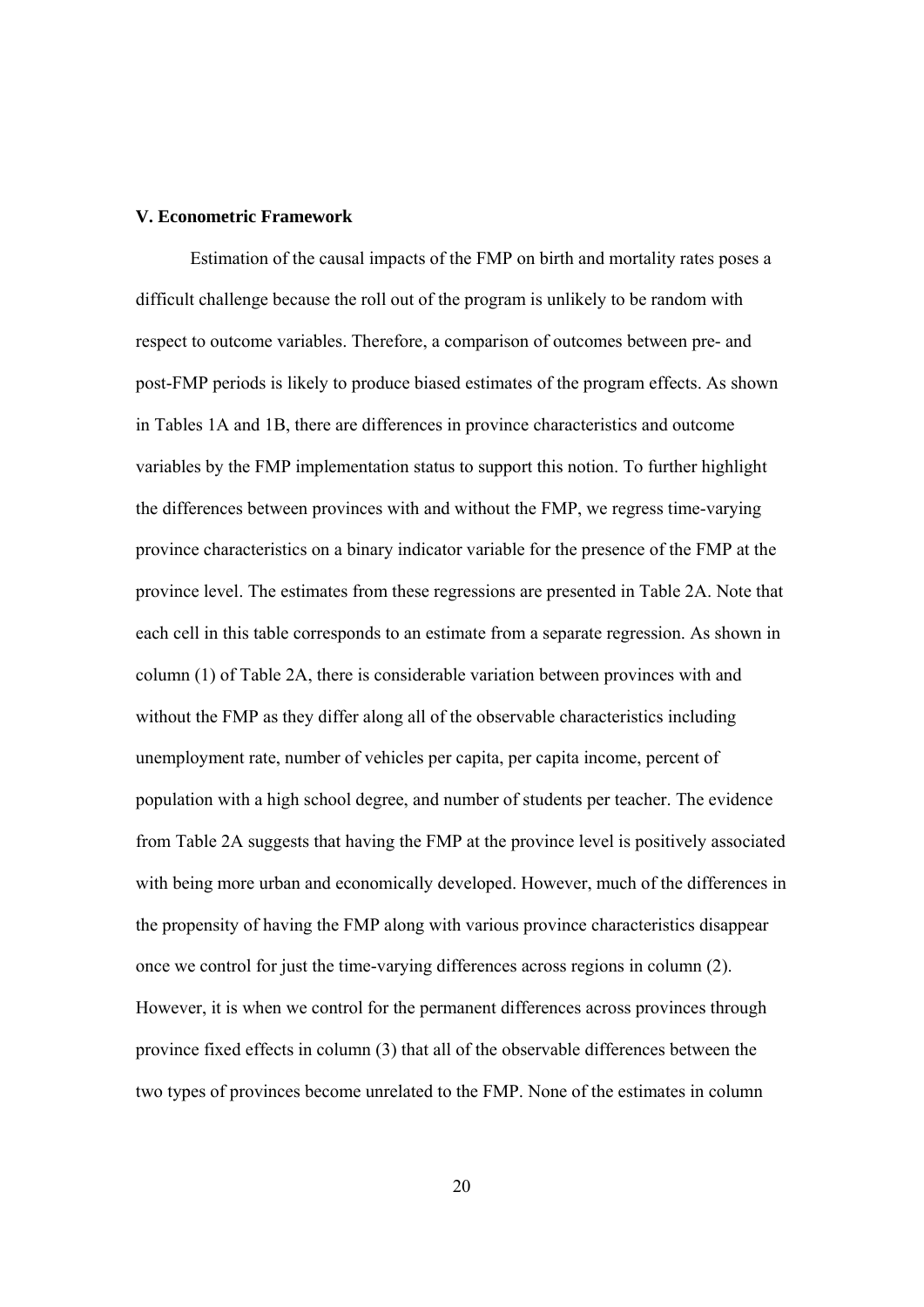(3) are economically or statistically significant. This pattern remains preserved when we add province-specific linear and quadratic time trends in columns (4) and (5), respectively.

Next, we repeat the same exercise by replacing the binary treatment indicator with a continuous variable representing the number of years passed since the FMP implementation. The estimates from these regressions, which are displayed in Table 2B, point to the same conclusion that has emerged from Table 2A. Specifically, province characteristics are significantly and sizably related to the number of years that the program has been in place in a province, suggesting a more rapid adoption of the FMP in provinces that are more urban and economically developed than other provinces. But again, this pattern disappears once we control for fixed effects and trends.

To gain additional insights about the pattern in which the FMP has expanded across provinces and over time, we also estimate the binary FMP indicator and the number of years since the FMP implementation measures on jointly specified timevarying province characteristics. As shown in Appendix Tables 2A and 2B, province characteristics are initially significantly related to the FMP implementation even with all these characteristics entered into the model jointly. However, none of the estimates remain significant in both the statistical and the practical sense once we control for province fixed effects and province-specific trends.

Taken together, the evidence obtained from the descriptive analysis above is consistent with the assertion that the pattern of the roll out in the FMP implementation has been endogenous. Furthermore, it is also revealed that the factors that appear to be associated with the FMP have all become inconsequential once province fixed effects and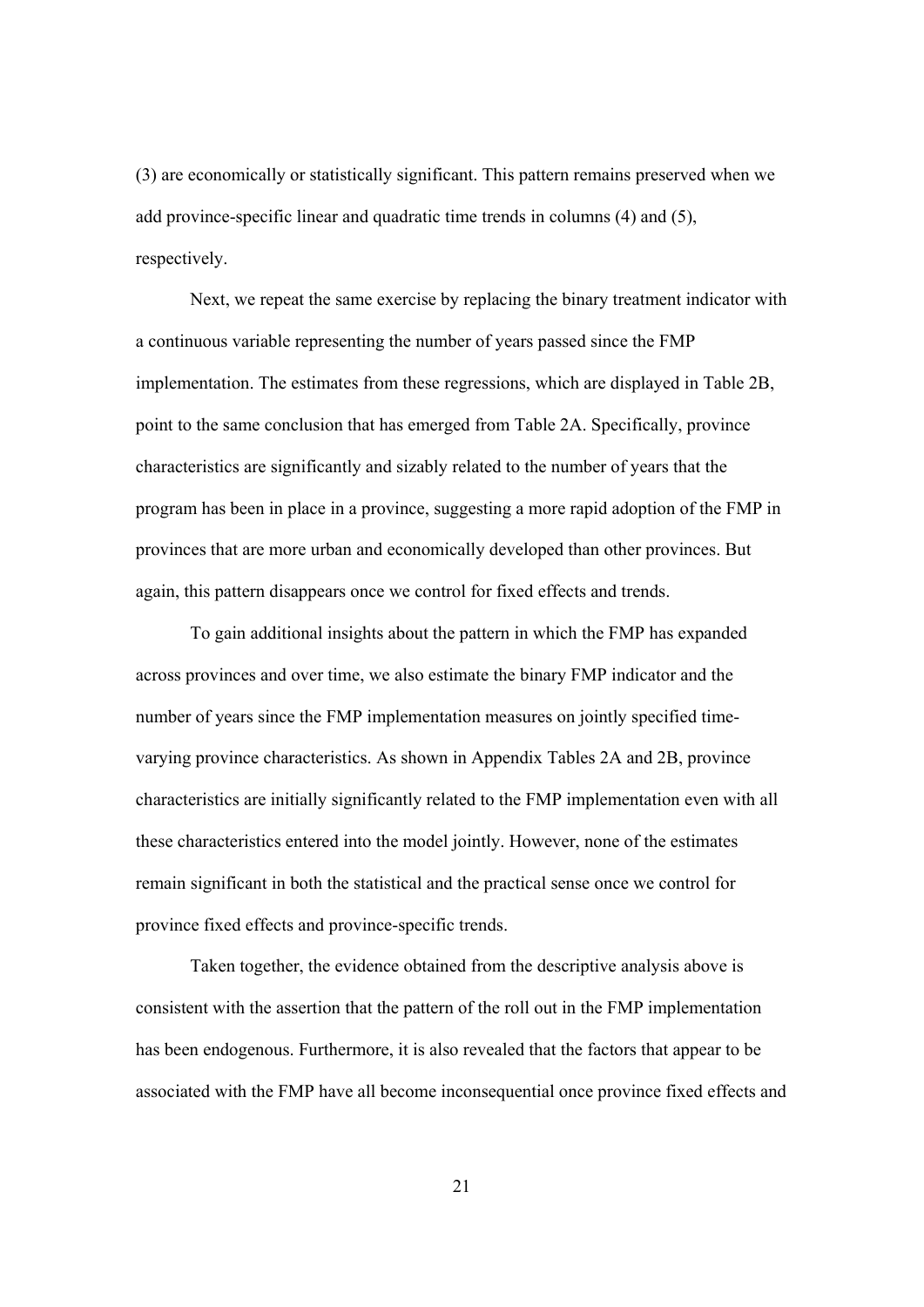province-specific time trends are accounted for. We interpret this as strong evidence that any remaining variation in the FMP measures considered above are plausibly exogenous to birth and mortality outcomes.

Although the program roll out does not appear to be random with respect to province characteristics, the FMP was introduced by the central government with the mandate to establish universal coverage eventually. Accordingly, the differences in the timing of implementation across provinces and over time primarily have to do with logistical and staffing considerations. In the end, all of the 81 provinces in Turkey had implemented the FMP during the analysis period. Therefore, there is no concern over selection bias that could be caused by certain provinces with a particular set of characteristics never getting the treatment. Furthermore, even if the implementation of the FMP appears to be non-random, any resulting bias could be eliminated by controlling for province fixed effects to the extent that the pattern of the roll out is only correlated with the pre-existing differences across provinces that are time-invariant (Rocha and Soares, 2010).

However, it is possible that some of the differences across provinces that are responsible for the non-random pattern of the FMP roll out are in fact dynamic. For example, provinces with particularly poor health conditions might have not only received priority for the FMP, but they might have also enjoyed a series of other investments by the central government. Consequently, health conditions in these provinces might have improved more rapidly than they did for other provinces. In order to account for the possibility of dynamic evolution in the outcomes of birth and mortality rates, we also control for province-specific linear as well as quadratic time trends in our empirical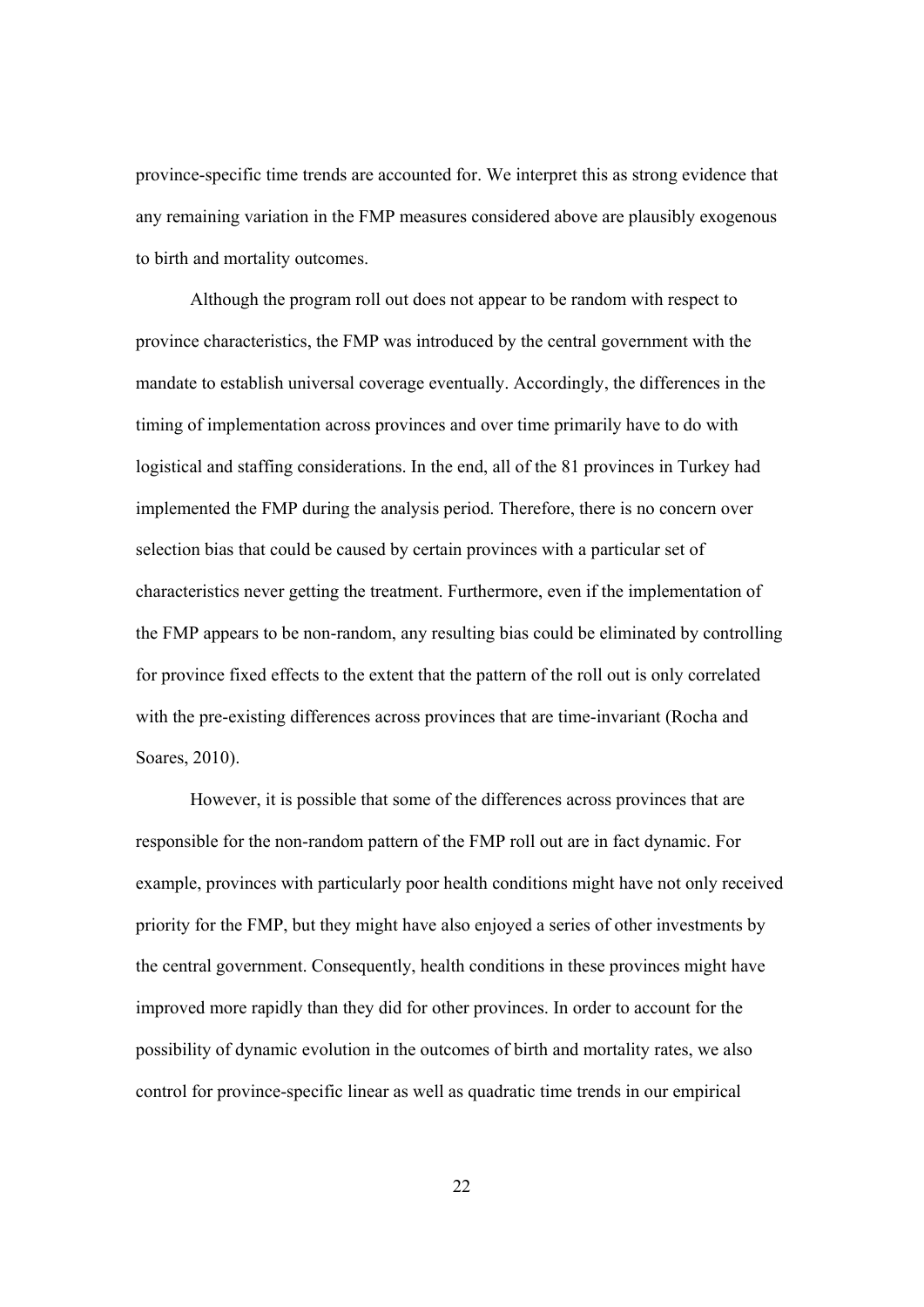analysis. Finally, we account for a range of time-variant province characteristics that capture some of the factors that may be associated with the implementation of the FMP as discussed above. These province level characteristics include unemployment rate, income per capita, number of motor vehicles per capita, percentage of province population with a high school degree, number of students per teacher, and the province's share of the parliament members affiliated with the political party governing Turkey.

After accounting for these differences across provinces, our approach to obtaining the causal impact of the FMP on birth and mortality outcomes is to implement a difference-in-differences estimation strategy, taking advantage of the fact that the program was rolled out in a staggered basis across provinces over time. In doing so, we compare the difference in the outcome variables in provinces before and after the FMP implementation net of those provinces without the FMP in place. The empirical model implementing the difference-in-differences estimation strategy can be expressed by the following equation:

$$
Y_{pt} = \beta_0 + X_{pt}\beta_1 + \beta_2 FMP_{pt} + \delta_{rt} + \lambda_p + \varphi_p t + \varphi_p t^2 + \varepsilon_{pt},
$$
<sup>(1)</sup>

where Y<sub>pt</sub> is the logarithm of one of our outcome variables measured in province p in year t. The vector  $X_{pt}$  represents the time-varying province level characteristics.  $FMP_{pt}$  is a binary variable indicating the presence of the family medicine program in place. The  $\delta_{rt}$ is a set of region-by-year fixed effects included in the model in an attempt to control for common trends and shocks to health outcomes that might be correlated with health investments including the FMP at the regional level. The region-by-year fixed effects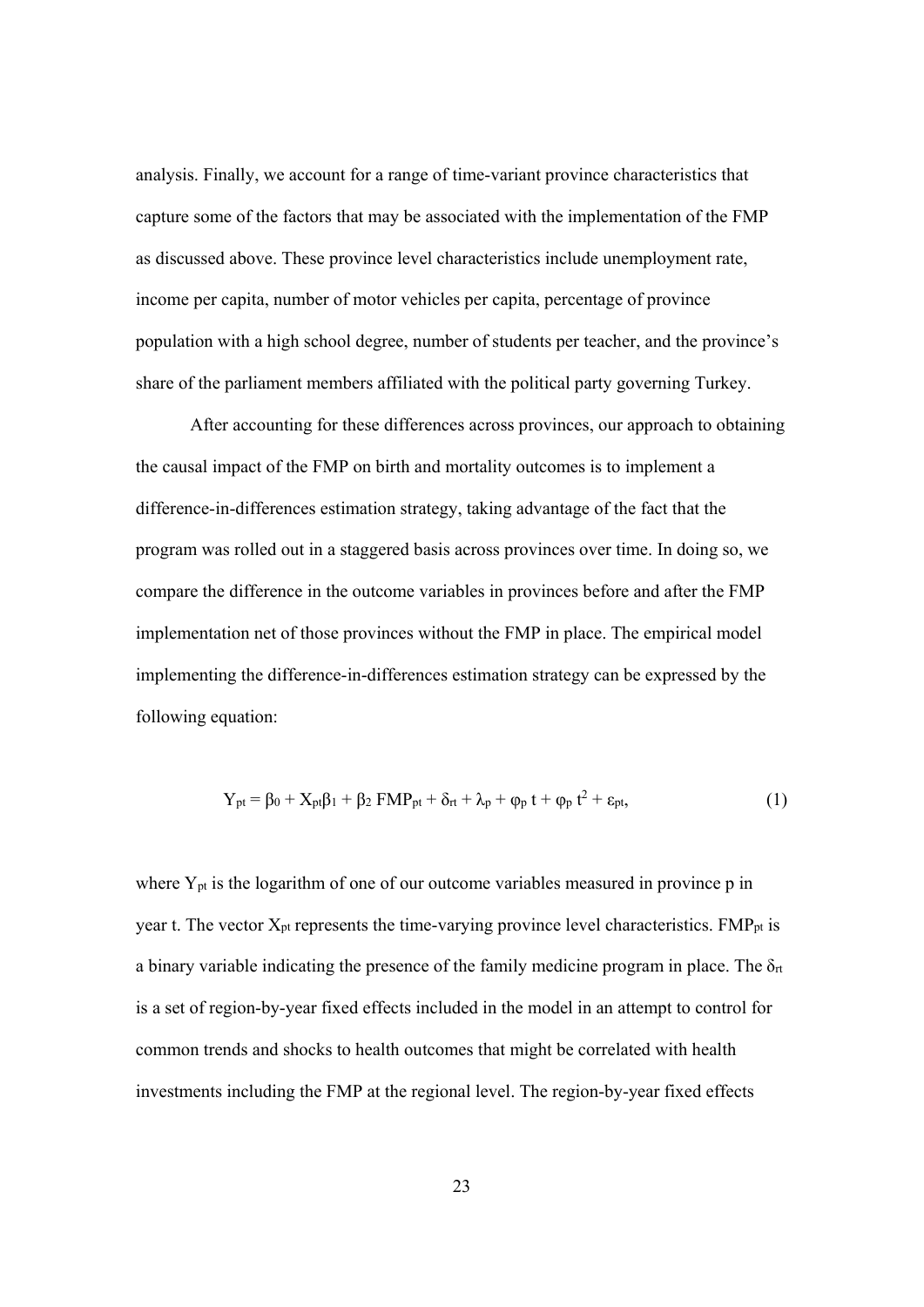would also account for time trends that are common across all provinces. Accounting for such trends is important because there had been a number of other health-related initiatives implemented during our analysis period, such as the introduction of additional services including neonatal care, free birth delivery, and mobile pharmacy and helicopterbased emergency medical services to improve access in rural areas. However, these policies became effective concurrently nationwide and therefore their effects should be captured by year fixed effects. Regions in Turkey are clusters of provinces grouped together based on considerations of geographical proximity to each other and statistical purposes.22 The inclusion of region-by-year fixed effects would also account for the possibility of potential spillover effects of the FMP to neighboring provinces as well as potential correlation in the timing of adoption of the FMP across provinces within a region due to cost savings associated with operational efficiency. The  $\lambda_p$  represents province fixed effects accounting for permanent differences across provinces such as poverty as well as cultural and traditional practices, which likely remained time-invariant during the analysis period.

The difference-in-differences evaluation method requires the parallel trends assumption, i.e., the outcome variables would have been trended in a parallel pattern between the FMP and non-FMP provinces in the absence of the FMP implementation. Although the parallel trends assumption is not directly testable, valuable insights can be gained by conducting an event study analysis, which would allow us to trace out the trends in the outcome variables year-by-year leading up to and following the

 $^{22}$  There are 12 statistical regions in Turkey. As the province of Istanbul constitutes a region itself, it is merged with the neighboring West Marmara region for computational simplicity when we constructed the region-by-year fixed effects. However, treating Istanbul as a separate region or dropping it from the sample produces nearly identical results.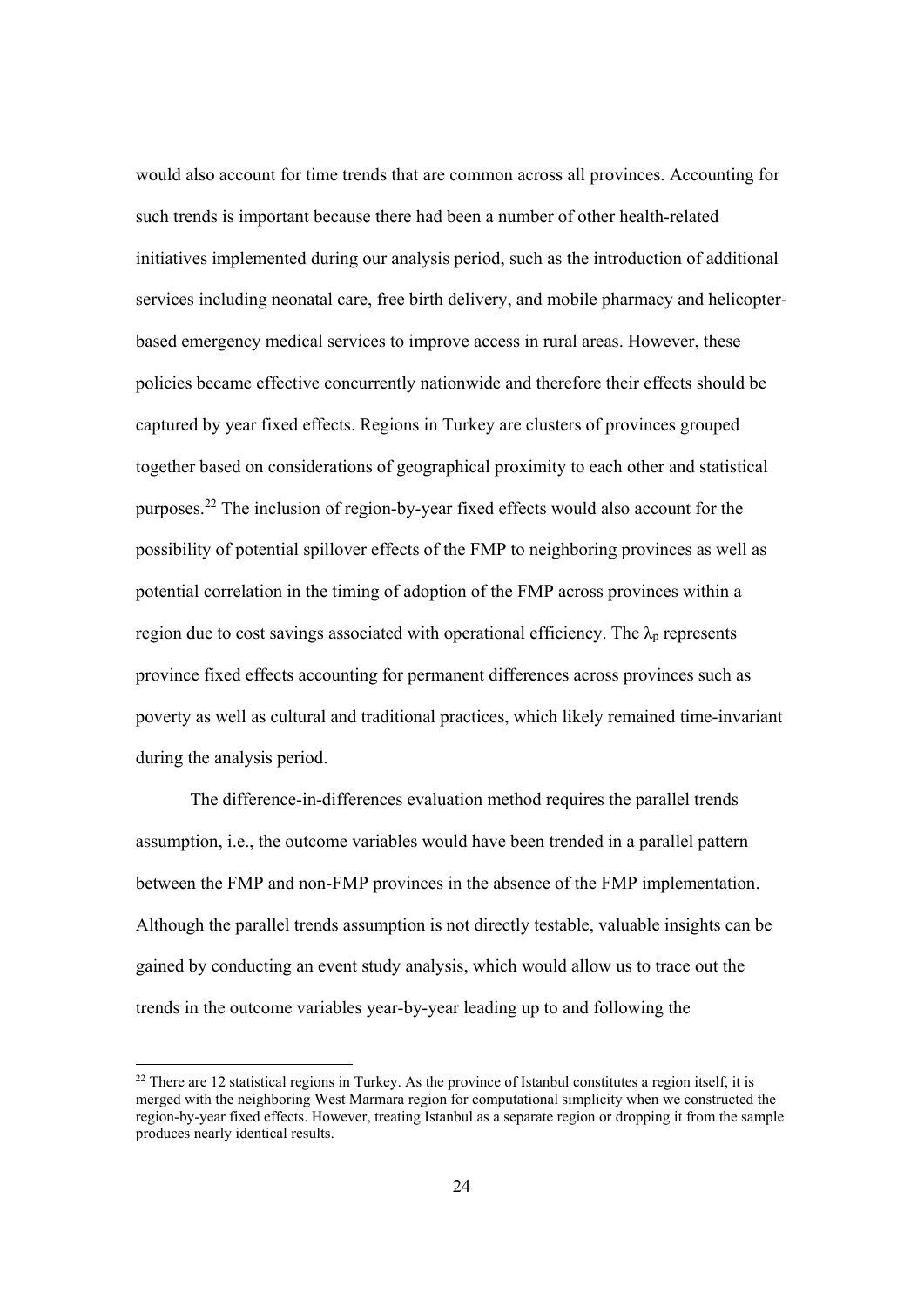implementation of the FMP. Formally, this can be done by estimating regressions for each outcome variable on a set of five binary indicators representing the years leading up to and following the implementation of the FMP. Estimates from this analysis are plotted along with their 95 percent confidence intervals in Figure 1A for birth rates and in Figure 1B for mortality rates. As illustrated in these figures, there is a clear overall pattern of a divergence in the outcome variables from their pre-FMP period trends following the implementation year. For the birth rates shown in Figure 1A, the pattern of divergence is strongest for women in the first three age categories. For women ages 30-39, there is a reversal in the birth rate associated with the FMP implementation, though none of the estimates are statistically significant at the 95 percent level. For the mortality rates shown in Figure 1B, the pattern is clearly strong and visible for all age categories.<sup>23</sup> Therefore, the event study analysis is largely supportive of the parallel trends assumption, suggesting no systematic evidence that our results would reflect the continuation of any long-run pre-existing trends in the outcome variables. Nonetheless, the specification in equation (1) still relaxes the parallel trends assumption by allowing for trends in mortality and fertility rates to differ across provinces by accounting for province-specific linear and quadratic trends. These trends, denoted by the terms,  $\varphi_p$  t and  $\varphi_p$  t<sup>2</sup>, would capture the influence of difficult-to-measure factors at the province level that trend either linearly or quadratically over time. The parameter of interest in equation (1) is  $\beta_2$ , which represents the average change in the outcome of interest after the implementation of the FMP net of any change in the outcome variable in control provinces. Finally,  $\varepsilon_{pt}$  is an idiosyncratic error term.

 $^{23}$  It is expected that the confidence intervals get wider as we move further away from the implementation year because of reduced variation due to smaller number of provinces in these categories. Nevertheless, it is remarkably clear that there is a reversal in the trends caused by the FMP.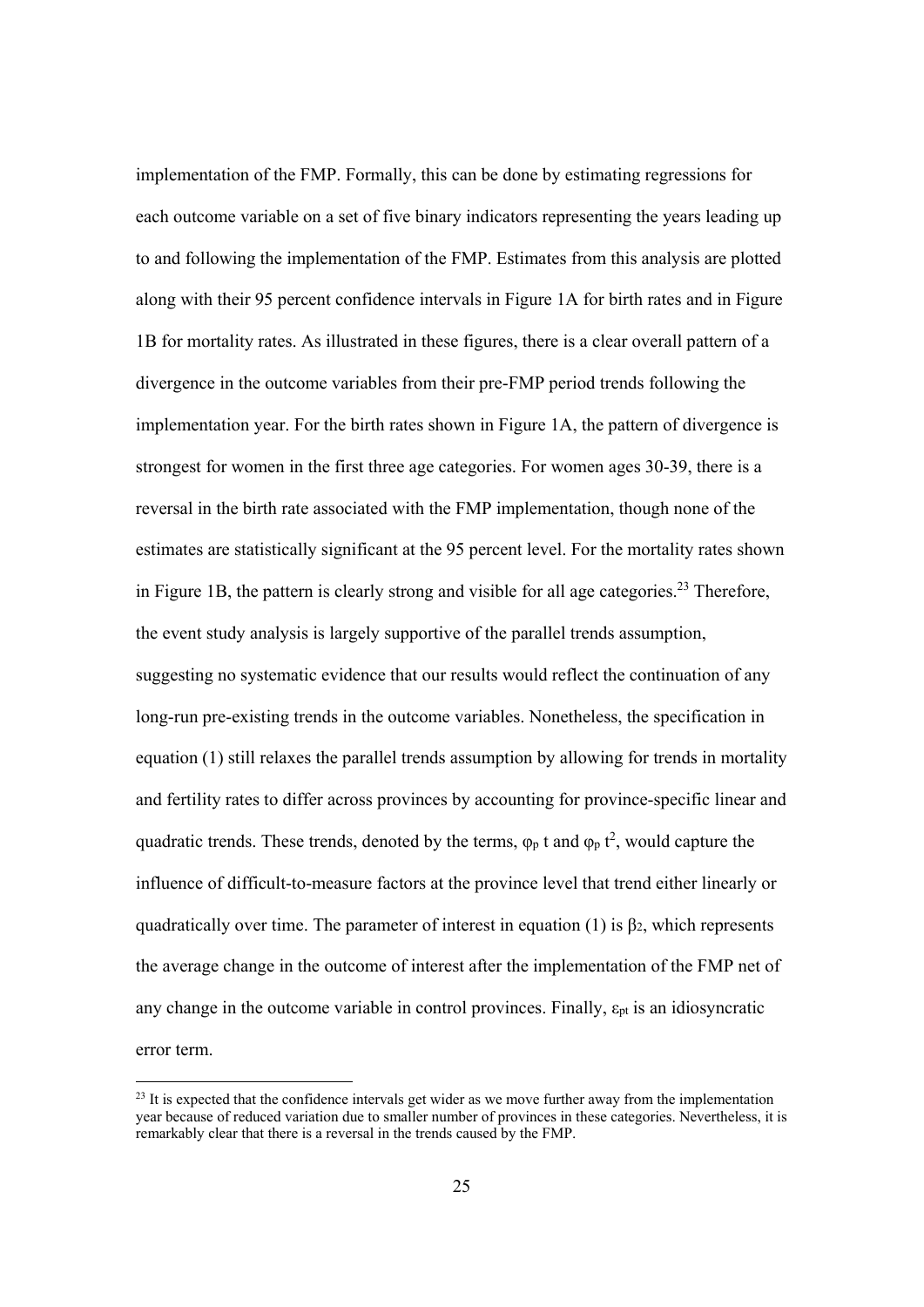The empirical model specified in equation (1) assumes that the impact of FMP on the rates of birth and mortality is homogenous in the sense that the birth and mortality responses to the FMP are constant across years. However, this may not be true for several reasons. For example, the health benefits of the program may be the largest early in the post-implementation period because large populations, who did not previously have access to basic healthcare, gain access to a wide range of services all of a sudden. Alternatively, it may take some time for the widespread adoption of the program since many individuals may not be aware of the program in the beginning or may be reluctant to switch from the existing practices early on. Accordingly, the program effects may be felt gradually over an extended period of time. The results from the models described above would reflect the program effects averaged over the number of years since its implementation. Therefore, these results may mask important differences in the dynamics regarding the evolution of the program impacts if the underlying relationship between the FMP and outcomes in consideration is not constant over time. To test this, we modify equation (1) in two ways to allow for a more flexible relationship between the FMP and the outcome measures. First, we replace the binary treatment variable with a continuous measure defined as the number of years since the implementation of the FMP:

$$
Y_{pt} = \beta_0 + X_{pt}\beta_1 + \beta_2 \text{ Years\_since\_FMP_{pt} + \delta_{rt} + \lambda_p + \varphi_p \ t + \varphi_p \ t^2 + \epsilon_{pt}. \tag{2}
$$

Second, we consider a fully flexible non-parametric specification in which we use separate dummy variables for various years since the implementation of the FMP: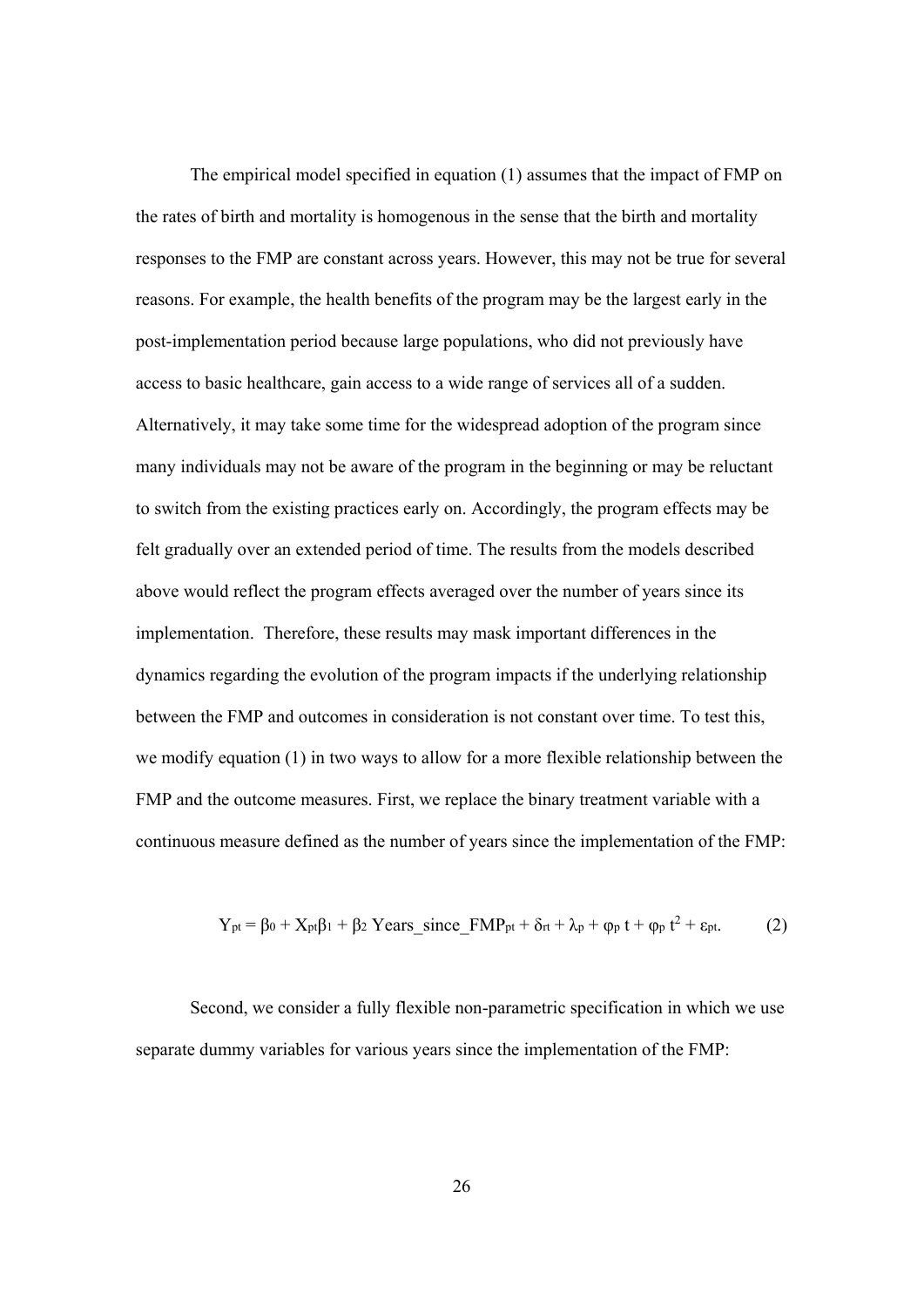$$
Y_{pt} = \beta_0 + X_{pt}\beta_1 + \sum_{k=1}^{5+} \beta_k k\_years\_since\_FMP_p + \delta_{rt} + \lambda_p + \varphi_p t + \varphi_p t^2 + \epsilon_{pt}. \tag{3}
$$

We estimate all of our models using weighted regressions in which province population for the relevant age category is used as a weight. Finally, in all analyses, standard errors are robust to clustering at the province level, making statistical inference robust to arbitrary forms of both heteroskedasticity and serial correlation within provinces over time (Bertrand et al., 2004).

#### **VI. Results**

#### *The Impact of the FMP on Age-Specific Birth Rates*

 The estimates on the impact of the FMP on the logarithm of birth rate from the model specified in equation (1) are presented in Table 3. We report estimates in separate columns for women in four different age categories including those ages 15-19, 20-24, 25-29, and 30-39. Furthermore, the estimates are shown in four separate panels, each of which successively includes an additional set of control variables. Specifically, Panel A shows the estimates from a specification that only controls for region by year fixed effects. Province fixed effects are added to this specification in Panel B and provincespecific linear and quadratic time trends are controlled for in Panel C. Finally, a vector of time varying province characteristics is included in the specification in Panel D.

 As shown in the first column of Panel A, the FMP is associated with a decrease in birth rates among all age groups, though the estimates are statistically significant only for teenagers and younger women in ages 20-24. According to point estimates, the FMP is associated with a 19.2 percent ( $e^{-0.213}$ -1 = -0.192) decrease in the birth rate among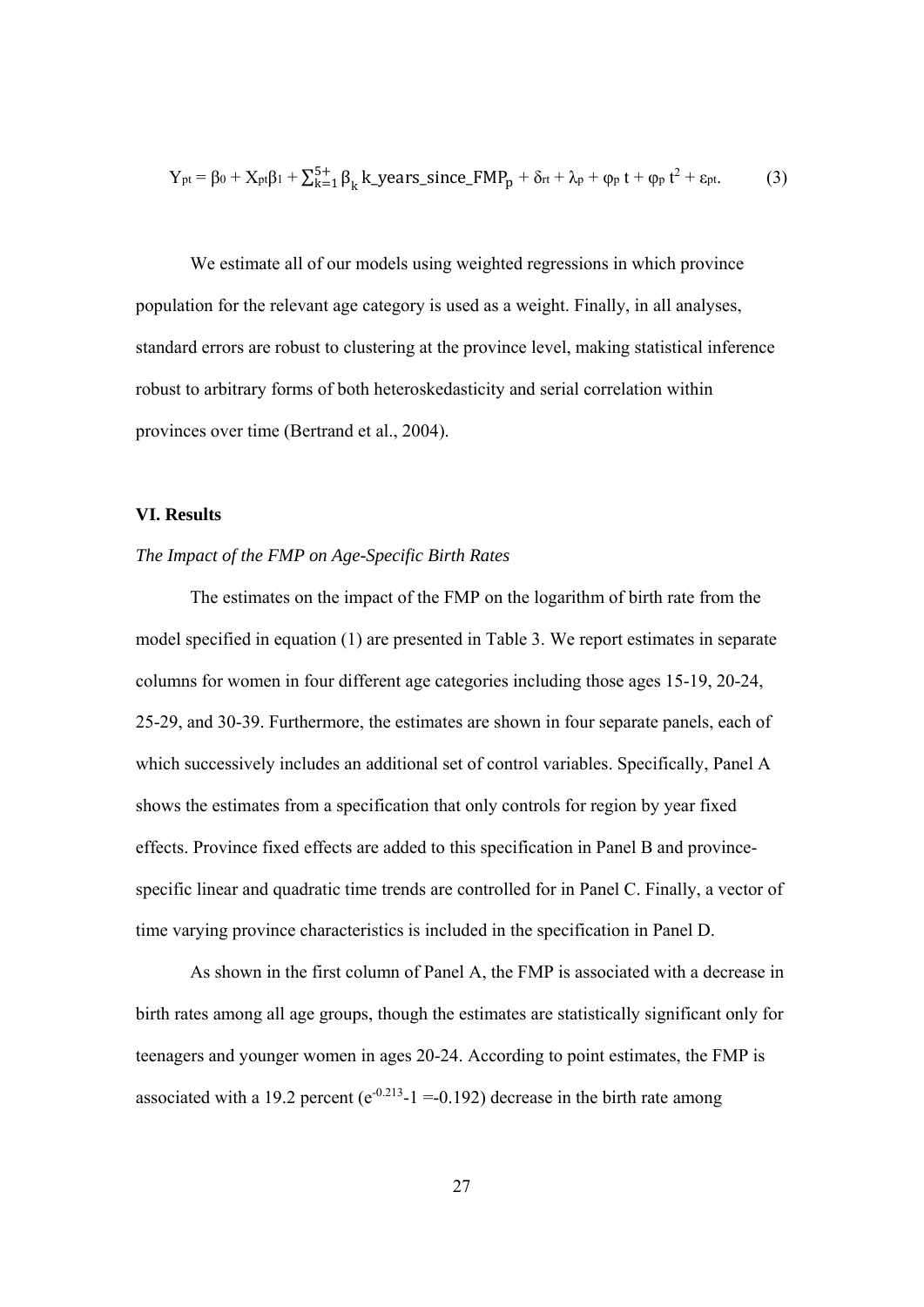teenagers and a 13.2 percent ( $e^{-0.141}$ -1=-0.132) decrease in the birth rate among women ages 20-24. As argued earlier, these estimates may partially account for the differences in province characteristics that are correlated with both the timing of the FMP as well as birth outcomes. For instance, the timing of FMP appears to be positively correlated with province characteristics that reflect a higher level of urbanization, educational attainment, and industrial development. To the extent that these characteristics are negatively correlated with fertility, the estimates that fail to account for them would be biased upwards. In an attempt to account for these confounding factors, we present estimates from a specification that controls for province fixed effects in Panel B. As expected, the magnitudes of the estimates are reduced dramatically in response to controlling for permanent differences across provinces. In fact, the FMP now appears to have an effect only on the birth rate of teenagers. The estimates change little when we further control for the linear and quadratic trends in Panel C and time-variant province characteristics in Panel D. Focusing on Panel D, the estimates are arguably zero both economically and statistically for all age categories except for teenagers. According to the point estimates, the birth rate among teenagers is reduced by 3 percent ( $e^{-0.03}$ -1 =-0.03) in response to the FMP. Taking the average birth rate among women ages 15-19 for non-FMP observations as a base, this estimate translates into about 1.19 fewer births per 1,000 women in this age group. With an average population of 39,659 women between ages 15-19, this is equivalent to an effect size of 47.2 births per province.

The finding of a negative impact of the FMP on the birth rate of teenagers may be due to increased access to reproductive health services and increased counseling and education regarding birth control methods provided by family physicians. Furthermore,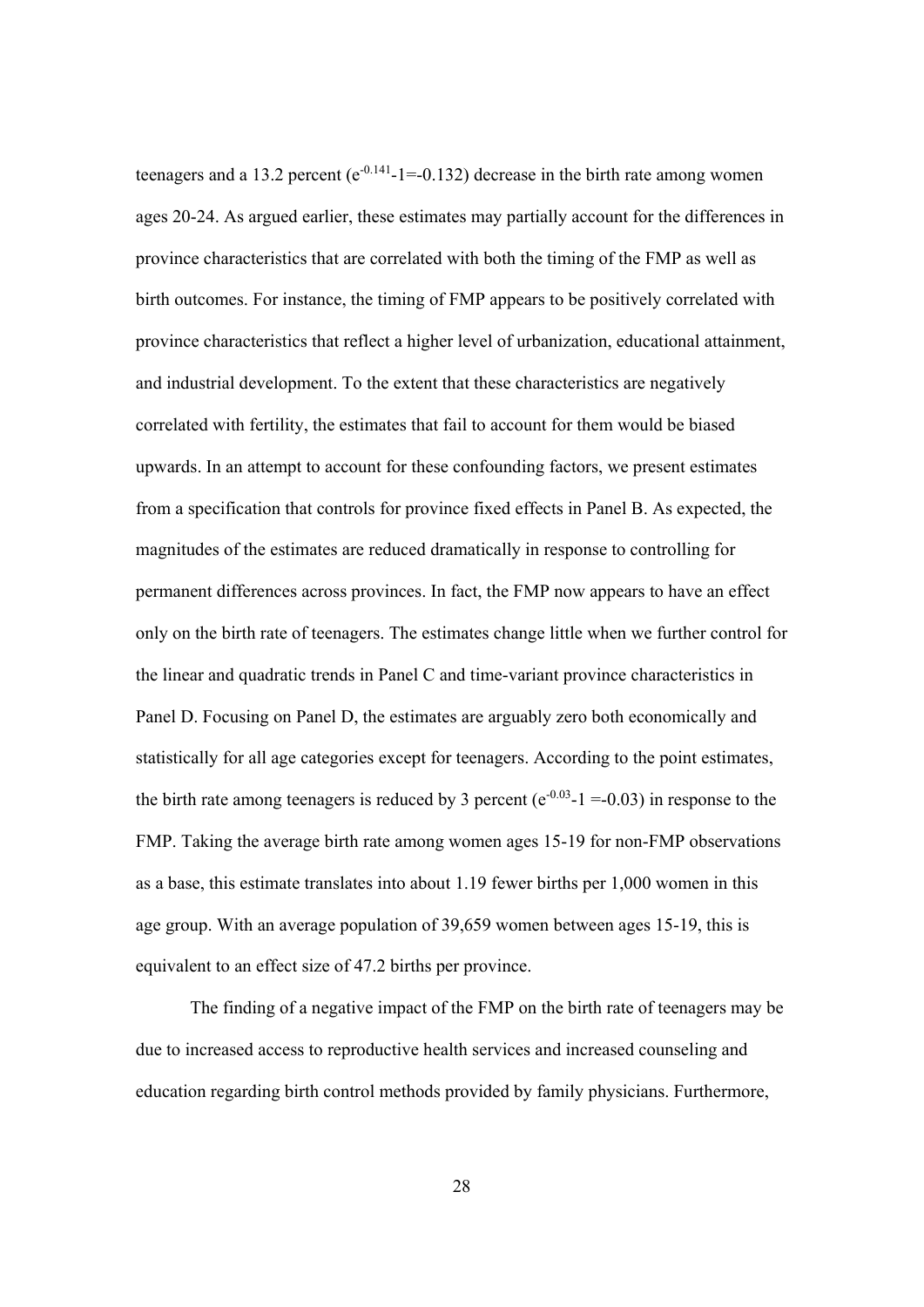teenagers are likely to be the age group who might benefit from these services the most. At around 3.5 percent of the female adolescent population, Turkey has the highest teenage birth rate following Mexico and Chile among the OECD countries, for which data are available in 2011 (OECD Family Database, 2015). Teenage pregnancy has been linked to adverse outcomes for both mothers and children in a variety of domains, including education, labor market, and health (Güneş, 2014; Hoffman, 2006; Hoffman and Maynard, 2008; Klepinger et al., 1999; Martin et al., 2011; Ribar, 1994; Walker et al.,  $2009$ ).<sup>24</sup> Therefore, the finding of a negative impact of the FMP on teenage birth rate suggests that the benefits of the program may extend well beyond the improved health and include positive spillovers in economic and social contexts, which may support women's reproductive decisions and ultimately improve their status in the society.

Next we present results from the estimation of the models specified in equations (2) and (3), in which we allow the FMP impact to vary flexibly over time. As shown in the top panel of Table 4, there appears to be a negative relationship between the FMP and all four age-specific birth rates that is decreasing over time. The estimates are statistically significant for all women except for those between ages 20-24. This indicates a specification that restricts the FMP impact to be the same across years in postimplementation period would mask important differences in the patterns concerning the program dynamics. These differences become even clearer when we employ a fully nonparametric specification in Panel B. For example, focusing on the birth rate among teenagers, the FMP impact sets in rather immediately with an estimate of 2.4 percent, and increases to around 5 percent in the second year and then remains stable around that level

 $24$  Accordingly, reducing teenage fertility has been identified as one of the Millennium Development Goals by the United Nations.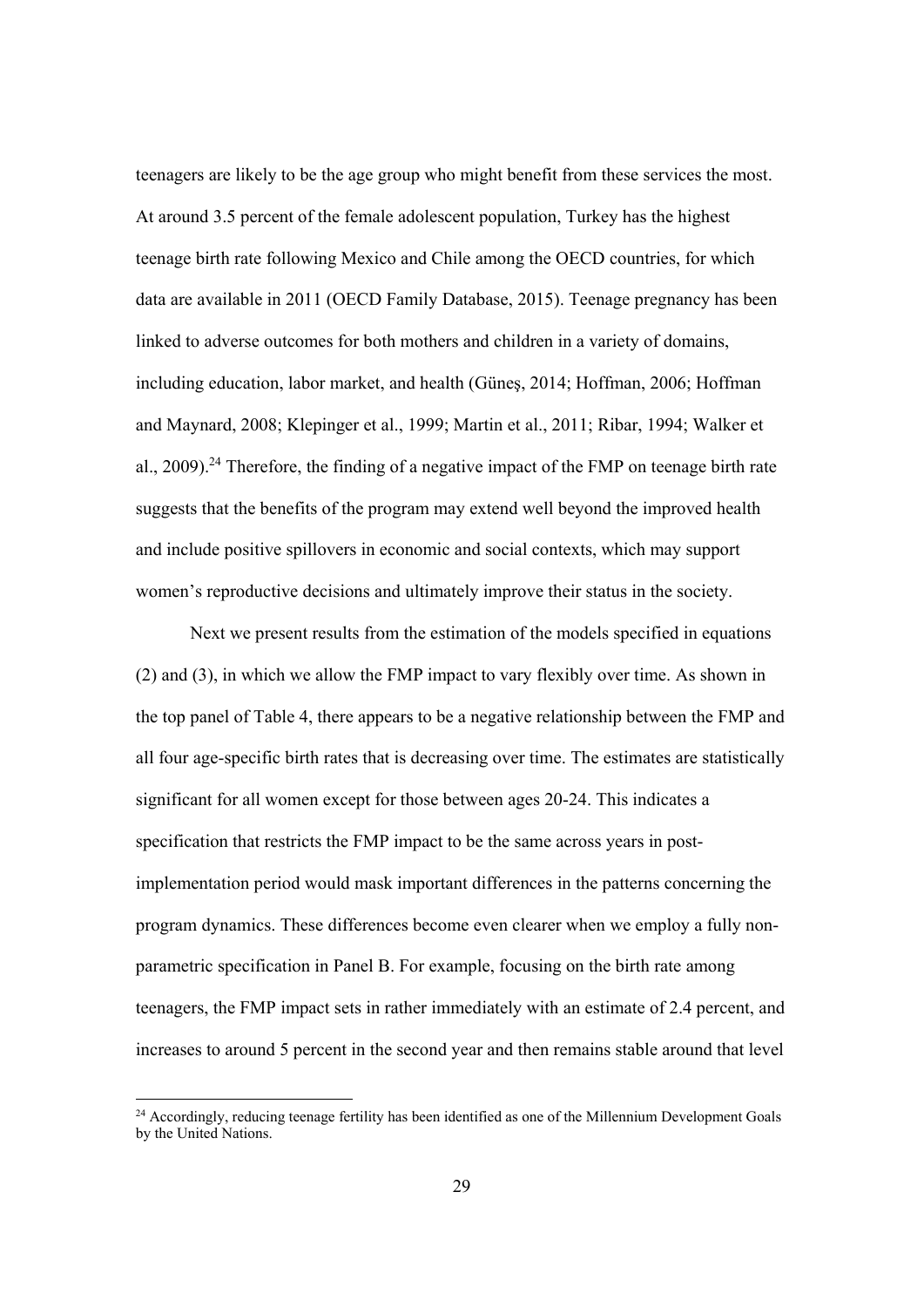thereafter. The lack of precision for the last two indicators is likely caused by reduced variation due to relatively fewer number of province-year observations with the FMP in place for four years or more.

Interestingly, the FMP is unrelated to the birth rate among women ages 20-24. Consistent with the top panel, all of the estimates are insignificant both economically and statistically for this group. As illustrated in Table 1A, this is an active child-bearing age for women in Turkey, which is not surprising given the relatively low age at marriage.<sup>25</sup> Then, if these women are more likely to become first-time mothers, then they might be less interested in obtaining family planning services. In other words, there is no particularly strong role for the FMP to influence the fertility decisions of these women. Therefore, the lack of statistical and economic significance for this age group is not surprising.

Turning to the estimates for women ages 25-29 and 30-39, the emerging picture is that the FMP has an impact that is increasing in its intensity over time. In fact, the estimates are small and insignificant for the first two years and then pick up for years three and four. The estimates on the indicator for five years or more since the program implementation are imprecisely estimated, again likely due to the small number of provinces with the program in place for at least five years.

It is important to note that every single estimate in Table 4 is negative although there are some differences across age groups in the extent to which these estimates are statistically significant. The immediate reduction observed for the birth rate among teenagers may be explained by expanded access to birth control as well as counseling and

<sup>&</sup>lt;sup>25</sup> According to the TurkStat, the average age at first marriage for women was slightly under 23 until 2009 and has been around 23 since then. See http://www.tuik.gov.tr/Kitap.do?metod=KitapDetay&KT\_ID=11&KITAP\_ID=18 for more detail.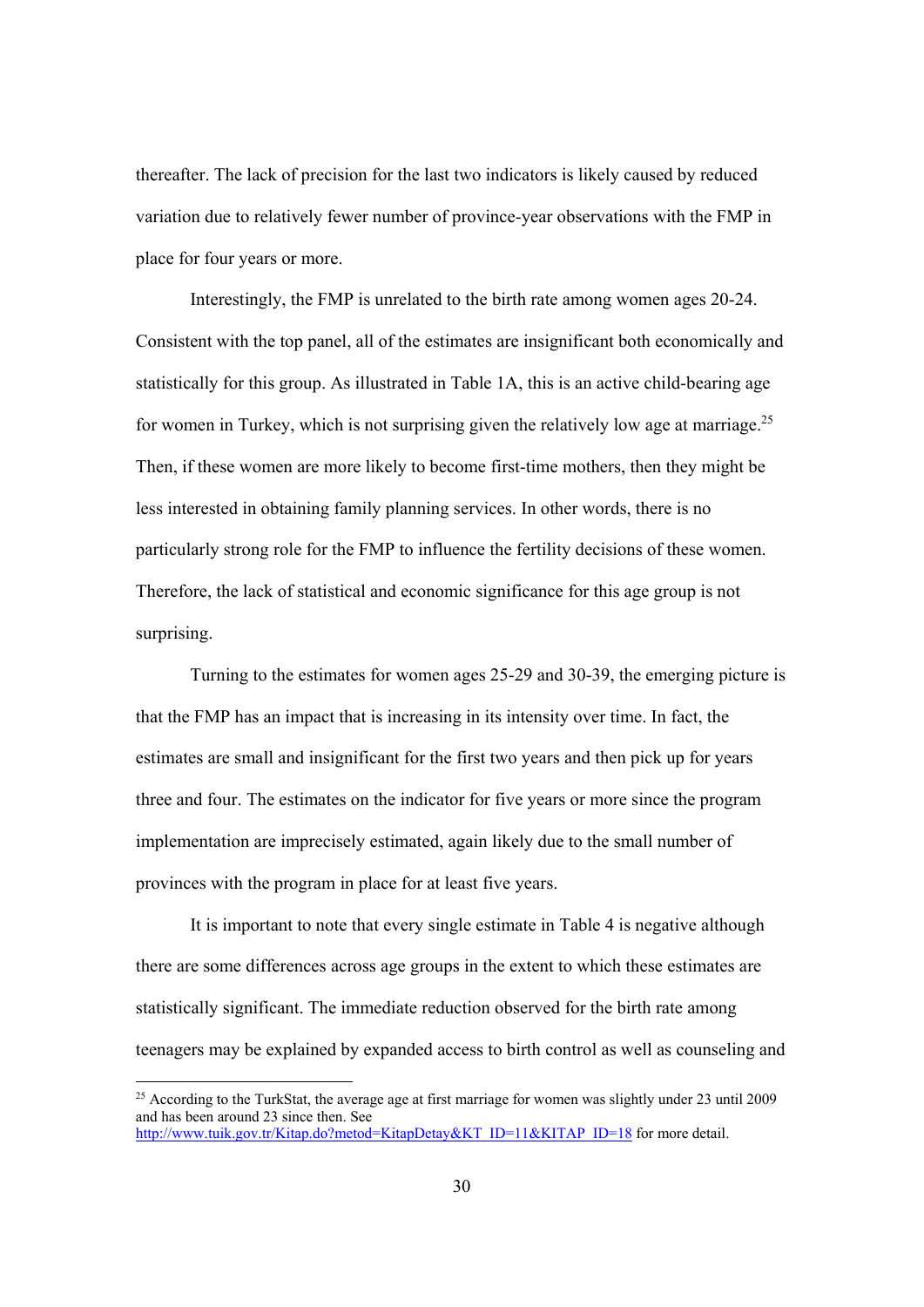education in reproductive health that might have led to increased awareness about the negative consequences of teenage pregnancy. Simply the increased contact between teenagers and family physicians might have given way to reduced teenage fertility through changes in behavior. There is also evidence to suggest that the FMP has allowed healthcare personnel to fight more effectively in their efforts to curb teenage pregnancy.<sup>26</sup> If reducing teenage pregnancy had been indeed viewed as a priority goal, then this may also explain the finding that the FMP effect sets in rather immediately for this age group. In contrast, reducing birth rate among women at prime childbearing ages is not a stated program goal.27 Therefore, any reduction in the birth rates among women in older age categories might be attributable to increased education about reproductive health and access to modern contraceptives services made possible by the program.<sup>28</sup> Furthermore, one might expect these women to have a higher propensity to find out about birth control methods since they are more likely to have had a child earlier. Therefore, it makes sense for the impact for these women to set in gradually over time rather than immediately. Finally, the FMP could have improved the overall health among women in general, which might have then led to increased labor market productivity and participation. If this is the case, then women might have shifted their fertility preferences towards having fewer children due to increased opportunity cost of time (Becker, 1981; Schultz, 1981).

<sup>&</sup>lt;sup>26</sup> See http://www.ergensagligi.org.tr/pdf/KongreBildiriKitabi3.pdf.<br><sup>27</sup> On the contrary, in many occasions during the analysis period, President of Turkey, Recep Tayyip Erdogan, has publicly urged Turkish women to have at least three children and described birth control as a threat to country's lineage. He has also repeatedly blamed birth control advocates for hindering the country's efforts to grow (Yeginsu, 2014).

<sup>&</sup>lt;sup>28</sup> One exception may be women over age 35, who are considered to be in the risky category in terms of facing complications during pregnancy. Both the program guidelines and our conversations with family physicians suggest that a high priority is given to risky pregnancies, which is defined as pregnancies among women younger than 18 or older than 35, in less than two-year intervals, and more than four pregnancies in total.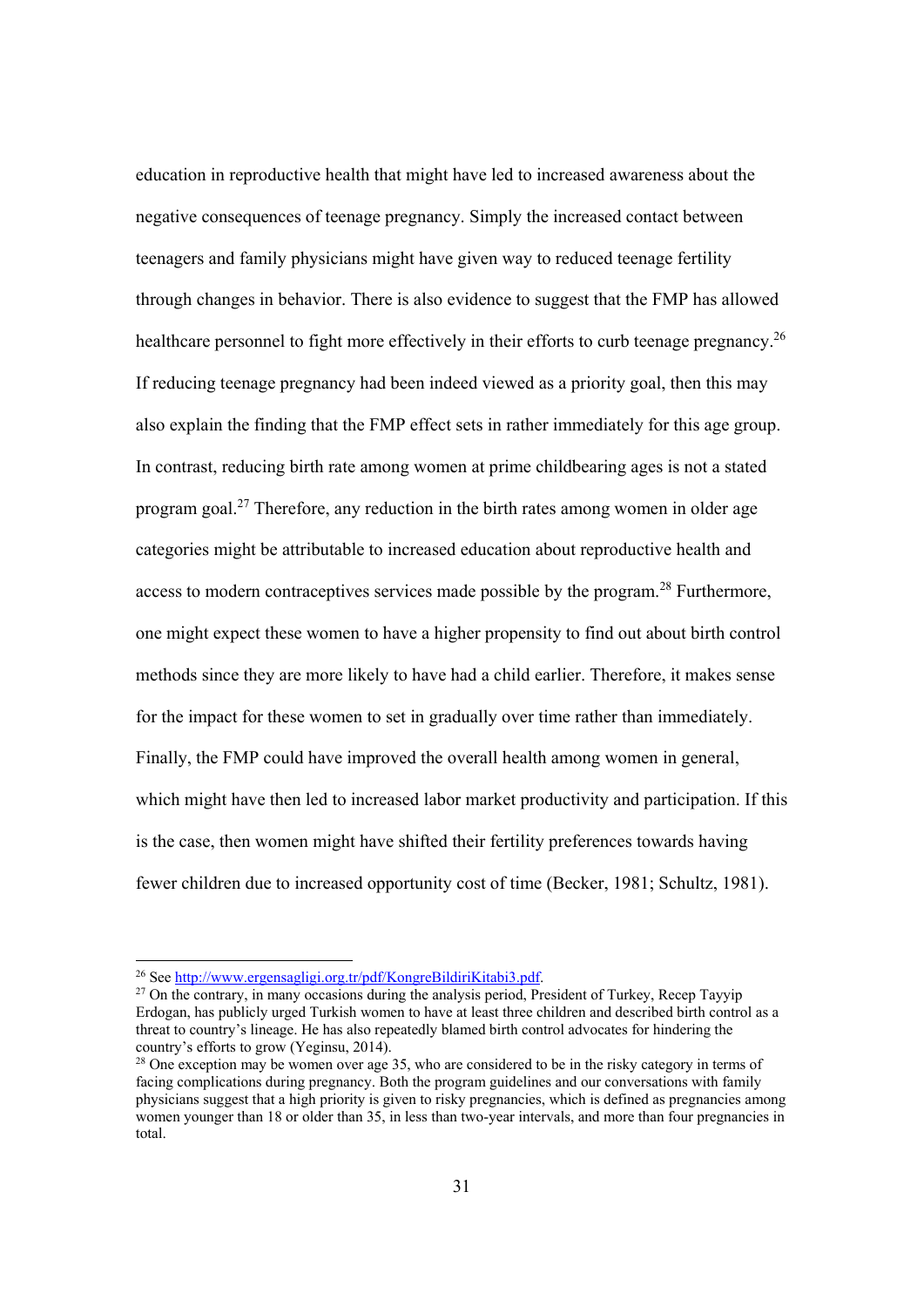Finally, we examine whether the impact of the FMP on the birth rates depends on baseline birth rates measured prior to the FMP implementation.<sup>29</sup> This would reveal any efforts taken on the part of the FMP administrators including family physicians to prioritize efforts based on initial birth rates. For example, it is plausible to imagine that efforts might have been concentrated on reducing teenage birth rate among provinces with a particularly high teenage pregnancy rate. If that is the case, then the FMP might have also contributed to an equalization of teenage birth rates across provinces. To investigate this, we estimate our most comprehensive specification with the FMP indicator and an interaction term between the FMP and the birth rate for the relevant age group in the average of three-years prior to the FMP implementation. As shown in Appendix Table 3, this analysis produces no evidence to support the story described above. With the exception of the birth rate among teenagers, the estimates on the FMP and the interaction term are not statistically significant. For the teenage birth rate, the FMP and its interaction with the baseline teenage birth rate are jointly significant at the five percent level. The point estimate for the FMP is negative as expected, suggesting that the FMP is associated with a decline in birth rate among teenagers. However, the interaction term is practically zero, which suggests no evidence to indicate that such strategic action to target provinces with a high rate of teenage pregnancy had taken place.

### *The Impact of the FMP on Age-Specific Mortality Rates*

 We begin presenting the estimates on the impact of the FMP on the logarithm of mortality rates with Table 5. Similar to the results for the birth rates, we report the

<sup>&</sup>lt;sup>29</sup> In calculating the baseline birth rates, we averaged the birth rates in the associated age group in the three years before the adoption of the FMP. Using the average birth rates for all the available years preceding the implementation of the FMP produced quantitatively and qualitatively similar estimates.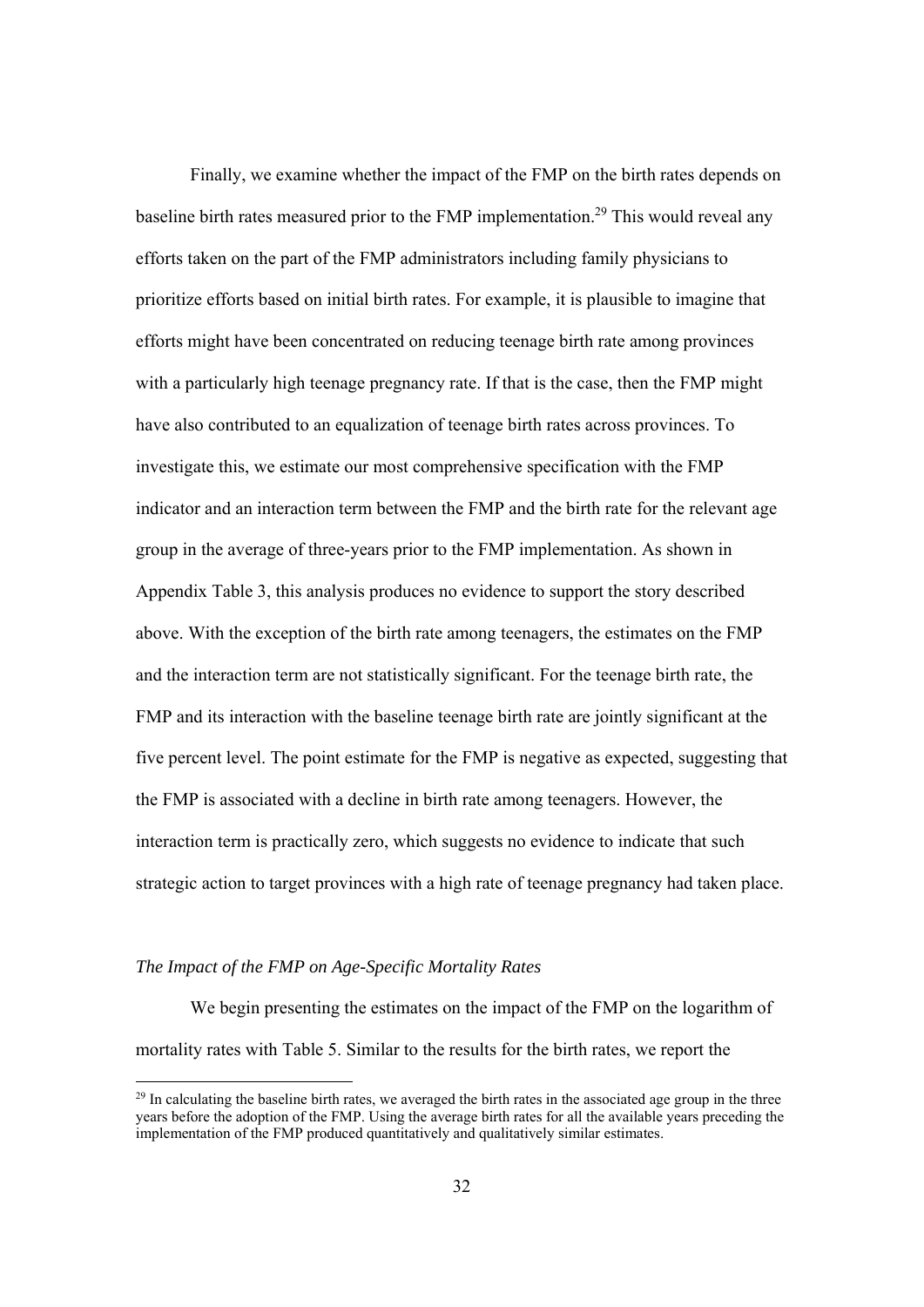mortality estimates for various age categories arrayed in columns (1) through (4) including all-age mortality rate (AMR), infant mortality rate (IMR), mortality rate for children under age 5 (CMR), and mortality rate among the elderly (age 60 and older) (EMR).

 The Panel A of Table 5, in which we only control for region-by-year fixed effects, indicates a positive association between the FMP and mortality rates for all age categories, although only the estimates on all-age and infant mortality rates are statistically significant. This seemingly counterintuitive pattern highlights the importance of addressing the endogeneity of the FMP. In fact, this pattern is already illustrated in Table 1A, which shows that the mean mortality rates are higher in the FMP sub-sample than the non-FMP subsample for all age groups. Furthermore, as we have shown earlier, the presence of the FMP is positively associated with province characteristics that reflect a higher level of urbanization and industrialization. Therefore, it is not surprising to see a higher rate of mortality in provinces with the FMP in a specification that fails to capture the impact of these characteristics properly. As expected, the contradictory pattern obtained in Panel A disappears and all the estimates become negatively signed in Panel B once we control for province fixed effects. Furthermore, the estimates are statistically significant with the exception of the rate of mortality among children ages 1-4. The estimates are attenuated slightly after accounting for unobserved heterogeneity by controlling for province-specific linear and quadratic trends, and then time-varying characteristics of provinces in Panels C and D. According to the point estimates in Panel D, the FMP is associated with a 5.6 percent (e- $0.058$ -1=-0.056) decrease in the overall mortality rate. With a mean mortality rate of 2.88 per 1,000 persons for the sub-sample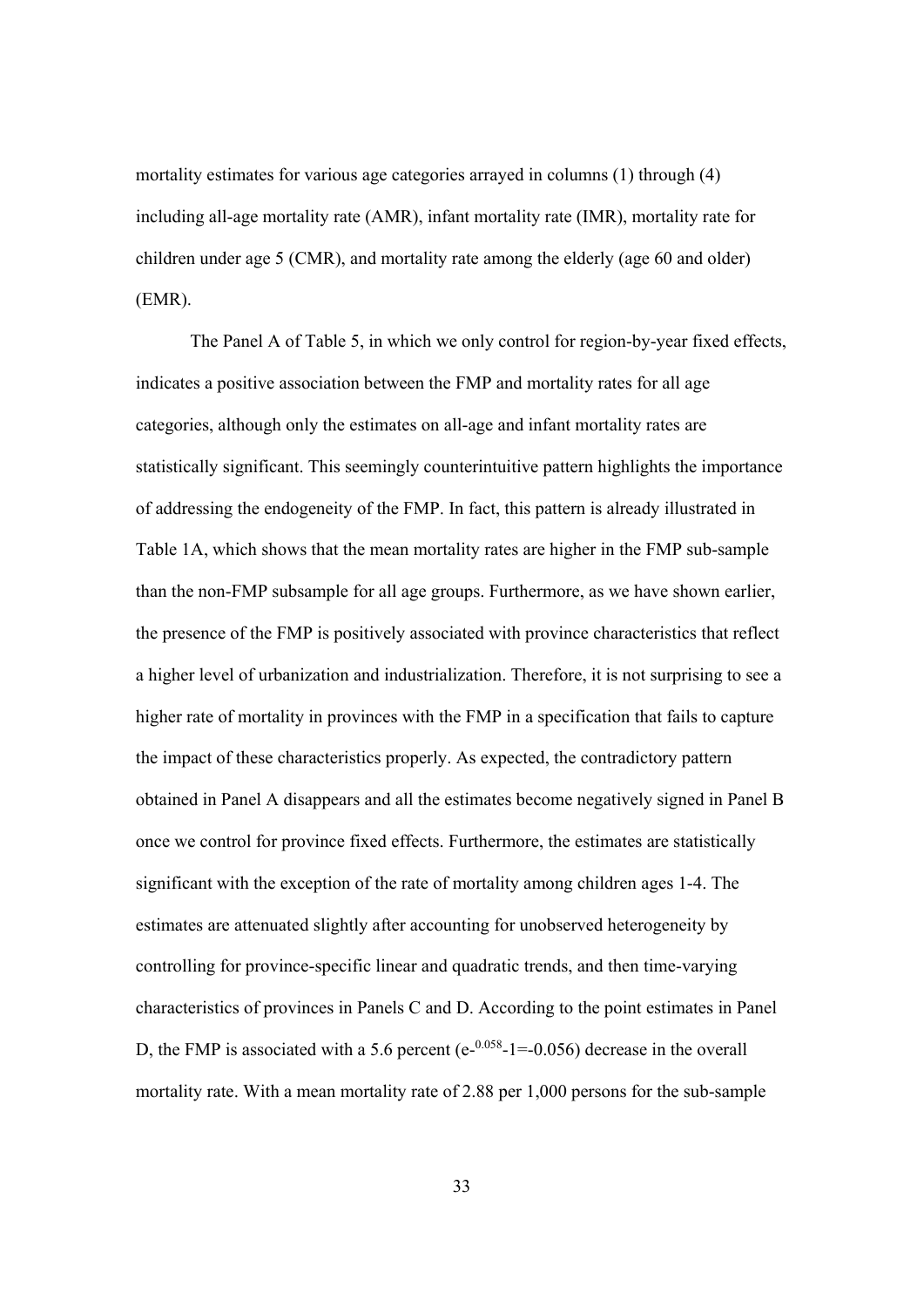with FMP=0, this estimate implies that the FMP reduced mortality by about 0.16 per 1,000 persons. Turning to age-specific mortality estimates, the impact of the FMP on infant mortality is 14.2 percent ( $e^{-0.153}$ -1=-0.142), while the effect on the elderly mortality rate is 5.2 percent ( $e^{-0.053}$ -1=-0.052). With the sample mean of infant mortality rate of 10.04 per 1,000 infants, the marginal effect of negative 14.2 percent translates into a reduction of 1.43 infant deaths per 1,000. Similarly, with a mean mortality rate of 20.44 per 1,000 among the elderly, the reduction in deaths among this group would be 1.06 per 1,000 persons.

The effect on the mortality rate of children ages 1-4 is not estimated with precision. One possible explanation for this finding may be that the baseline mortality rate is much lower among children ages 1-4 in the first place. But it may also be due to the restrictive nature of the binary treatment model, which constraints the FMP impact to be identical across years.

 To shed light into the dynamic nature of the relationship between the FMP and mortality rates, we turn to results from the estimation of the models specified in equations (2) and (3). As shown in the top panel of Table 6, the impact of FMP on the mortality rate is statistically significant, negative and in absolute term increases over time for all of the four age categories. Contrary to the previous table, the impact of the FMP on the mortality rate among children ages 1-4 is statistically significant and a linearly decreasing function of the number of years since the FMP implementation. Each additional year of the FMP implementation reduces the mortality rate among infants by 23 percent ( $e^{-0.26}$ -1=-0.23), among children ages 1-4 by 25 percent ( $e^{-0.282}$ -1=-0.25) and among the elderly by 7.8 percent ( $e^{-0.082}$ -1=-0.078). The overall reduction in the all-age mortality rate is 10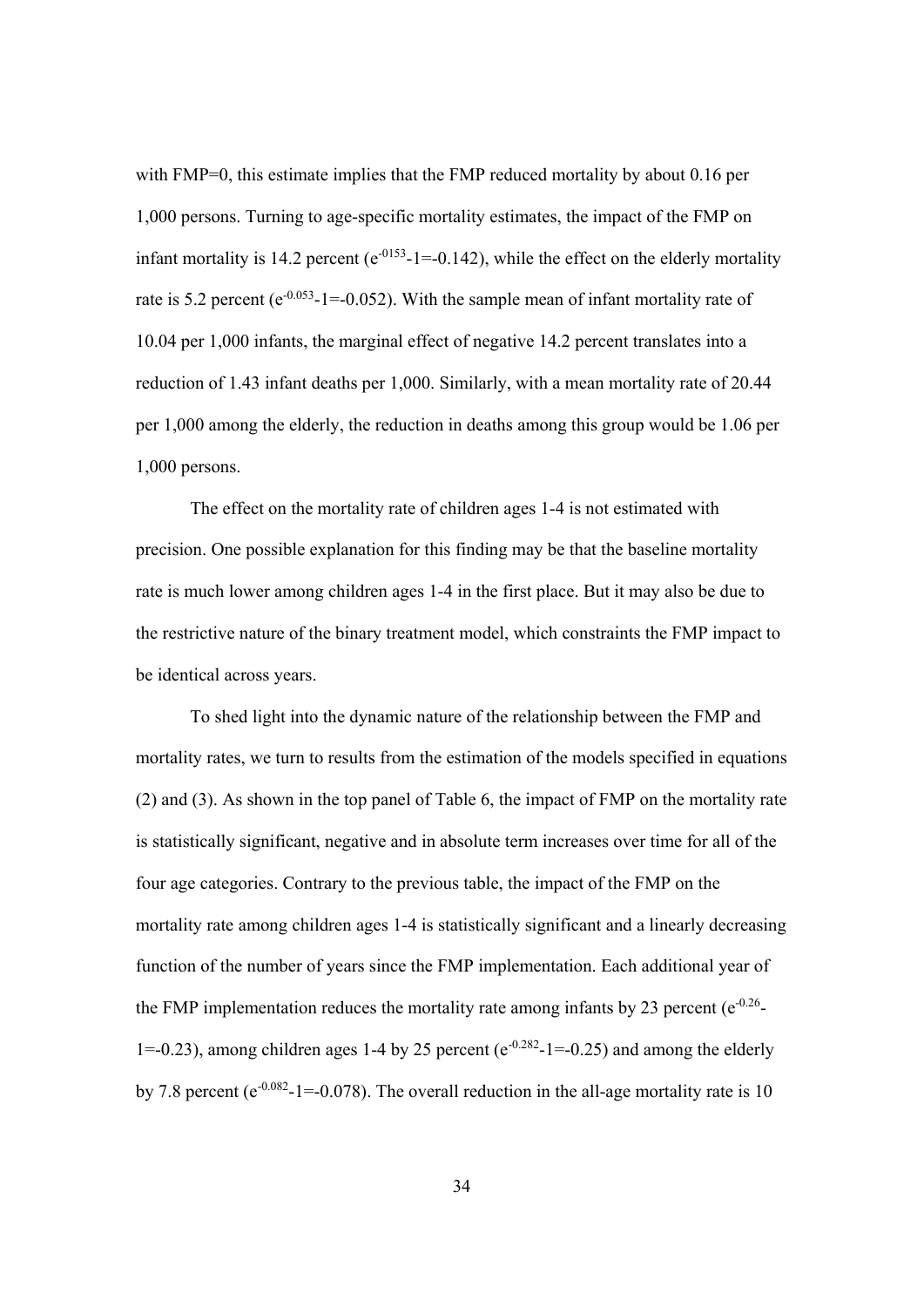percent ( $e^{-0.106}$ -1=-0.10). Note that although the largest estimate is for the mortality rate among children ages 1-4, the actual lives saved by the FMP is the lowest among this group of children given that the baseline mortality is the smallest for them. For example, in the first year of the FMP, about 0.133 children per 1,000 between ages 1-4 are saved by the program. This is in contrast to 2.309 and 1.595 lives per 1,000 among infants and the elderly, respectively. The dynamic nature of the relationship between the FMP and the mortality rate is seen more clearly in the bottom panel of Table 6, in which we specify a fully nonparametric model. The estimates indicate a strong and negative relationship between the FMP and mortality for all age groups. Furthermore, the effect appears to be persistent and accumulating over time. Considering the fact that the mortality rates are much higher for infants and the elderly than children ages 1-4, the effect sizes are again much larger for these two groups than children ages 1-4 as well, despite large estimates for children.

 Finally, we present results from a specification in which we control for the FMP along with its interaction with the mortality rate of the relevant group in the 3 years prior to the FMP.30 This rather descriptive exercise allows us to test whether the implementation of the FMP induces the mortality rates between provinces with high and low initial mortality rates to converge.<sup>31</sup> As shown in Appendix Table 4, all of the estimates are highly significant both individually and jointly. Furthermore, the estimates on the FMP indicator are uniformly positive while the estimates on the interaction terms are all negative. However, when calculated at the means, the effects are all negative,

<sup>&</sup>lt;sup>30</sup> Averaging the mortality rates in all the years prior to the implementation of the FMP for the calculation of the baseline mortality rates leads to nearly identical estimates.

<sup>&</sup>lt;sup>31</sup> It would have been highly informative if a similar exercise were to be undertaken based on using the initial primary care access and utilization levels. Unfortunately, because the province level primary care access and utilization data are not available, we are not able to undertake this robustness check.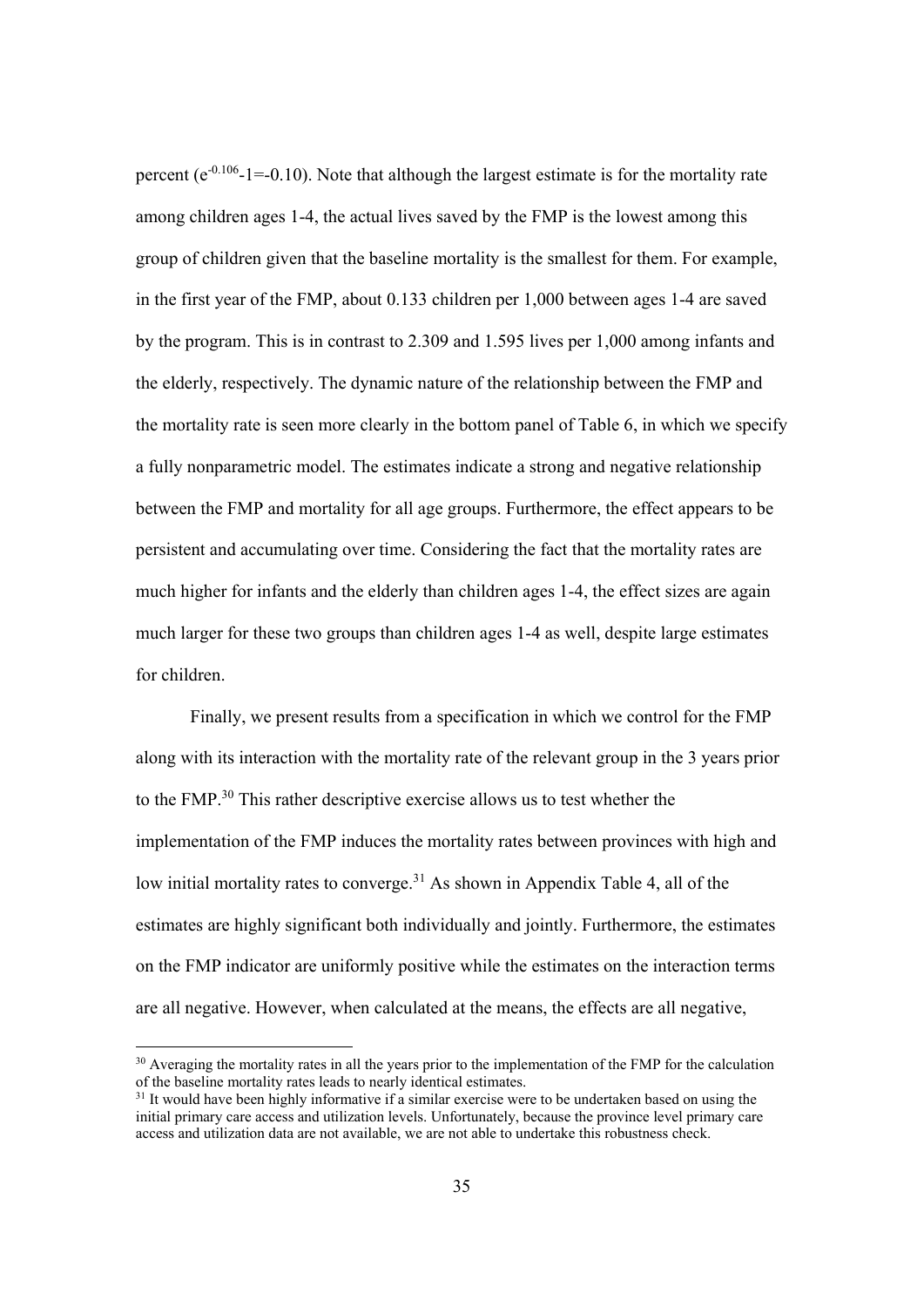which is consistent with the notion that the FMP had a negative impact on the mortality rates. The negative sign in the interaction term indicates that the program has been more effective in reducing mortality in provinces with higher initial mortality rates. It may be due to the possibility that provinces with worse initial health conditions will experience a steeper decrease in mortality since even a low dose of increase in the quality of and access to healthcare would have a meaningful impact on mortality. Another explanation might be that program staff works more intensively in their efforts to reduce mortality in provinces with a particularly acute mortality problems. Regardless, the estimates presented in Appendix Table 4 provide evidence in favor of the view that increased primary care availability may help reduce geographical disparities in mortality rates across provinces. This result is consistent with Gruber et al. (2014) who found a similar pattern of provincial convergence in their evaluation of the impact of a supply-side reform on infant mortality in Thailand.

#### **VII. Conclusions**

Over the past decade, the Turkish healthcare system has undergone a major transformation marked by significant investments in infrastructure, education of healthcare personnel, modernization of patient tracking and payment systems, and most importantly, the launching of the Family Medicine Program (FMP). With the introduction of the FMP in 2005, Turkey has essentially established a socialized healthcare system for primary healthcare services, under which every Turkish citizen is ensured a comprehensive package of healthcare service that is free-of-charge irrespective of the citizen's ability to pay. This paper provides the first comprehensive analysis of the impact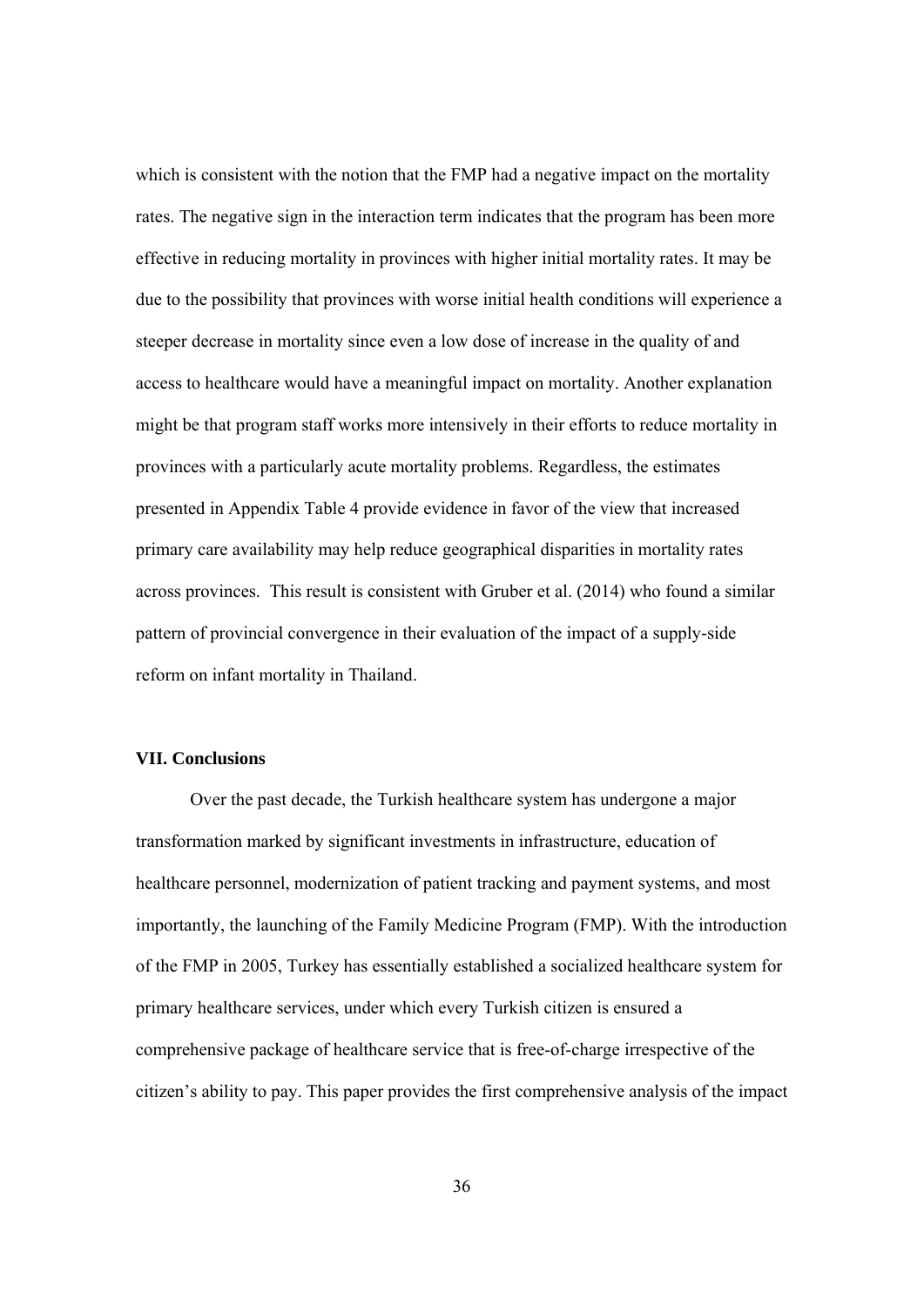of the FMP on the outcomes of age-specific birth and mortality rates using province level data between 2001 and 2013. To identify the causal effect of the FMP, we exploit the variation in program implementation across provinces and over time using a differencein-differences estimation strategy. Our results indicate that the FMP has caused reductions in both mortality and birth rates. The benefits associated with the FMP appear to be the strongest among the most vulnerable populations, i.e., the infants and the elderly for the mortality rate, and the teenagers for the birth rate. Furthermore, the results indicate that the program resulted in a more rapid reduction in mortality in provinces with a higher baseline mortality rate. This implies that the FMP might have also contributed towards an equalization of the mortality disparities across provinces.

Supply-side approaches to addressing the problem of underutilization and access to healthcare are a subject of increasing interest to governments and international health organizations (United Nations Sustainable Development Solutions Network, 2014; WHO, 2014a). However, rigorous and large-scale evaluations of these types of interventions are rare because most nationwide reforms concern demand-side incentives such as expanding health insurance to poor populations. Meanwhile, a handful of recent studies highlight the importance of supply-side reforms in improving public health and reducing disparities in health outcomes in countries like Brazil and Thailand. The current study builds upon this growing strand of literature by documenting evidence on the effectiveness of a nationwide supply-side intervention from Turkey, which emphasizes direct service provision and effective government oversight. The findings in this paper provide further compelling evidence in favor of the view that extending healthcare services to all citizens is critical to achieving universal coverage and improving public health.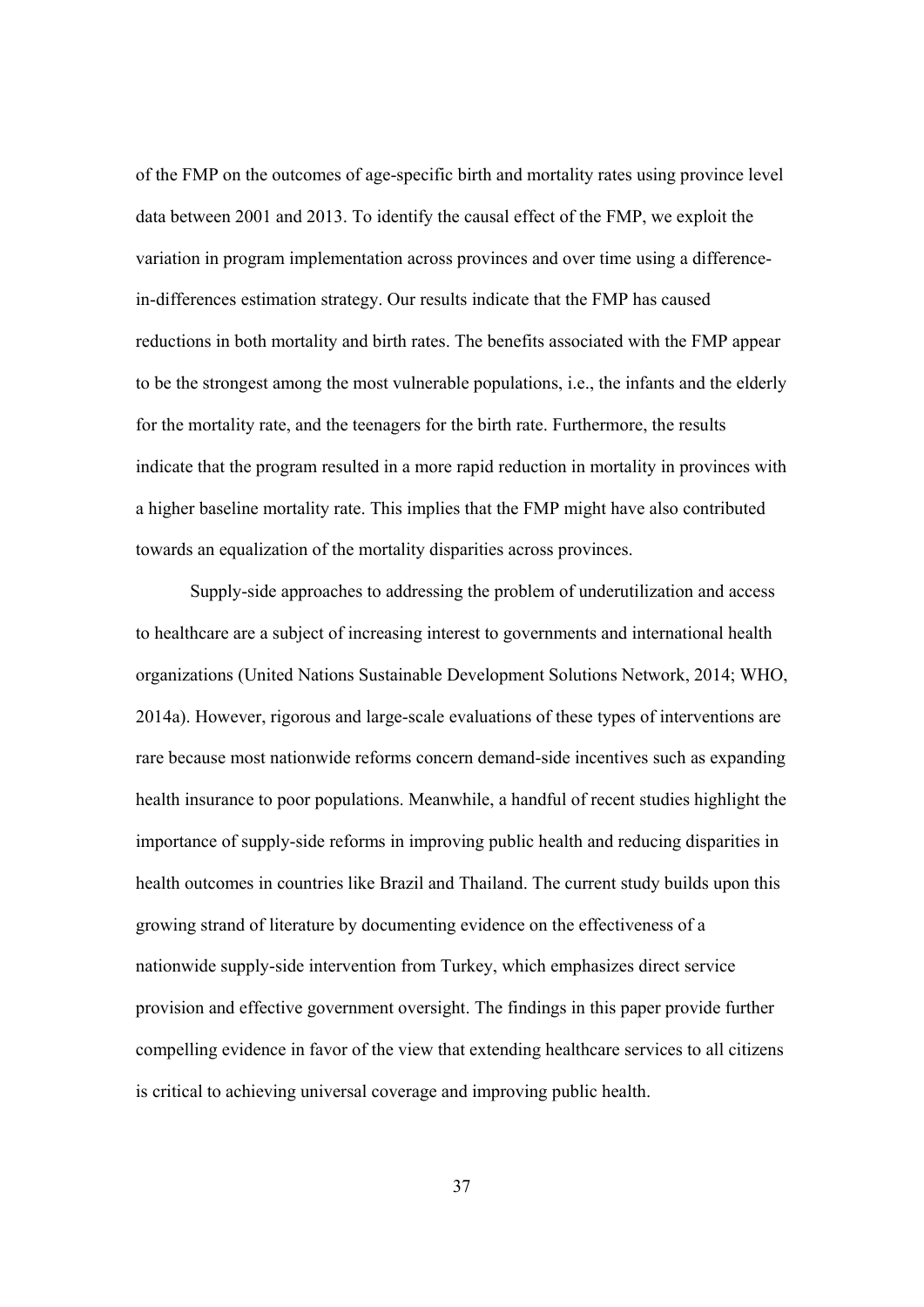The signature feature of the Turkish FMP is the assignment of every citizen to a new category of "family physicians," who are the central and first point of contact for patients. Every Turkish citizen is required to register with a particular family physician, who is in charge of providing a wide range of healthcare services at neighborhood clinics that operate on a walk-in basis. Family physicians are reimbursed primarily via a prorated capitation payment, adjusted for local health needs, calculated on the basis of local pregnancy rates, elderly population, prison population and development index (OECD, 2014). These per capita payments are based on a catchment population of about 3,500 patients per family physician. The Turkish Ministry of Health is targeting to reduce this ratio to 2,000 by 2023. Since family physicians play a critical role for the success of the FMP, a relevant question to consider is the marginal productivity of each family physician in terms of reducing birth and mortality rates. A rough back of the envelope calculation can be made by dividing the changes in outcome variables by the average number of family physicians per province, which is 239 per province during our analysis period. For example, according to our estimates, the impact of FMP in its first year of implementation on teenage birth rate is a 2.4 percent, which would translate into 0.95 fewer births per 1,000 women between ages 15-19. Given that there are roughly 39,600 teenagers per province, the FMP would reduce the number of births among these women by around 38 per province in the first year. If we assume that all of the FMP impact is attributable to family physicians, the marginal productivity of a doctor in reducing teenage birth rate would be about 0.16 (47/239) teenage births. Similarly, the first year impact of the FMP on infant mortality is 15.8 percent. Given the average infant mortality of 10.04 for the sub-sample FMP=0, this would be equivalent to 1.59 lives saved among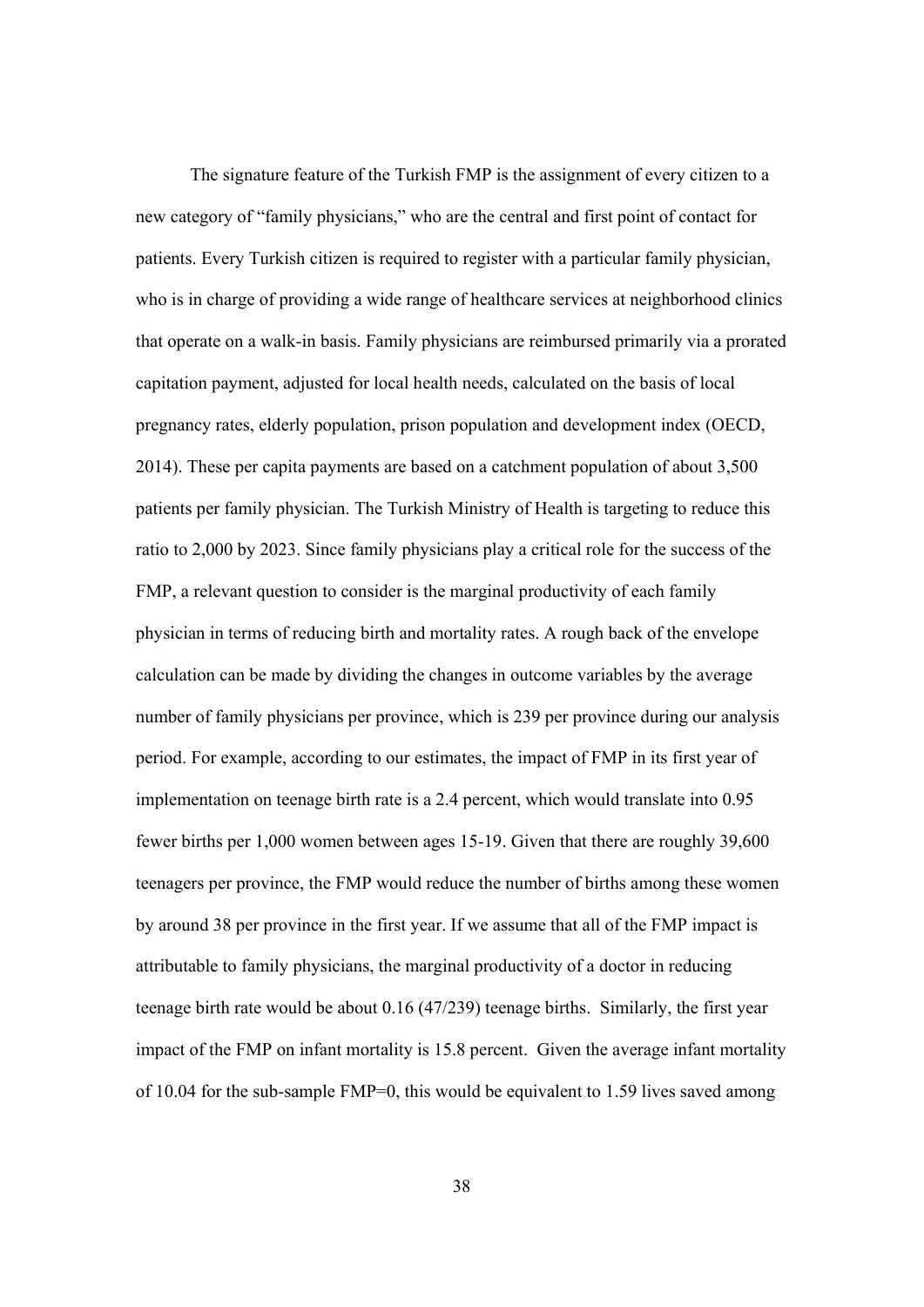1,000 infants per province. Then the number of infant lives saved per province is about 25 annually, which would imply that the marginal productivity of a family physician in saving the live of an infant is 0.10. Similarly, the number of the elderly persons saved per province is about 95 annually, which would imply that the marginal productivity of a family physician for saving the live of an elderly person is about 0.40.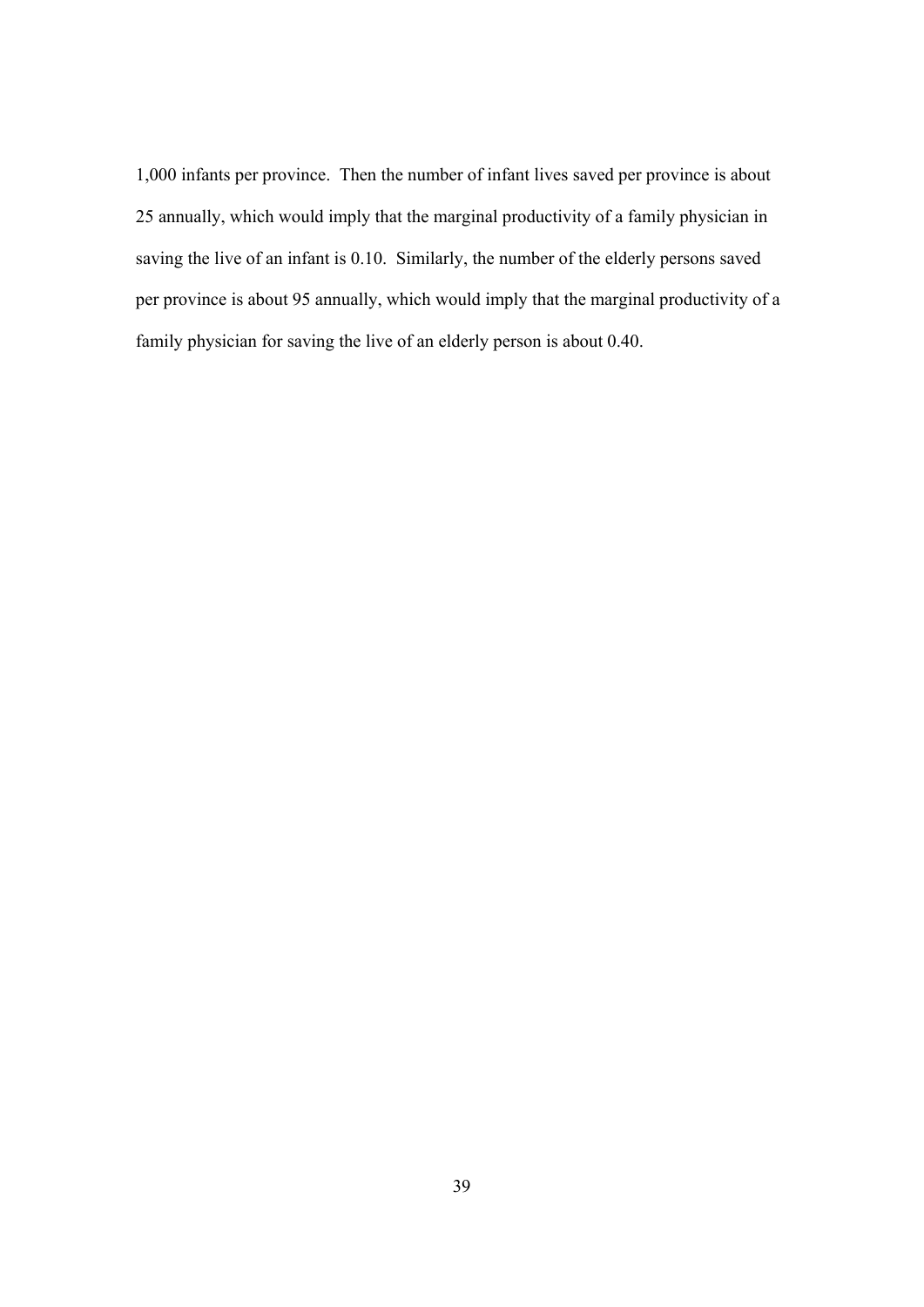#### **References**

Anthopolos, R. and Becker, C.M. (2010). Global infant mortality: Correcting for undercounting. *World Development,* vol. 38(4), pp. 467-81.

Aquino,R., de Oliveira N.F., and Barreto M. (2009). Impact of the family health program on infant mortality in Brazilian municipalities. *American Journal of Public Health,* 99(1):87-93.

Arroyave Ivan, Doris Cardona, Alex Burdorf, and Mauricio Avendano (2013). The impact of increasing health insurance coverage on disparities in mortality: Healthcare reform in Colombia, 1998–2007. *American Journal of Public Health*, Vol. 103, No. 3, pp. e100-e106.

Aydemir, A., and C. Güven (2015). The effects of primary care and parental education on infant mortality: Evidence from concurrent natural experiments of family medicine implementation and compulsory schooling reforms in Turkey. Working Paper.

Bailey, Martha J., and Andrew Goodman-Bacon (2015). The War on Poverty's Experiment in Public Medicine: Community Health Centers and the Mortality of Older Americans. *American Economic Review*, 105(3): 1067-1104.

Baris, E., S. Mollahaliloglu and S. Aydin (2011). Healthcare in Turkey: From Laggard to Leader. *British Medical Journal*, Vol. 342, p. c7456.

Becker, G. S. (1981). *Treatise On the Family*. Harvard University Press, Cambridge, MA.

Bernal, N., Carpio, M. A., and Klein, T. J. (2014). The effects of access to health insurance for informally employed individuals in Peru. IZA Discussion Paper No. 8213.

Bertrand, Marianne, Esther Duflo, and Sendhil Mullainathan (2004). How Much Can We Trust Differences in Differences Estimates? *Quarterly Journal of Economics*, 119:1, 249–275.

Bitrán, Ricardo, Rodrigo Muñóz, and Lorena Prieto (2010). Health insurance and access to health services, health services use, and health status in Peru. *Escobar/Griffin/Shaw*: 106.

Camacho, A., and Conover, E. (2013). Effects of subsidized health insurance on newborn health in a developing country. *Economic Development and Cultural Change*, 61(3): 633- 658.

Carrin, G., Aviva R., Yang H. et al. (1999). The reform of the rural cooperative medical system in the People's Republic of China: Interim experience in 14 pilot counties. *Social Science and Medicine*, 48(7):961-972.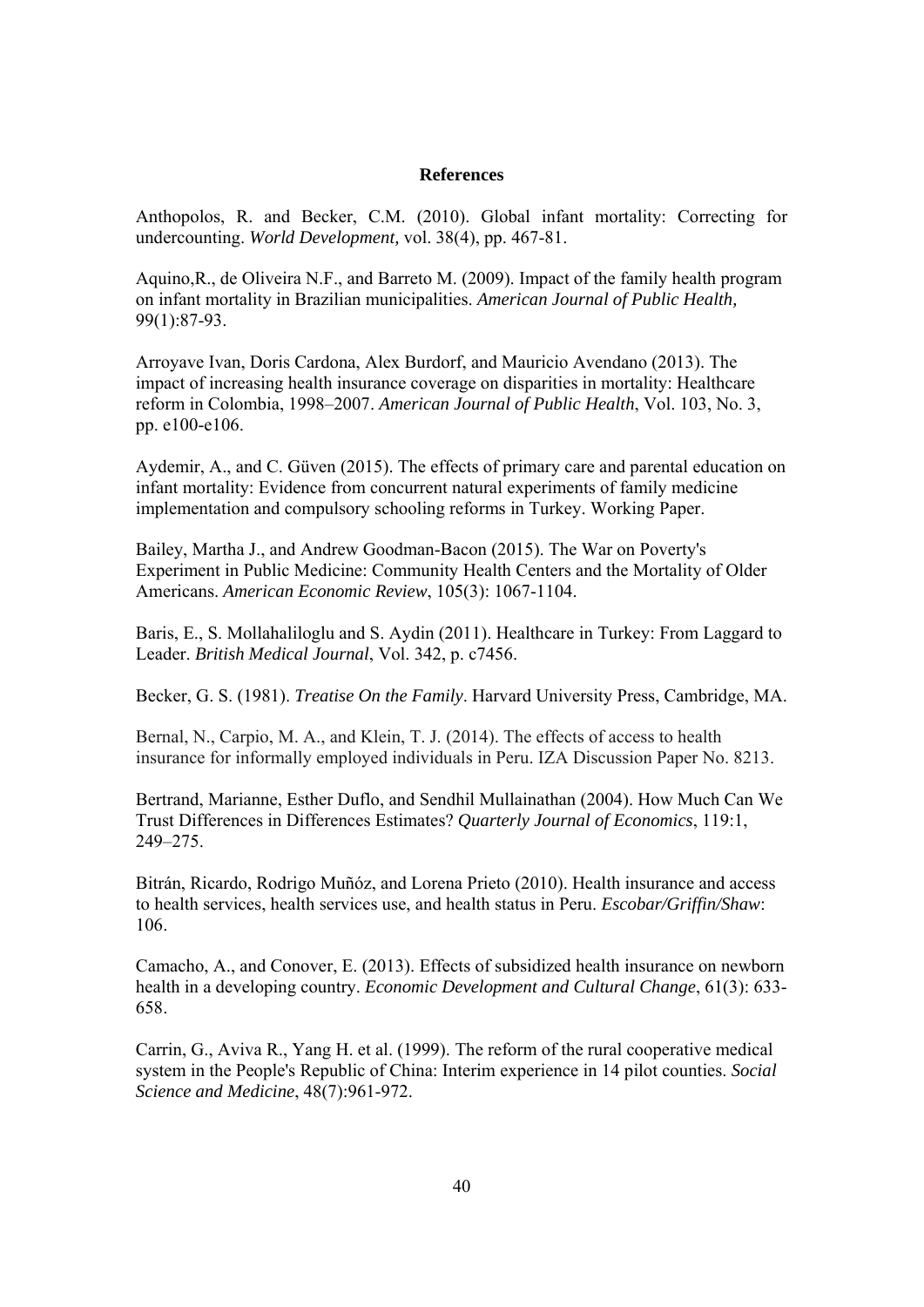Cercone, James, Etoile Pinder, Jose Pacheco Jimenez, and Rodrigo Briceno. (2010). Impact of health insurance on access, use, and health status in Costa Rica."*Escobar/Griffin/Shaw*: 89.

Cesur, Resul, Erdal Tekin, and Aydogan Ulker. (2015) " Residential Heating Practices and Adult Health: Quasi-experimental Evidence from the Rollout of Natural Gas Infrastructure" Working Paper.

Cesur, Resul, Erdal Tekin, and Aydogan Ulker. (In press) "Air pollution and infant mortality: evidence from the expansion of natural gas infrastructure." *The Economic Journal* .

Chen, Likwang, Winnie Yip, Ming-Cheng Chang, Hui-Sheng Lin, Shyh-Dye Lee, Ya-Ling Chiu, and Yu-Hsuan Lin. (2007). The effects of Taiwan's national health insurance on access and health status of the elderly. *Health economics* 16, no. 3: 223-242.

Cheng SH, Chiang TL. (1997). The effect of universal health insurance on healthcare utilization in Taiwan. *JAMA,* 278(2):89–93.

Currie, Janet, and Patricia B. Reagan (2003). Distance to hospital and children's use of preventive care: is being closer better, and for whom? *Economic Inquiry*, 41, no. 3 (2003): 378-391.

Demirel, Gamze, Basak Tezel, Sema Ozbas, Serife Suna Oguz, Omer Erdeve, Nurdan Uras, and Ugur Dilmen. (2013). Rapid decrease of neonatal mortality in Turkey. *Maternal and child health journal,* 17 no. 7: 1215-1221.

Dow, W. H., and Schmeer K.K. (2003). Health insurance and child mortality in Costa Rica. *Social Science and Medicine*, 57:975-986.

Ekman, B., Liem N.T., Duc H.A., and Axelson, H. (2008). Health insurance reform in Vietnam: A review of recent developments and future challenges. *Health Policy and Planning,* 23(4):252-263.

Giedion, U. and Diaz, B. Y. (2010). A review of the evidence. In M.-L.Escober, C. C. Griffin, and P. R. Shaw (Eds.), The impact of health insurance in low- and middleincome countries (pp. 13–32). Washington, DC: Brookings Institution Press.

Goldman, L. and E. Francis Cook. (1984). The decline in ischemic heart disease mortality rates. An analysis of the comparative effects of medical interventions and changes in lifestyle. *Annals of Internal Medicine,* 101(6):825-836.

Gruber, J., Hendren N., and Towsend R. M. (2014). The great equalizer: Health care access and infant mortality in Thailand. *American Economic Journal: Applied Economics*, 6(1):91-107.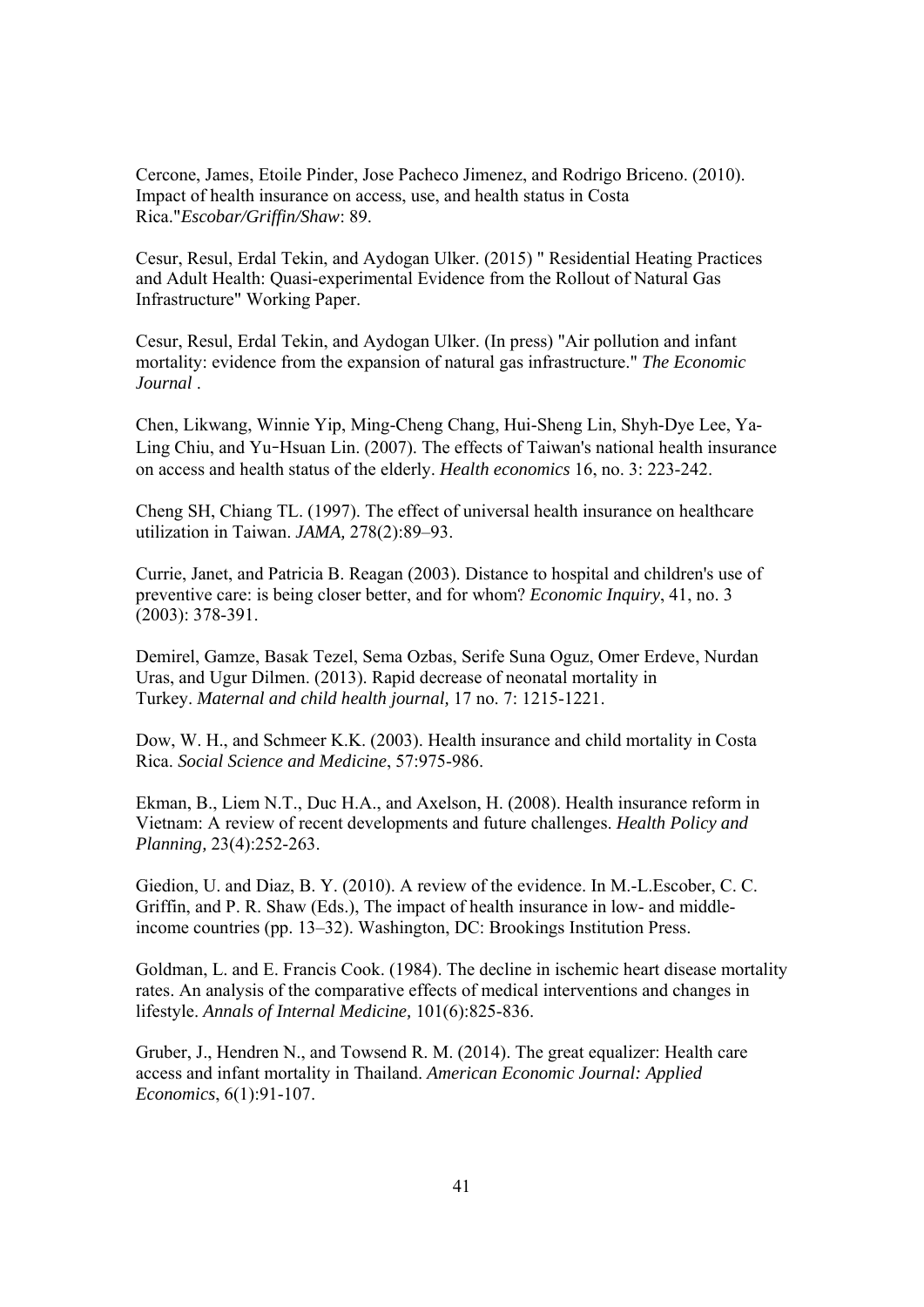Güneş, P.M. (2014). Essays on female education, fertility, and health: Evidence from Turkey and the US (Doctoral dissertation).

Health Effects Institute (2010). Outdoor air pollution and health in the developing countries of Asia: A comprehensive review. Special Report 18, Boston, Massachusetts.

Hoffman, Saul D. (2006). By The Numbers: The Public Costs of Teen Childbearing. Washington, DC: National Campaign to Prevent Teen and Unplanned Pregnancy.

Hoffman, Saul D., and Rebecca A. Maynard, eds. (2008). Kids Having Kids: Economic Costs and Social Consequences of Teen Pregnancy, 2nd edition. Washington, DC: The Urban Institute Press.

Klepinger D, Lundberg S, Plotnick R. (1999). How does adolescent fertility affect the human capital and wages of young women? *Journal of Human Resources*, 34:421–448.

Kondo, A., and Hitoshi S. (2013). Effects of universal health insurance on health care utilization, and supply-side responses: evidence from Japan. *Journal of Public Economics,* 99 (2013): 1-23.

Kruk, M.E., Porignon D., Rockers P. C., and Lerberghe W.V. (2010). The contribution of primary care to health and health systems in low- and middle-income countries: A critical review of major primary care initiatives. *Social Science and Medicine*, 70:904-911.

Lei, X., and Lin, W. (2009). The new cooperative medical scheme in rural China: Does more coverage mean more service and better health? *Health Economics*, *18*(2), S25

Levene, L.S., Baker, R., Bankart, M.J.G., and Khunti, K. (2010). Association of features of primary health care with coronary heart disease mortality. *Journal of American Medical Association*, 304:2028-34.

Macinko, J., Guanais F., and Souza M. (2006). Evaluation of the impact of the family health program on infant mortality in Brazil, 1990 2002. *Journal of Epidemiology and Community Health*, 60(1):13 19.

Martin, Joyce A., et al. (2011). "Births: Final Data for 2009." National Vital Statistics Reports, 57(7). Hyattsville, MD: National Center for Health Statistics.

McGranahan, G. and Murray, F. (2003). Air pollution and health in rapidly developing countries. Earthscan Publications Ltd, London, UK.

Nicholson, D. R. Yates, W. Warburton, G. Fontana. (2015). Delivering Universal Health Coverage: A Guide for Policymakers. Report of the WISH Universal Health Coverage Forum. World Innovation Summit for Healthcare, Qatar.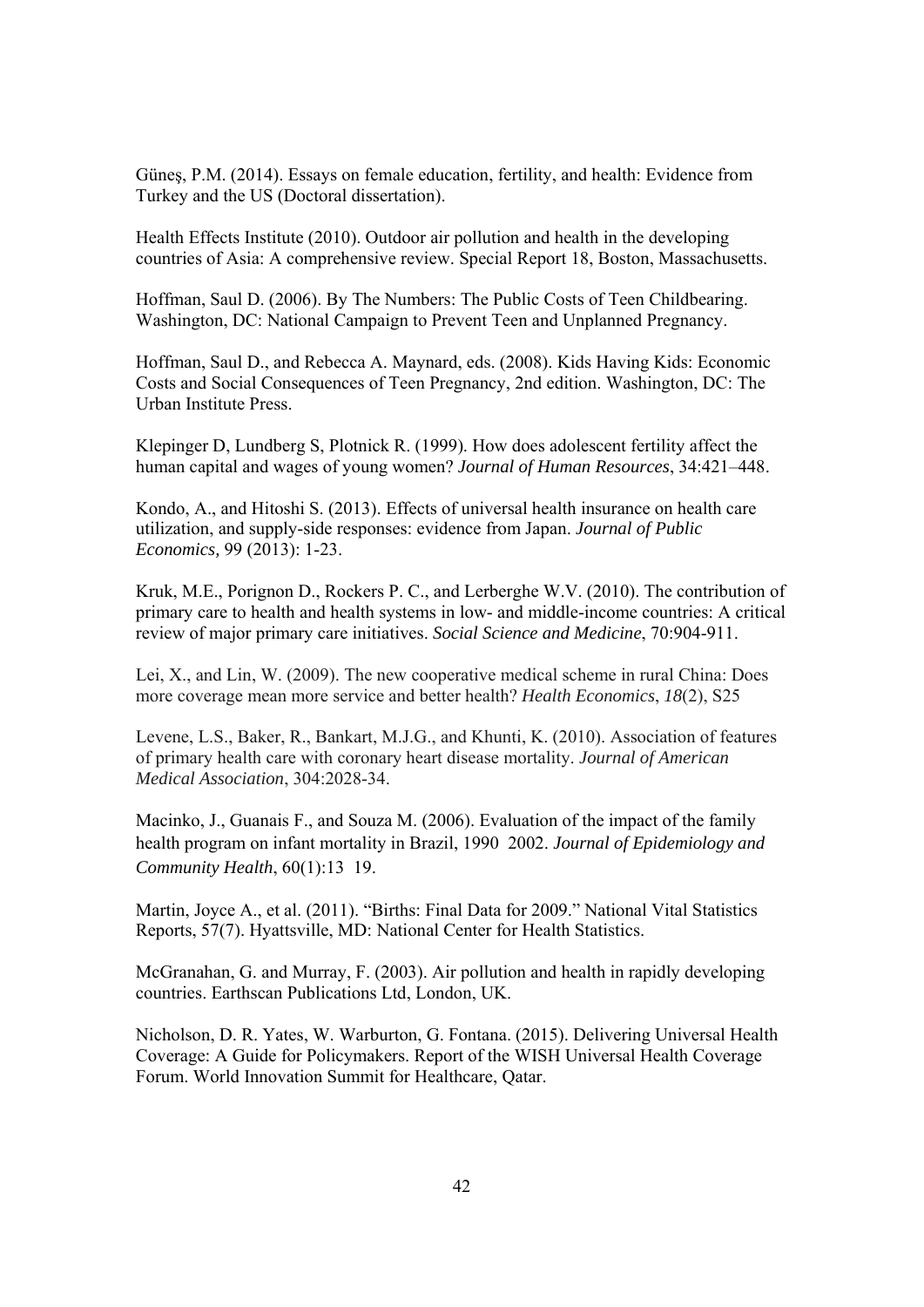Nolte, E. and M. McKee (2004). Does healthcare save lives? Avoidable mortality revisited. The Nuffield Trust, London.

Noronha, J. (2010). Brazil's march towards universal coverage. *Bull World Health Organ*, *88*, 646-647.

OECD (2014). OECD Reviews of Health Care Quality: Turkey 2014 *Raising Standards.*

OECD Family Database (2015). Share of Births Outside Marriage. Retrieved from http://www.oecd.org/els/family/SF2\_4\_Births\_outside\_marriage\_and\_teenage\_births.pdf.

Paim, J., Travassos, C., Almedia C., Bahia L., and Macinko J. (2011). The Brazilian health system: history, advances, and challenges. *Lancet,* 377(9779): 1778-1797.

Pfutze, T. (2014). The effects of Mexico's Seguro Popular health insurance on infant mortality: An estimation with selection on the outcome variable. *World Development*, 59, pp. 475-486.

Rasella, D., Harhay, M. O, Pamponet M. L, Aquino R., and Barreto M. L. (2014). Impact of primary health care on mortality from heart and cerebrovascular diseases in Brazil: a nationwide analysis of longitudinal data. *British Medical Journal*, 349: g4014.

Rasmussen, S.R., Thomsen, J.L., Kilsmark, J., Hvenegaard, A., Engberg, M., and Lauritzen, T. (2007). Preventive health screenings and health consultations in primary care increase life expectancy without increasing costs. Scand*inavian* J*ournal of Public Health*, 35:365-72.

Ravallion, Martin, Shaohua Chen, and Prem Sangraula. (2007). New evidence on the urbanization of global poverty. *Population and Development Review* 33, no. 4: 667-701.

Reis, M. (2014). Public primary health care and children's health in Brazil: Evidence from siblings. *Journal of Population Economics*, 27:421-445.

Ribar DC. (1994). Teenage fertility and high school completion. *Review of Economics and Statistics*,76:413–424.

Rocha R and Soares R (2010) Evaluating the impact of community-based health interventions: evidence from Brazil's Family Health Program. *Health Economics*, 19(S1):S126–S158.

Rottingen JA et al. (2014). Shared responsibilities for health: A coherent global framework for health financing. Final report of the Centre on Global Health Security Working Group on Health Financing. London: Chatham House.

Ruiz F, Amaya L, Venegas S. (2007). Progressive segmented health insurance: Colombian health reform and access to health services. *Health Econ,*16(1):3–18.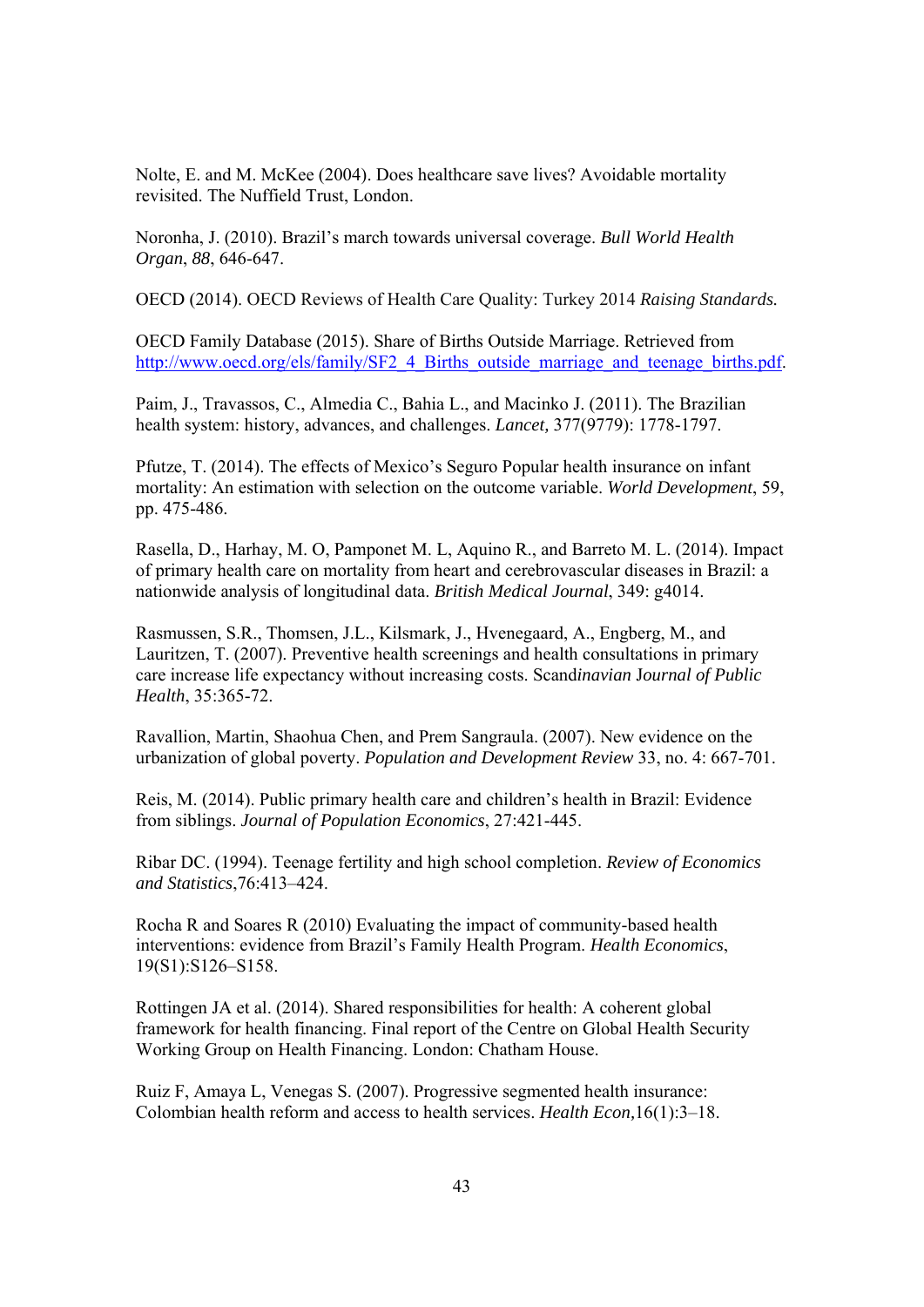Schultz, T. P. (1981). *Economics of population*, Reading. Addison Wesley, MA.

Sosa-Rubi, S. G., Galarraga, O., and Harris, J. E. (2009). Heterogeneous impact of the "Seguro Popular" program on the utilization of obstetrical services in Mexico, 2001– 2006: a multinomial probit model with a discrete endogenous variable. *Journal of Health Economics*, *28*(1), 20-34.

Somanathan, A., Dao, H. L., and Tien, T. V. (2013). Integrating the poor into universal health coverage in Vietnam. Universal Health Coverage (UNICO) studies series; no.24. Washington, DC: World Bank.

United Nations Sustainable Development Solutions Network. (2014) Health in the framework of sustainable development. Health thematic report. United Nations.

Wagstaff A., Magnus L., Gao J., Xu L., and Qian J. (2009). Extending health insurance to the rural population: An impact evaluation of China's new cooperative medical scheme. *Journal of Health Economics*, 28(1), 1-19.

Wagstaff A. (2014). We just learned a whole lot more about achieving universal health coverage. World Bank. Retrieved from http://blogs.worldbank.org/developmenttalk/wejust-learned-whole-lot-more-about-achievinguniversal-health-coverage

Walker, M.B., Tekin, E., and Wallace, S. (2009). Teen smoking and birth outcomes. *Southern Economic Journal*, vol. 75(3), pages 892–907.

World Health Organization (2005). Sustainable health financing, universal coverage and social health insurance [A58/33]. Geneva. Retrieved from http://www.who.int/health\_financing/documents/cov-wharesolution5833/en/

World Health Organization (2008), Evaluation of the Organizational Model of Primary Care in Turkey, WHO Regional Office for Europe, Copenhagen.

World Health Organization (2012a). Successful Health System Reforms: The Case of Turkey. A report by WHO Regional Office for Europe, Denmark. Retrieved from http://disab.saglik.gov.tr/yonetim/Uploads/files/kitaplar/Successful%20Health%20Syste m%20Reforms-The%20Case%20of%20Turkey.pdf

World Health Organization (2012b). Turkey Health System Performance Assessment 2011. A report by WHO Regional Office for Europe, Denmark. Retrieved from http://www.euro.who.int/ data/assets/pdf\_file/0004/165109/e95429.pdf

World Health Organization (2014a). Making fair choices on the path to universal health coverage. Final report of the WHO Consultative Group on Equity and Universal Health Coverage. The World Health Organization. Retrieved from http://www.who.int/choice/documents/making\_fair\_choices/en/.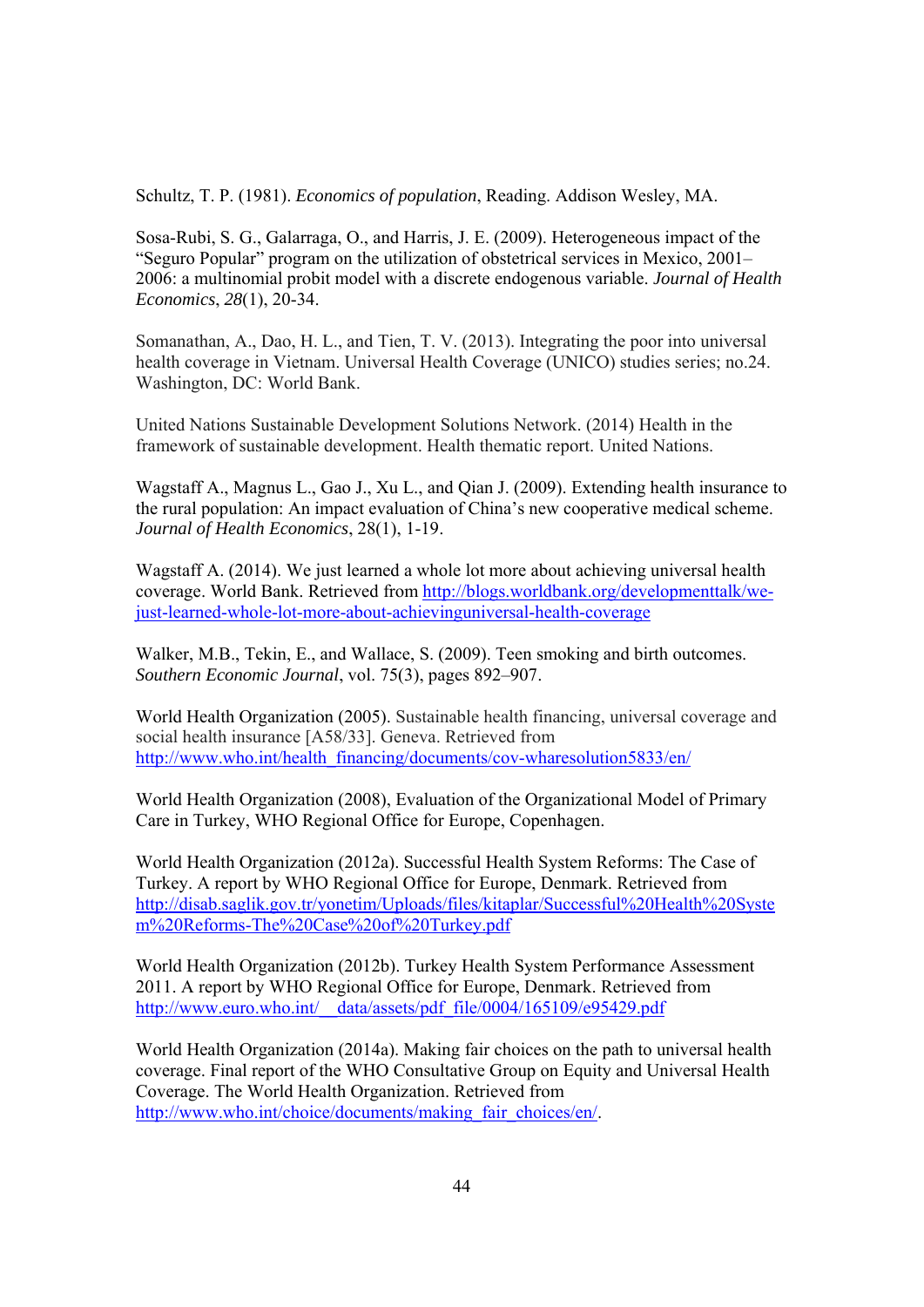World Health Organization (2014b). Better non-communicable disease outcomes: challenges and opportunities for health systems: Turkey country assessment. No.2, World Health Organization.

World Health Organization (2014c). Children: reducing mortality. World Health Organization Fact sheet no: 178. Retrieved from http://www.who.int/mediacentre/factsheets/fs178/en/.

Worldbank (2012). Turkey Health System Performance Assessment 2011.

Worldbank(2013a). Toward universal coverage: Turkey's green card program for the poor. World Bank UNICO Studies Series No. 18, 75012.

Worldbank (2013b). Turkey performance—based contracting scheme in family medicine—design and achievements. Technical report, 77029-TR.

Yeginsu, C. (2014). Turkey's President Accuses Advocates of Birth Control of Being Traitor. The New York Times. December 22. Retrieved from http://www.nytimes.com/2014/12/23/world/europe/erdogan-turkey-president-sayscontraception-supporters-traitors.html? $r=0$ .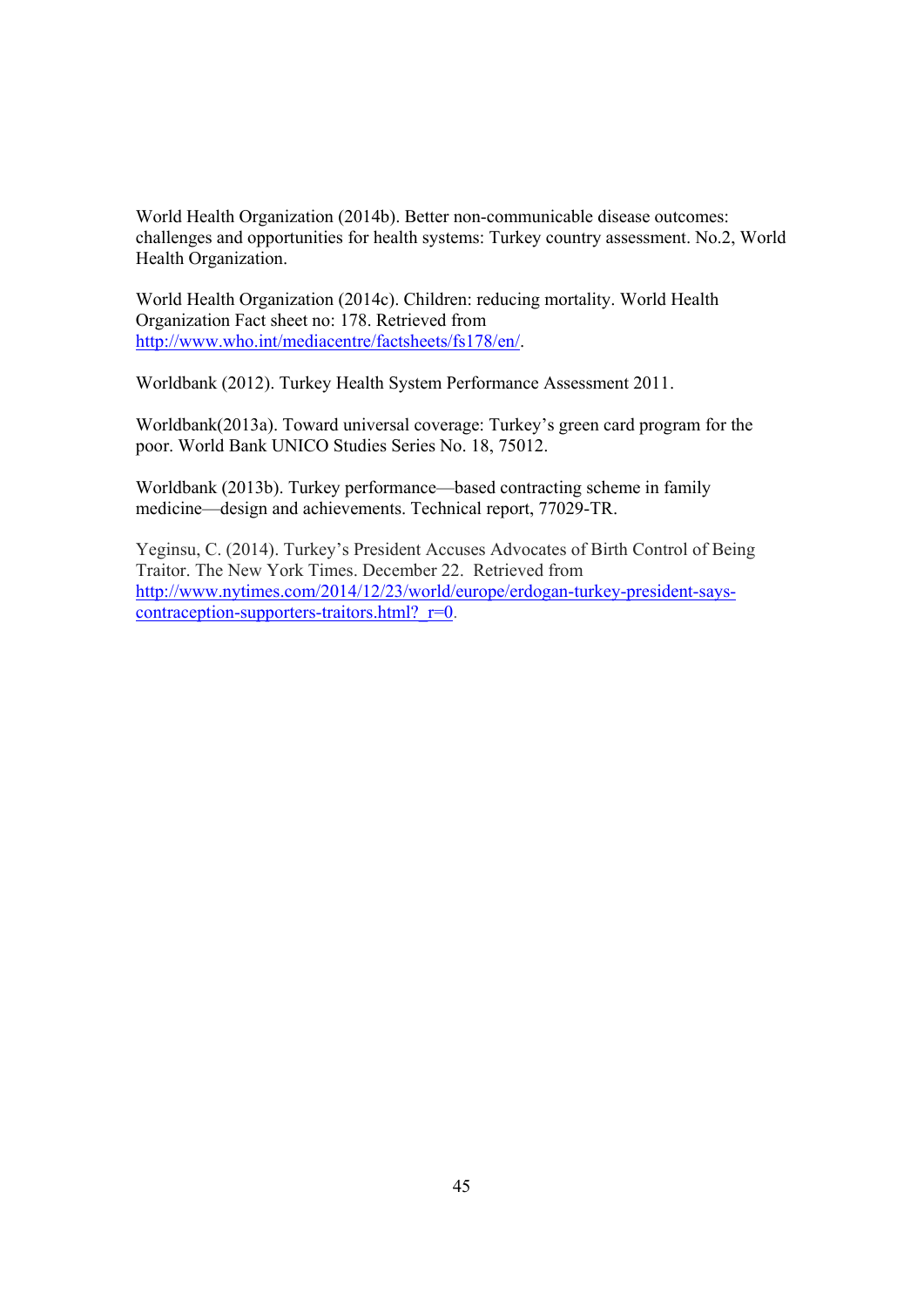

**Figure 1A: Event Study Estimates of the Family Medicine Program on Birth Rates** 

Notes: The figure displays the estimates and 95% confidence intervals. The reference category is "one year prior to the implementation of the FMP."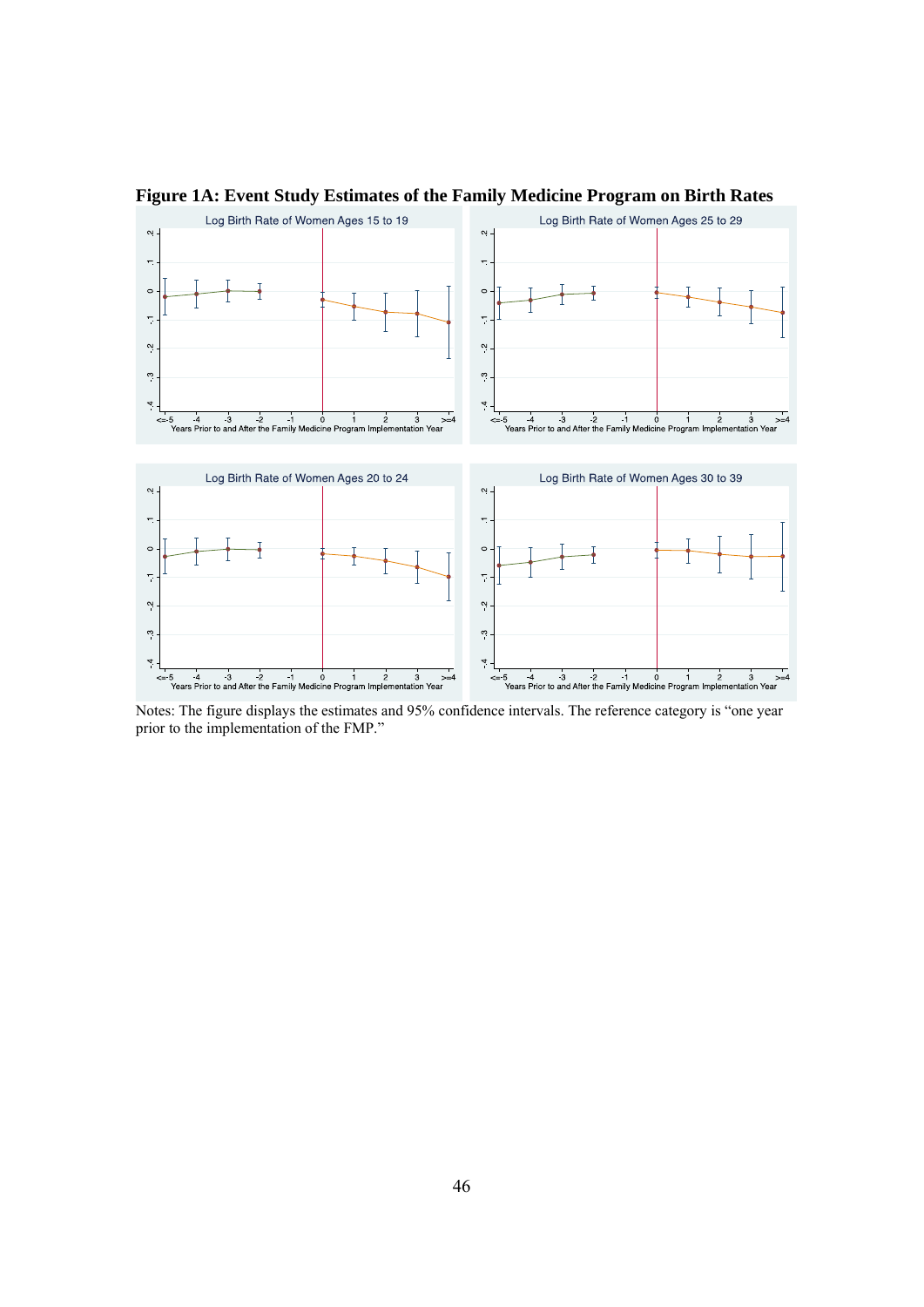**Figure 1B: Event Study Estimates of the Family Medicine Program on Mortality Rates** 



Notes: The figure displays the estimates and 95% confidence intervals. The reference category is "one year prior to the implementation of the FMP."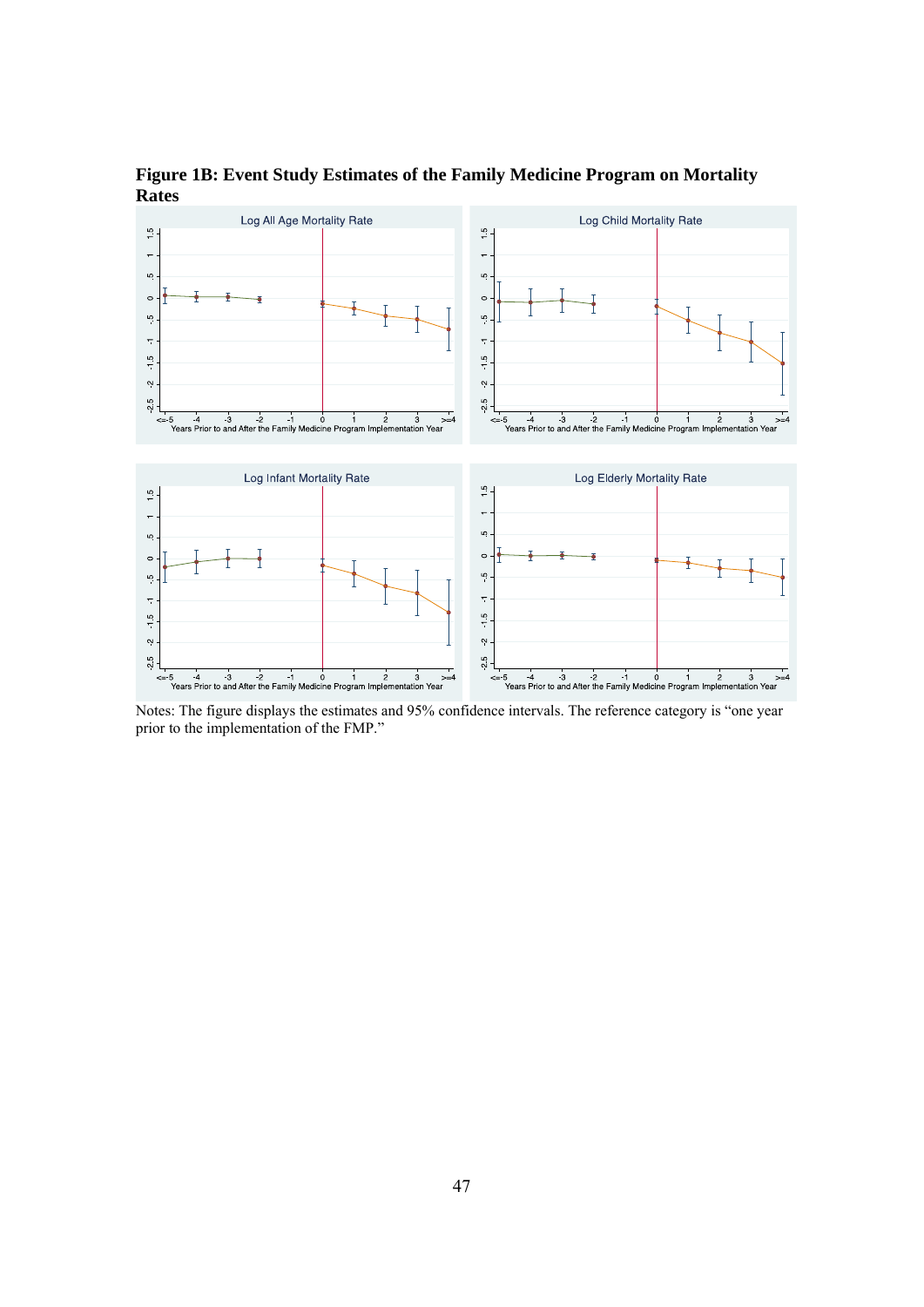|                                     | Full     | Family         | Family         |
|-------------------------------------|----------|----------------|----------------|
|                                     | Sample   | $Medicine = 1$ | Medicine = $0$ |
| Birth Rate of Women Ages 15 to 19   | 36.429   | 30.712         | 39.559         |
|                                     | (13.724) | (12.825)       | (13.189)       |
| Birth Rate of Women Ages 20 to 25   | 118.528  | 108.449        | 124.094        |
|                                     | (31.379) | (30.011)       | (30.744)       |
| Birth Rate of Women Ages 25 to 29   | 121.741  | 125.341        | 119.698        |
|                                     | (30.682) | (27.433)       | (32.222)       |
| Birth Rate of Women Ages 30 to 39   | 63.203   | 66.196         | 61.261         |
|                                     | (29.828) | (23.893)       | (32.987)       |
|                                     | [1,053]  | $[412]$        | $[641]$        |
| All-Age Mortality                   | 3.633    | 4.867          | 2.881          |
|                                     | (1.681)  | (1.358)        | (1.391)        |
|                                     | [1,053]  | $[412]$        | [641]          |
| <b>Infant Mortality</b>             | 10.552   | 11.461         | 10.037         |
|                                     | (5.290)  | (3.311)        | (6.078)        |
|                                     | [1,041]  | $[410]$        | $[631]$        |
| Mortality Rate of Ages 1 to 4       | 0.607    | 0.742          | 0.531          |
|                                     | (0.441)  | (0.464)        | (0.408)        |
|                                     | [999]    | [405]          | $[594]$        |
| Mortality Rate of Ages 60 and Older | 28.071   | 33.735         | 20.443         |
|                                     | (9.995)  | (5.049)        | (9.938)        |
|                                     | [1,053]  | $[412]$        | $[641]$        |

**Table 1A. Summary Statistics for Rates of Birth and Mortality by Family Medicine Program Implementation Status** 

Notes: Standard deviations are in parenthesis. Number of observations is in brackets. Mean values are weighted by the associated population size for the relevant age group. Because of the missing observations for infant and child mortality, sample sizes for these variables are smaller than the full sample  $(N=1,053)$ .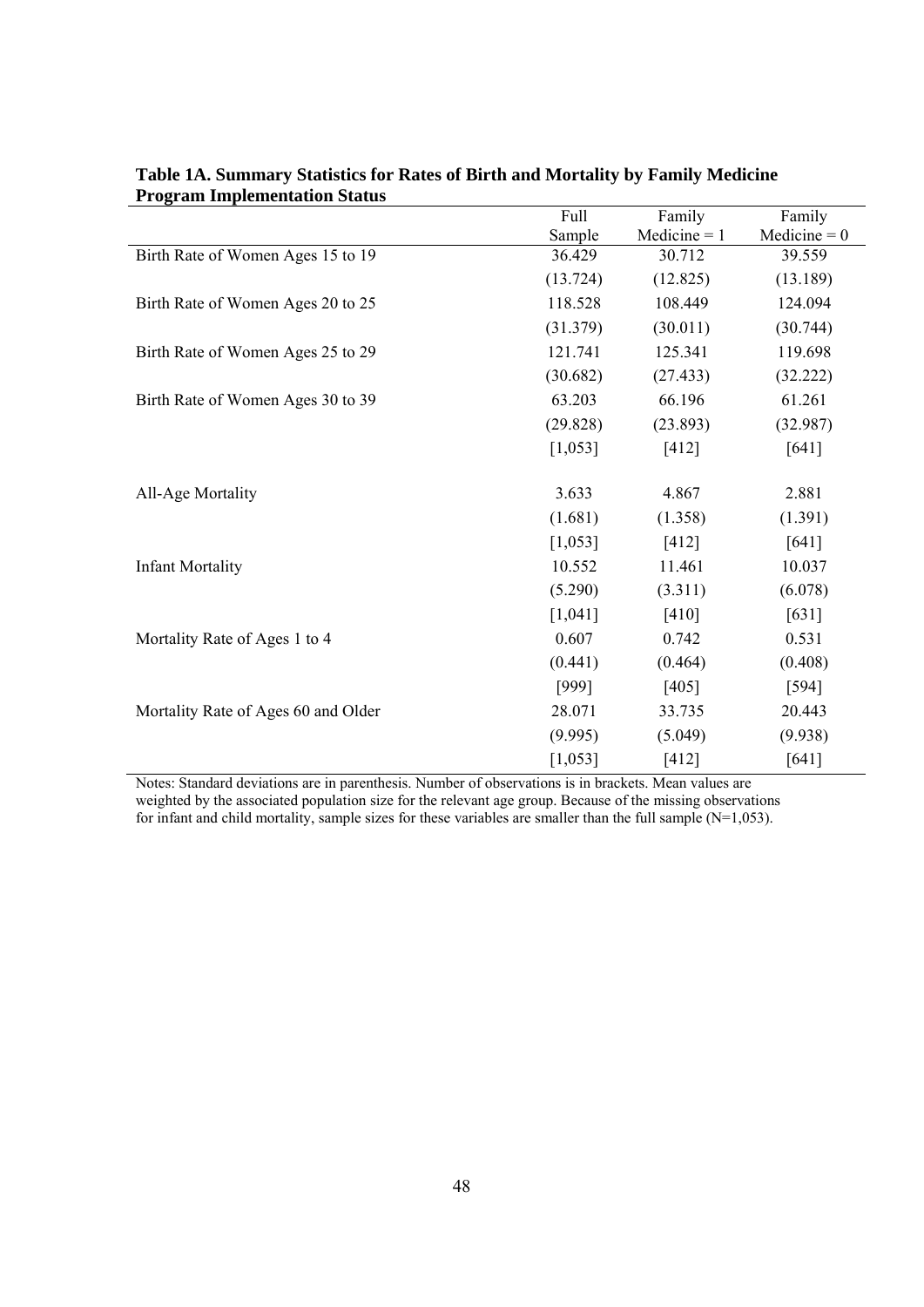|                                         | Full        | Family         | Family         |
|-----------------------------------------|-------------|----------------|----------------|
|                                         | Sample      | Medicine $= 1$ | Medicine = $0$ |
| <b>Unemployment Rate</b>                | 10.962      | 10.565         | 11.338         |
|                                         | (3.717)     | (3.721)        | (3.678)        |
| Motor Vehicles Per Capita               | 0.177       | 0.218          | 0.152          |
|                                         | (0.077)     | (0.074)        | (0.068)        |
| GDP Per Capita in Turkish Lira          | 11,083.300  | 13,620.380     | 9,710.177      |
|                                         | (5,087.874) | (5,117.256)    | (4,516.788)    |
| Percent High School                     | 27.270      | 29.104         | 25.535         |
|                                         | (8.018)     | (8.125)        | (7.523)        |
| Students Per Teacher in Primary Schools | 23.781      | 20.203         | 26.249         |
|                                         | (6.189)     | (4.049)        | (6.207)        |
| Percent College                         | 9.023       | 10.442         | 7.681          |
|                                         | (4.089)     | (4.081)        | (3.619)        |
| Percent Share of Governing              | 0.625       | 0.5958         | 0.6429         |
| Party Seats in Parliament               | (0.175)     | (0.174)        | (0.173)        |
|                                         | [1,053]     | [412]          | [641]          |

# **Table 1B. Summary Statistics for Control Variables by Family Medicine Program Implementation Status**

Notes: Standard deviations are in parenthesis. Number of observations is in brackets. Mean values are weighted by the associated population size for the relevant age group.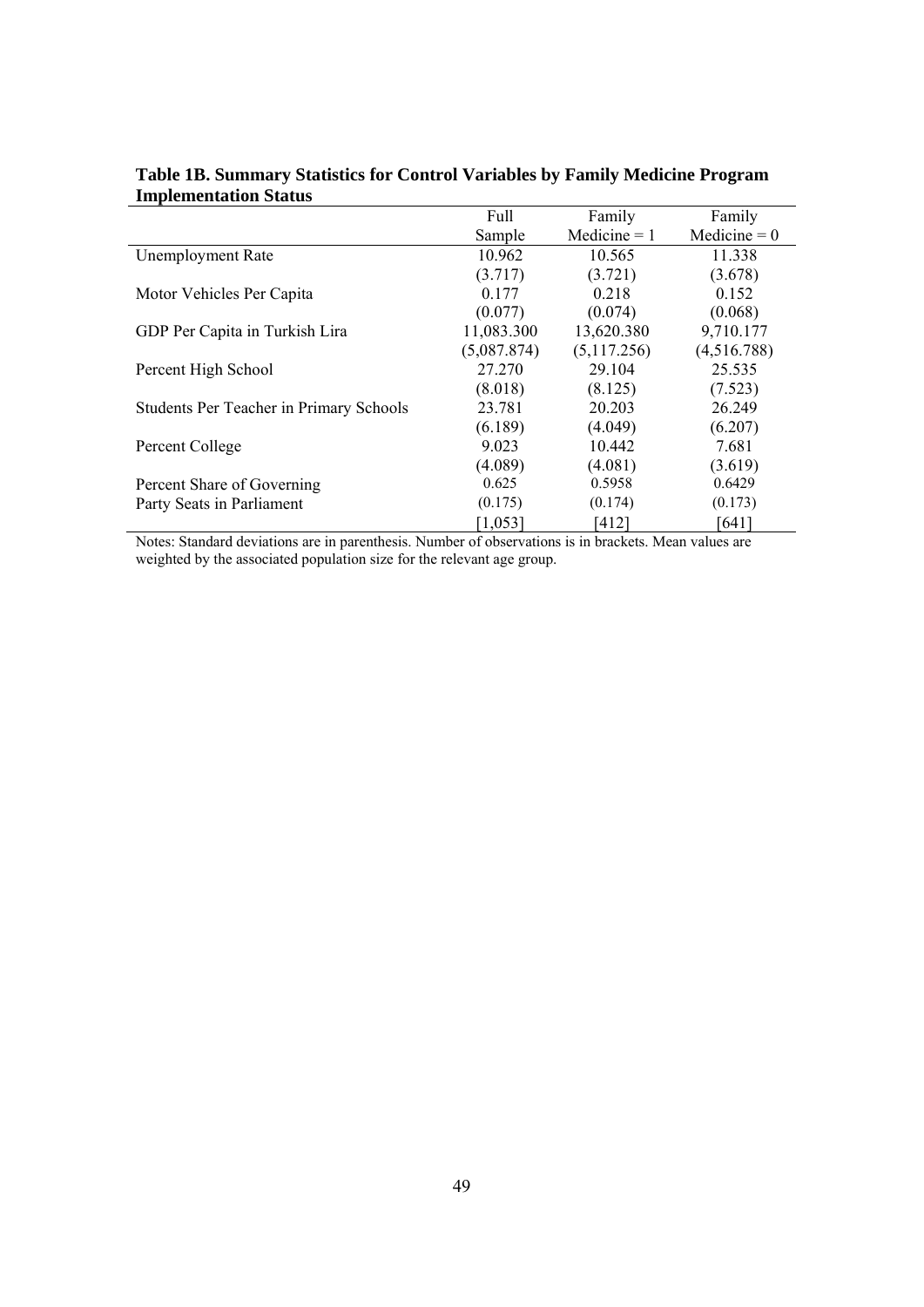|                                | (1)                | (2)              | (3)              | (4)                 | (5)              |
|--------------------------------|--------------------|------------------|------------------|---------------------|------------------|
| Dependent Variable             |                    |                  |                  |                     |                  |
| Log Unemployment Rate          | $-0.084**$         | 0.076            | $-0.011$         | $-0.007$            | 0.024            |
|                                | (0.035)            | (0.058)          | (0.056)          | (0.061)             | (0.046)          |
|                                | $[810]$            | $[810]$          | $[810]$          | $[810]$             | $[810]$          |
|                                |                    |                  |                  |                     |                  |
| Log Per-capita Vehicles        | $0.402***$         | 0.083            | $-0.019$         | $-0.012$            | $-0.017$         |
|                                | (0.041)            | (0.063)          | (0.018)          | (0.015)             | (0.012)          |
|                                | [1,053]            | [1,053]          | [1,053]          | [1,053]             | [1,053]          |
|                                |                    |                  |                  |                     |                  |
| Log Per-capita GDP             | $0.365***$         | $0.072*$         | 0.003            | 0.002               | 0.005            |
|                                | (0.052)            | (0.042)          | (0.006)          | (0.004)             | (0.006)          |
|                                | $[648]$            | $[648]$          | $[648]$          | $[648]$             | $[648]$          |
|                                |                    |                  |                  |                     |                  |
| Log Percent High School        | $0.125***$         | $0.117**$        | 0.029            | 0.026               | 0.029            |
|                                | (0.032)            | (0.050)          | (0.025)          | (0.026)             | (0.020)          |
|                                | $[810]$            | $[810]$          | $[810]$          | $[810]$             | $[810]$          |
|                                |                    |                  |                  |                     |                  |
| Log Percent College            | $0.313***$         | $0.164**$        | 0.057            | 0.052               | 0.052            |
|                                | (0.058)            | (0.077)          | (0.045)          | (0.053)             | (0.038)          |
|                                | $[810]$            | $[810]$          | $[810]$          | $[810]$             | $[810]$          |
| Log Students Per Teacher       |                    |                  |                  |                     |                  |
|                                | $-0.061***$        | $-0.083**$       | $-0.013$         | $-0.009$<br>(0.011) | 0.008<br>(0.010) |
|                                | (0.013)<br>$[972]$ | (0.038)<br>[972] | (0.010)<br>[972] | [972]               | $[972]$          |
|                                |                    |                  |                  |                     |                  |
| Log Percent Share of Governing | $-0.027**$         | $-0.007$         | $-0.013$         | $-0.012$            | 0.001            |
| Party Seats in Parliament      | (0.011)            | (0.030)          | (0.012)          | (0.011)             | (0.015)          |
|                                | [1,053]            | [1,053]          | [1,053]          | [1,053]             | [1,053]          |
| Controls for                   |                    |                  |                  |                     |                  |
| Region by Year Fixed Effects   | N <sub>o</sub>     | Yes              | Yes              | Yes                 | Yes              |
| Province Fixed Effects         | No                 | No               | Yes              | Yes                 | Yes              |
| Province Linear Trends         | No                 | No               | N <sub>o</sub>   | Yes                 | Yes              |
| Province Quadratic Trends      | No                 | N <sub>0</sub>   | N <sub>o</sub>   | No                  | Yes              |

**Table 2A: Estimates of Province Time Varying Characteristics on Family Medicine Program Indicator** 

÷

Notes: Each cell corresponds to a separate regression, where the "dependent variable" is regressed on *Family Medicine Indicator* conditional on control variables as indicated above. Regressions are weighted with mean province populations. Robust standard errors clustered at the province level are in parentheses. \*, \*\*, and \*\*\* indicate statistical significance at 10%, 5% and 1%, respectively.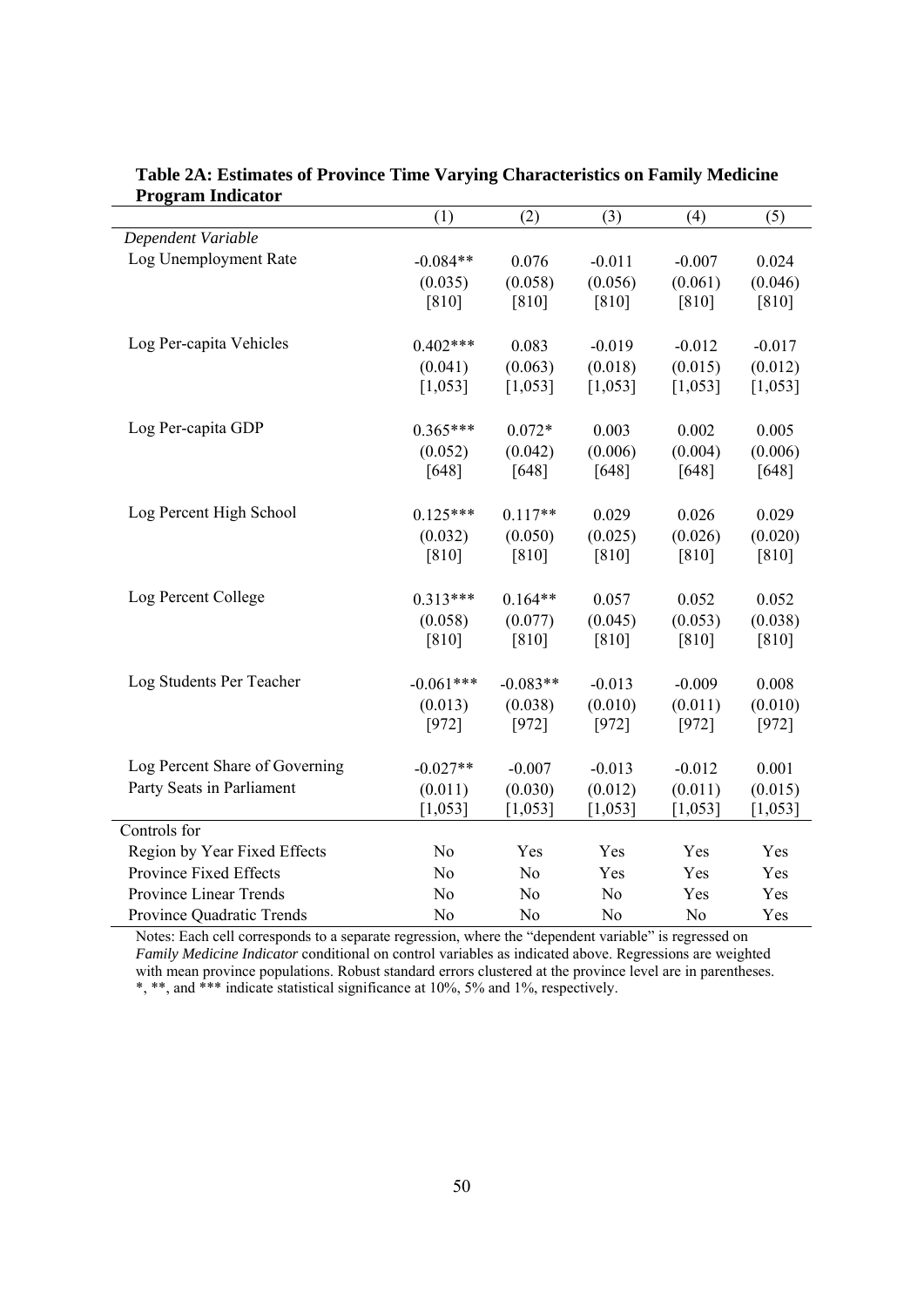| $\frac{1}{2}$                  | (1)            | (2)            | (3)            | (4)      | (5)      |
|--------------------------------|----------------|----------------|----------------|----------|----------|
| Dependent Variable             |                |                |                |          |          |
| Log Unemployment Rate          | $-0.031**$     | 0.032          | $-0.002$       | $-0.015$ | 0.007    |
|                                | (0.014)        | (0.028)        | (0.020)        | (0.043)  | (0.036)  |
|                                | $[810]$        | $[810]$        | $[810]$        | $[810]$  | $[810]$  |
|                                |                |                |                |          |          |
| Log Per-capita Vehicles        | $0.106***$     | 0.034          | $-0.007$       | $-0.008$ | $-0.010$ |
|                                | (0.011)        | (0.023)        | (0.016)        | (0.012)  | (0.011)  |
|                                | [1,053]        | [1,053]        | [1,053]        | [1,053]  | [1,053]  |
|                                |                |                |                |          |          |
| Log Per-capita GDP             | $0.125***$     | 0.026          | $-0.005$       | $-0.006$ | $-0.004$ |
|                                | (0.024)        | (0.016)        | (0.005)        | (0.005)  | (0.005)  |
|                                | $[648]$        | $[648]$        | $[648]$        | $[648]$  | $[648]$  |
|                                |                |                |                |          |          |
| Log Percent High School        | $0.038***$     | $0.040**$      | 0.010          | $-0.000$ | $-0.009$ |
|                                | (0.009)        | (0.017)        | (0.009)        | (0.029)  | (0.025)  |
|                                | $[810]$        | $[810]$        | $[810]$        | $[810]$  | $[810]$  |
|                                |                |                |                |          |          |
| Log Percent College            | $0.077***$     | $0.050*$       | 0.005          | 0.005    | $-0.003$ |
|                                | (0.016)        | (0.026)        | (0.019)        | (0.058)  | (0.061)  |
|                                | $[810]$        | $[810]$        | $[810]$        | $[810]$  | $[810]$  |
|                                |                |                |                |          |          |
| Log Students Per Teacher       | $-0.025***$    | $-0.035***$    | $-0.013***$    | 0.008    | 0.011    |
|                                | (0.004)        | (0.013)        | (0.004)        | (0.009)  | (0.010)  |
|                                | [972]          | [972]          | [972]          | [972]    | [972]    |
|                                |                |                |                |          |          |
| Log Percent Share of Governing | $-0.006*$      | 0.003          | 0.003          | 0.012    | 0.010    |
| Party Seats in Parliament      | (0.003)        | (0.011)        | (0.006)        | (0.017)  | (0.015)  |
|                                | [1,053]        | [1,053]        | [1,053]        | [1,053]  | [1,053]  |
| Controls for                   |                |                |                |          |          |
| Region by Year Fixed Effects   | N <sub>o</sub> | Yes            | Yes            | Yes      | Yes      |
| Province Fixed Effects         | N <sub>o</sub> | No             | Yes            | Yes      | Yes      |
| Province Linear Trends         | N <sub>o</sub> | No             | N <sub>o</sub> | Yes      | Yes      |
| Province Quadratic Trends      | N <sub>o</sub> | N <sub>0</sub> | N <sub>0</sub> | No       | Yes      |

#### **Table 2B: Estimates of Province Time Varying Characteristics on** *Years since the Family Medicine Program Implemented*

> Notes: Each cell corresponds to a separate regression, where the "dependent variable" is regressed on *Years Since Family Medicine Program Implementation* conditional on control variables as indicated above. Regressions are weighted with mean province populations. Standard errors clustered at the province level are in parentheses. \*, \*\*, and \*\*\* indicate statistical significance at 10%, 5% and 1%, respectively.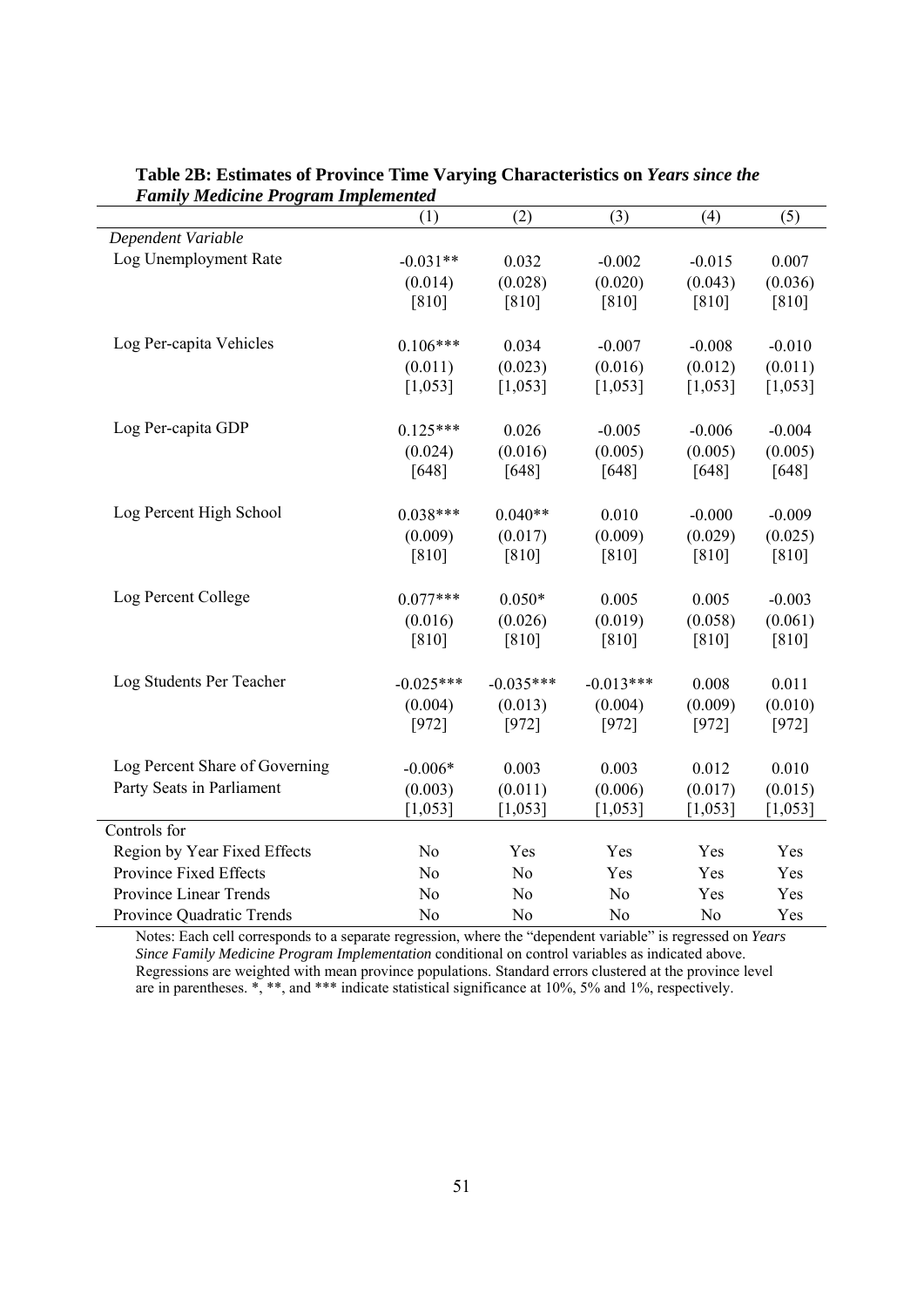| Table 3. The Impact of the Family Medicine Program on Logarithm of Birth Rate                         |              |              |              |              |  |  |  |
|-------------------------------------------------------------------------------------------------------|--------------|--------------|--------------|--------------|--|--|--|
|                                                                                                       | (1)          | (2)          | (3)          | (4)          |  |  |  |
|                                                                                                       | <b>Birth</b> | <b>Birth</b> | <b>Birth</b> | <b>Birth</b> |  |  |  |
|                                                                                                       | Rate         | Rate         | Rate         | Rate         |  |  |  |
|                                                                                                       | 15 to 19     | 20 to 24     | 25 to 29     | 30 to 39     |  |  |  |
|                                                                                                       |              |              |              |              |  |  |  |
| Panel A. Controls for Region-by-year Fixed Effects                                                    |              |              |              |              |  |  |  |
| Family Medicine Program                                                                               | $-0.213***$  | $-0.141***$  | $-0.039$     | $-0.023$     |  |  |  |
|                                                                                                       | (0.072)      | (0.042)      | (0.029)      | (0.042)      |  |  |  |
|                                                                                                       |              |              |              |              |  |  |  |
| Observations                                                                                          | 1,053        | 1,053        | 1,053        | 1,053        |  |  |  |
| R-squared                                                                                             | 0.625        | 0.596        | 0.718        | 0.764        |  |  |  |
|                                                                                                       |              |              |              |              |  |  |  |
| Panel B: Controls for Panel A + Province Fixed Effects                                                |              |              |              |              |  |  |  |
| Family Medicine Program                                                                               | $-0.036**$   | $-0.014$     | $-0.007$     | $-0.002$     |  |  |  |
|                                                                                                       | (0.014)      | (0.012)      | (0.012)      | (0.015)      |  |  |  |
|                                                                                                       |              |              |              |              |  |  |  |
| Observations                                                                                          | 1,053        | 1,053        | 1,053        | 1,053        |  |  |  |
| R-squared                                                                                             | 0.822        | 0.695        | 0.637        | 0.731        |  |  |  |
|                                                                                                       |              |              |              |              |  |  |  |
| Panel C: Controls for Panel B + Province-Specific Linear and Quadratic Trends                         |              |              |              |              |  |  |  |
| Family Medicine Program                                                                               | $-0.036**$   | $-0.014$     | $-0.012$     | $-0.013$     |  |  |  |
|                                                                                                       | (0.015)      | (0.013)      | (0.012)      | (0.014)      |  |  |  |
|                                                                                                       |              |              |              |              |  |  |  |
| Observations                                                                                          | 1,053        | 1,053        | 1,053        | 1,053        |  |  |  |
| R-squared                                                                                             | 0.945        | 0.881        | 0.864        | 0.921        |  |  |  |
|                                                                                                       |              |              |              |              |  |  |  |
| Panel D: Controls for Panel $C +$ Time Varying Province Characteristics<br>Family Medicine Program    | $-0.030**$   | $-0.007$     | $-0.007$     | $-0.006$     |  |  |  |
|                                                                                                       |              | (0.009)      | (0.009)      |              |  |  |  |
|                                                                                                       | (0.012)      |              |              | (0.011)      |  |  |  |
| Observations                                                                                          | 1,053        | 1,053        | 1,053        | 1,053        |  |  |  |
| R-squared                                                                                             | 0.955        | 0.910        | 0.893        | 0.853        |  |  |  |
| Notes: Regressions are weighted with mean province populations for the associated age group. Standard |              |              |              |              |  |  |  |
|                                                                                                       |              |              |              |              |  |  |  |

| Table 3. The Impact of the Family Medicine Program on Logarithm of Birth Rate |       |                 |             |  |
|-------------------------------------------------------------------------------|-------|-----------------|-------------|--|
|                                                                               |       | (1) (2) (3) (4) |             |  |
|                                                                               | Birth | Birth           | Birth Birth |  |

errors, corrected for clustering on the province, are in parentheses.  $*,$  \*\*, and \*\*\* indicate statistical significance at 10%, 5% and 1%, respectively. Time varying province characteristics include log of unemployment rate, log of vehicles per capita, log of per capita GDP, log of percent high school, log of percent of college, log of students per teacher in primary schools.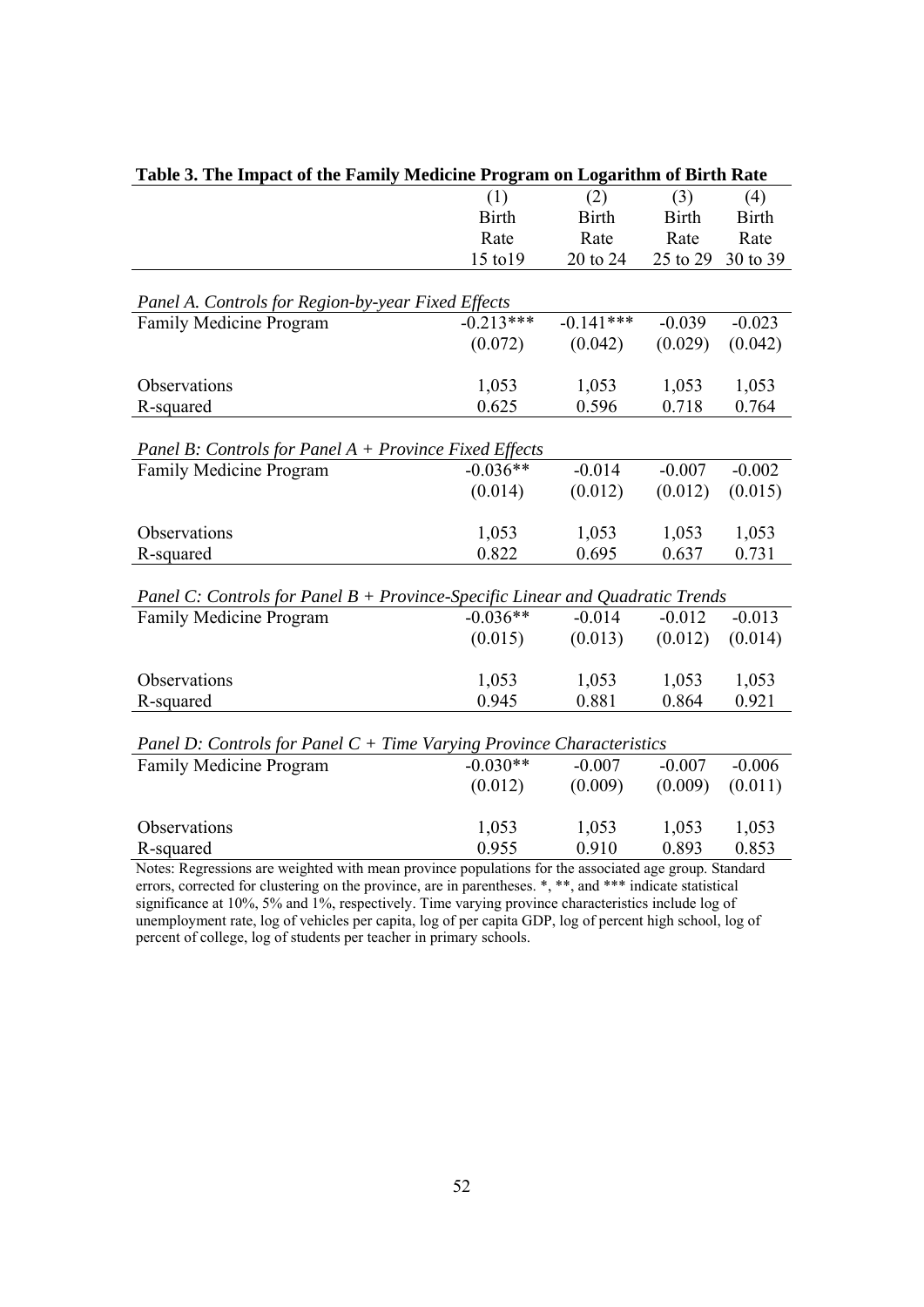|                                                                             | (1)          | (2)          | (3)          | (4)          |  |  |  |
|-----------------------------------------------------------------------------|--------------|--------------|--------------|--------------|--|--|--|
|                                                                             | <b>Birth</b> | <b>Birth</b> | <b>Birth</b> | <b>Birth</b> |  |  |  |
|                                                                             | Rate         | Rate         | Rate         | Rate         |  |  |  |
|                                                                             | 15 to 19     | 20 to 24     | 25 to 29     | 30 to 39     |  |  |  |
|                                                                             |              |              |              |              |  |  |  |
| Panel A: Estimates of Log Birth Rates on Years Since the FMP Implementation |              |              |              |              |  |  |  |
| <b>Years Since FMP Implementation</b>                                       | $-0.025*$    | $-0.011$     | $-0.022**$   | $-0.023**$   |  |  |  |
|                                                                             | (0.015)      | (0.013)      | (0.011)      | (0.010)      |  |  |  |
|                                                                             |              |              |              |              |  |  |  |
| Observations                                                                | 1,053        | 1,053        | 1,053        | 1,053        |  |  |  |
| R-squared                                                                   | 0.954        | 0.910        | 0.894        | 0.942        |  |  |  |
|                                                                             |              |              |              |              |  |  |  |
| Panel B: Estimates of Log Birth Rates on Years Since the FMP Implementation |              |              |              |              |  |  |  |
| FMP Year 1                                                                  | $-0.024**$   | $-0.008$     | $-0.006$     | $-0.010$     |  |  |  |
|                                                                             | (0.011)      | (0.009)      | (0.010)      | (0.011)      |  |  |  |
| FMP Year 2                                                                  | $-0.045*$    | $-0.009$     | $-0.024$     | $-0.024$     |  |  |  |
|                                                                             | (0.022)      | (0.018)      | (0.016)      | (0.015)      |  |  |  |
| FMP Year 3                                                                  | $-0.055*$    | $-0.015$     | $-0.039*$    | $-0.045**$   |  |  |  |
|                                                                             | (0.029)      | (0.027)      | (0.022)      | (0.022)      |  |  |  |
| FMP Year 4                                                                  | $-0.054$     | $-0.028$     | $-0.052*$    | $-0.061**$   |  |  |  |
|                                                                             | (0.039)      | (0.035)      | (0.030)      | (0.027)      |  |  |  |
| FMP Year 5+                                                                 | $-0.047$     | $-0.008$     | $-0.039$     | $-0.061$     |  |  |  |
|                                                                             | (0.051)      | (0.048)      | (0.040)      | (0.037)      |  |  |  |
| Observations                                                                | 1,053        | 1,053        | 1,053        | 1,053        |  |  |  |
| R-squared                                                                   | 0.955        | 0.910        | 0.895        | 0.942        |  |  |  |
|                                                                             |              |              |              |              |  |  |  |

### **Table 4: The Impact of the Years Since Family Medicine Program Implementation on Logarithm of Birth Rate**

Notes: Regressions are weighted with mean province populations for the associated age group. Standard errors, corrected for clustering on the province, are in parentheses. \*, \*\*, and \*\*\* indicate statistical significance at 10%, 5% and 1%, respectively. All of the models include the full set of control variables that are specified in the Panel D of Table 3.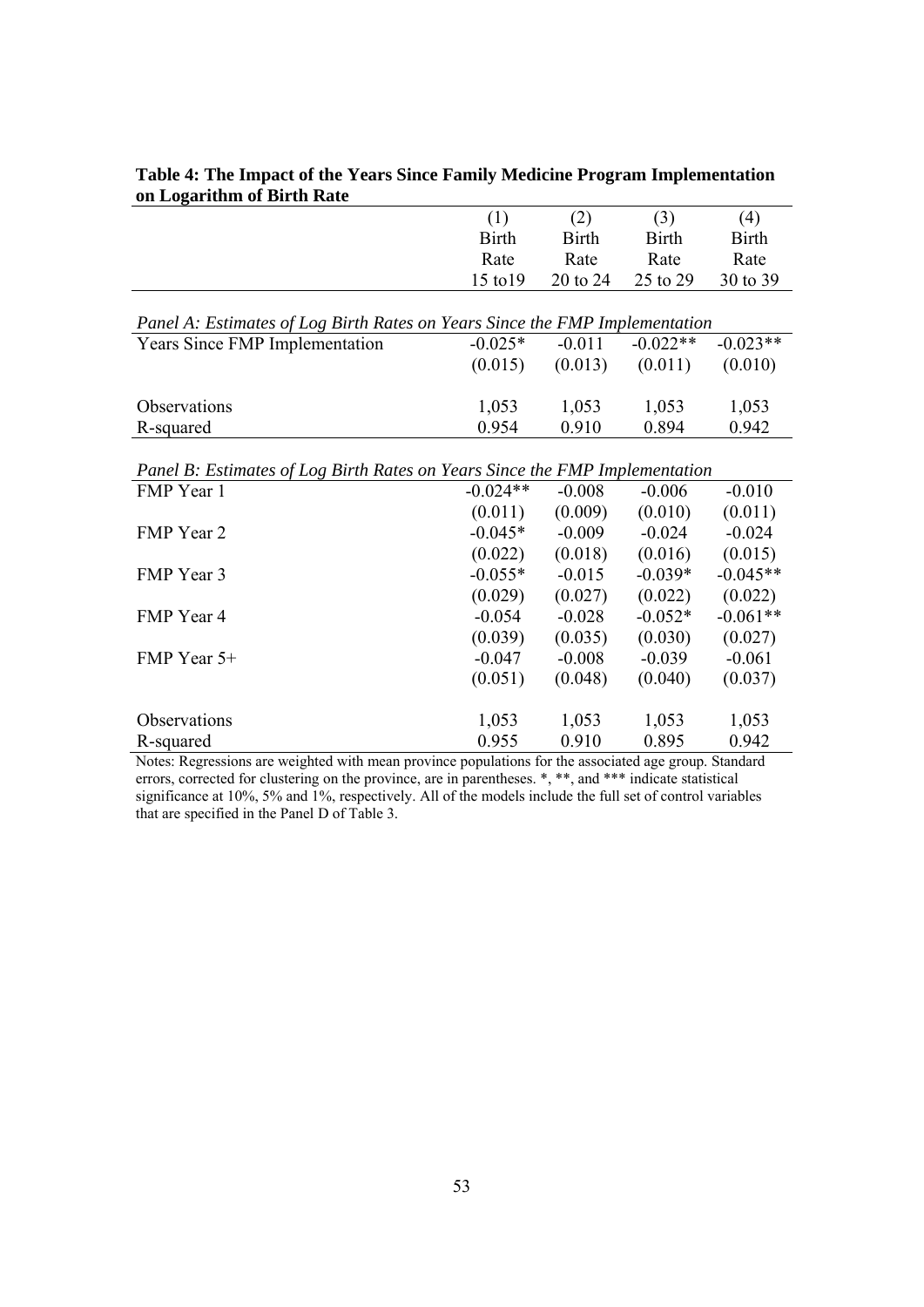|                                                                                                            | (1)<br>(2)  |            | (3)        | (4)        |  |  |
|------------------------------------------------------------------------------------------------------------|-------------|------------|------------|------------|--|--|
|                                                                                                            | <b>AMR</b>  | <b>IMR</b> | <b>CMR</b> | <b>EMR</b> |  |  |
|                                                                                                            |             |            |            |            |  |  |
| Panel A. Controls for Region-by-year Fixed Effects                                                         |             |            |            |            |  |  |
| Family Medicine Program                                                                                    | $0.176**$   | $0.254*$   | 0.208      | 0.070      |  |  |
|                                                                                                            | (0.085)     | (0.131)    | (0.156)    | (0.085)    |  |  |
| Observations                                                                                               | 1,053       | 1,041      | 999        | 1,053      |  |  |
|                                                                                                            | 0.672       | 0.336      | 0.476      | 0.651      |  |  |
| R-squared                                                                                                  |             |            |            |            |  |  |
| Panel B: Controls for Panel A + Province Fixed Effects                                                     |             |            |            |            |  |  |
| Family Medicine Program                                                                                    | $-0.087***$ | $-0.152**$ | $-0.108$   | $-0.065**$ |  |  |
|                                                                                                            |             |            |            |            |  |  |
|                                                                                                            | (0.030)     | (0.058)    | (0.076)    | (0.025)    |  |  |
| Observations                                                                                               | 1,053       | 1,041      | 999        | 1,053      |  |  |
| R-squared                                                                                                  | 0.767       | 0.444      | 0.562      | 0.761      |  |  |
|                                                                                                            |             |            |            |            |  |  |
| Panel C: Controls for Panel B + Province-Specific Linear and Quadratic Trends                              |             |            |            |            |  |  |
| Family Medicine Program                                                                                    | $-0.065**$  | $-0.151**$ | $-0.080$   | $-0.059**$ |  |  |
|                                                                                                            | (0.028)     | (0.065)    | (0.076)    | (0.025)    |  |  |
|                                                                                                            |             |            |            |            |  |  |
| Observations                                                                                               | 1,053       | 1,041      | 999        | 1,053      |  |  |
| R-squared                                                                                                  | 0.946       | 0.810      | 0.819      | 0.941      |  |  |
|                                                                                                            |             |            |            |            |  |  |
| Panel D: Controls for Panel $C +$ Time Varying Province Characteristics                                    |             |            |            |            |  |  |
| Family Medicine Program                                                                                    | $-0.058**$  | $-0.153**$ | $-0.062$   | $-0.053**$ |  |  |
|                                                                                                            | (0.028)     | (0.066)    | (0.077)    | (0.025)    |  |  |
|                                                                                                            |             |            |            |            |  |  |
| Observations                                                                                               | 1,053       | 1,041      | 999        | 1,053      |  |  |
| R-squared                                                                                                  | 0.951       | 0.812      | 0.826      | 0.946      |  |  |
| *, **, and<br>Notes: Regressions are weighted with mean province populations for the associated age group. |             |            |            |            |  |  |

### **Table 5. The Impact of the Family Medicine Program on Logarithm of Mortality Rates**

\*\*\* indicate statistical significance at 10%, 5% and 1%, respectively. Time varying province characteristics include log of unemployment rate, log of vehicles per capita, log of per capita GDP, log of percent high school, log of percent of college, log of students per teacher in primary schools.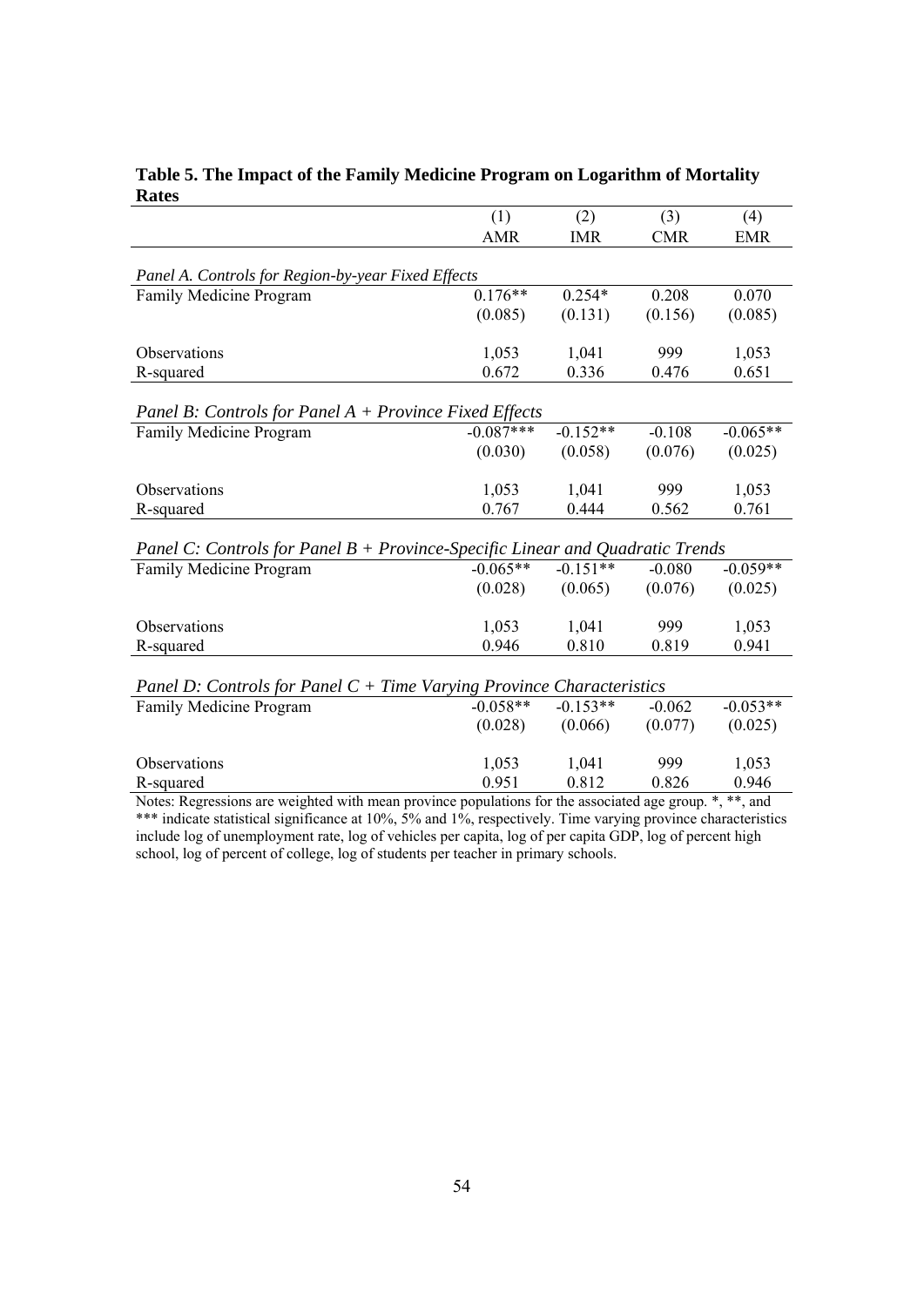|                                                                                 | (1)                                          | (2)        | (3)         | (4)             |
|---------------------------------------------------------------------------------|----------------------------------------------|------------|-------------|-----------------|
|                                                                                 | <b>AMR</b>                                   | <b>IMR</b> | <b>CMR</b>  | <b>EMR</b>      |
|                                                                                 |                                              |            |             |                 |
| Panel A: Estimates of Log Mortality Rates on Years Since the FMP Implementation |                                              |            |             |                 |
| Years Since FMP Implementation                                                  | $-0.106**$                                   | $-0.260**$ | $-0.282***$ | $-0.084*$       |
|                                                                                 | (0.049)                                      | (0.113)    | (0.104)     | (0.044)         |
|                                                                                 |                                              |            |             |                 |
| <b>Observations</b>                                                             | 1,053                                        | 1,041      | 999         | 1,053           |
| R-squared                                                                       | 0.951                                        | 0.813      | 0.827       | 0.947           |
|                                                                                 |                                              |            |             |                 |
| Panel B: Estimates of Log Mortality Rates on Years Since the FMP Implementation |                                              |            |             |                 |
| FMP Year 1                                                                      | $-0.054**$                                   | $-0.172**$ | $-0.057$    | $-0.059**$      |
|                                                                                 | (0.026)                                      | (0.074)    | (0.077)     | (0.026)         |
| <b>FMP</b> Year 2                                                               | $-0.114**$                                   | $-0.331**$ | $-0.336**$  | $-0.090*$       |
|                                                                                 | (0.056)                                      | (0.151)    | (0.142)     | (0.048)         |
| <b>FMP</b> Year 3                                                               | $-0.216**$                                   | $-0.543**$ | $-0.512**$  | $-0.181*$       |
|                                                                                 | (0.102)                                      | (0.216)    | (0.232)     | (0.092)         |
| FMP Year 4                                                                      | $-0.236*$                                    | $-0.662**$ | $-0.654**$  | $-0.200*$       |
|                                                                                 | (0.126)                                      | (0.274)    | (0.273)     | (0.113)         |
| FMP Year 5+                                                                     | $-0.177$                                     | $-0.603*$  | $-0.629*$   | $-0.161$        |
|                                                                                 | (0.168)                                      | (0.315)    | (0.366)     | (0.146)         |
|                                                                                 |                                              |            |             |                 |
| <b>Observations</b>                                                             | 1,053                                        | 1,041      | 999         | 1,053           |
| R-squared<br>$\cdot$<br>ar, n                                                   | 0.952<br>1.11<br>$\mathcal{C}$ $\mathcal{A}$ | 0.815      | 0.828       | 0.947<br>اسل سل |

## **Table 6: The Impact of the Years Since Family Medicine Program Implementation on Logarithm of Mortality Rate**

Notes: Regressions are weighted with mean province populations for the associated age group. \*, \*\*, and \*\*\* indicate statistical significance at 10%, 5% and 1%, respectively. All of the models include the full set of control variables that are specified in the Panel D of Table 5.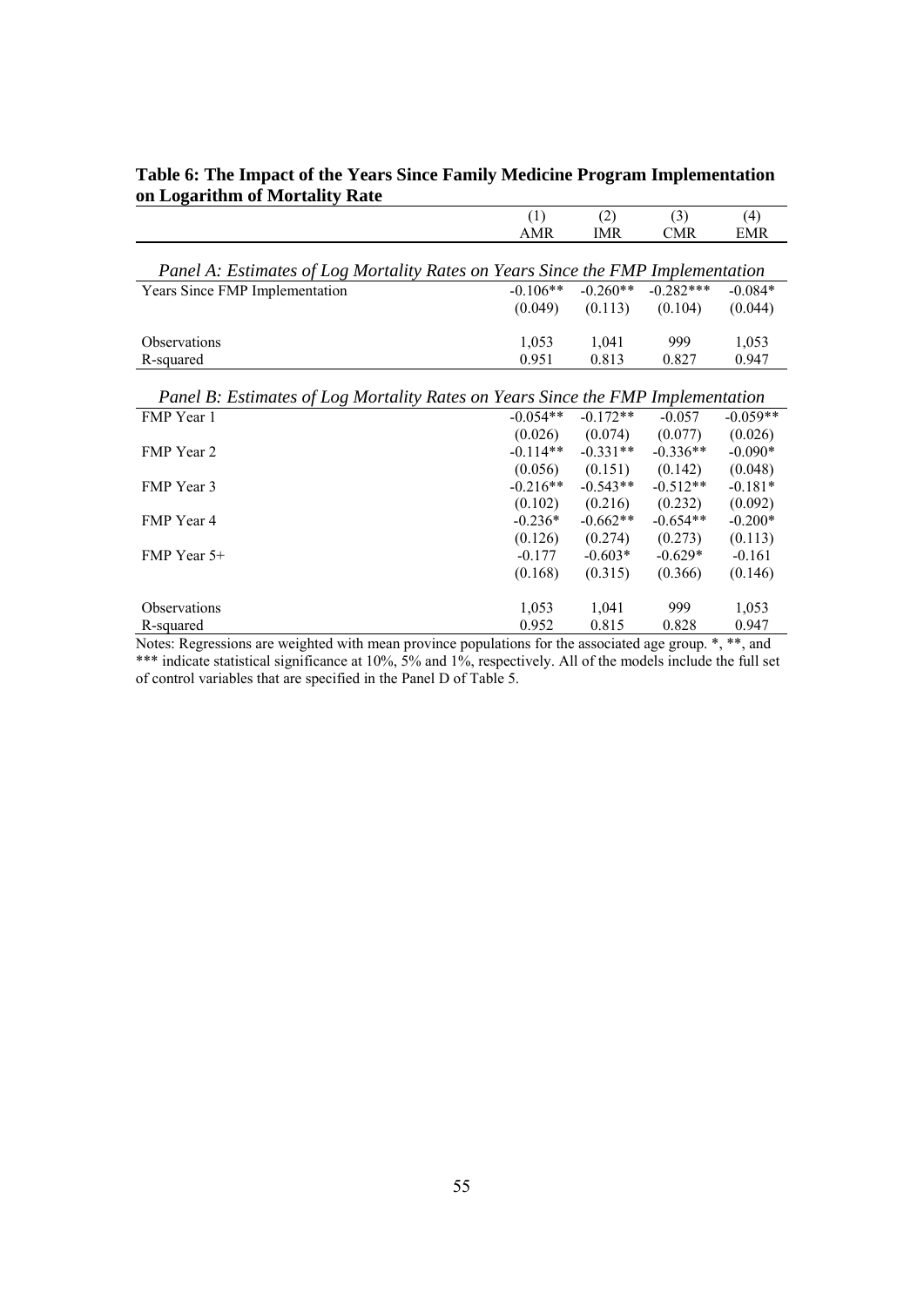## **APPENDIX A: Potential Mechanisms through which FMP can Influence Birth and Mortality Rates**

#### *Mechanisms for Birth Rates*

The FMP can influence the birth rates through the direct provision of contraception services, such as birth control pills and condoms, as well as changing women's fertility behavior via health counseling and education on reproductive health. Both the program guidelines and our conversations with family physicians suggest that a high priority is given to risky pregnancies, which is defined as pregnancies among women younger than 18 or older than 35, in less than two-year intervals, and more than four pregnancies in total. Therefore, family physicians specifically target these populations and inform them about the potential risks associated with childbearing, offer them contraception services, and closely monitor pregnant women throughout their pregnancies.32 To begin with, easy access to contraception may enable women to avoid undesired pregnancies, especially among the less educated and low-income populations. Improved access to reproductive health services and reproductive health education provided by the family physicians may have a particularly strong effect to reduce teenage fertility. However, close monitoring of pregnant women by family physicians might also increase birth rates potentially through reducing the probability of miscarriages. Lastly, the FMP might change fertility preferences if improvements in adult health due to the program increase labor supply and the returns to labor market participation, which would then increase the opportunity cost of time-intensive activities (Becker, 1981; Schultz, 1981). In summary, the impact of the FMP on the birth rate is likely to be age-specific

<sup>&</sup>lt;sup>32</sup> Although women's health and family planning services are formally incorporated in the program's definition, the FMP does not provide any type of fertility treatments.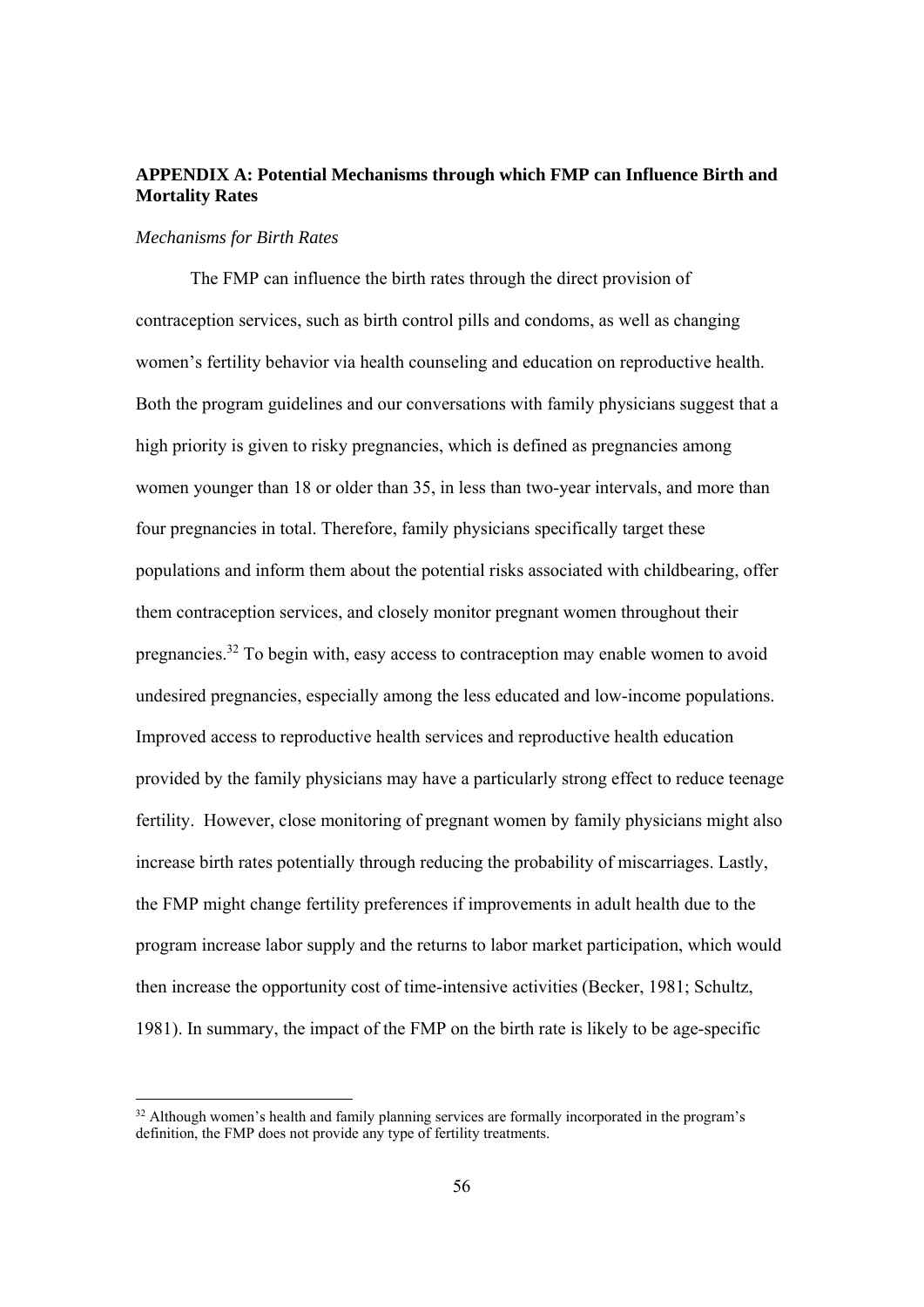and theoretically ambiguous due to multiple channels with opposing directions, with the likely exception for teenagers for whom the impact is predicted to be negative.

#### *Mechanisms for Mortality Rates*

The FMP has dramatically improved the quality of and access to primary care in terms of preventive, curative, and rehabilitative services especially for pregnant women, new mothers, infants, children, and the elderly, whose healthcare needs are the major focus of the FMP (Worldbank, 2013b).<sup>33</sup> According to WHO (2014c), majority of the infant and child deaths are due to pregnancy and delivery related complications, infections during pregnancy, poor maternal health, infectious diseases including pneumonia and diarrhea, and lack of nutrition, especially in developing countries. These factors are responsible for the majority of child deaths in Turkey as well (Demirel et al. 2013). Child and infant deaths due to the factors above could be significantly reduced by interventions during pregnancy and delivery through the use of prenatal and postnatal care, including doctor visits, screening for diseases and infections, proper intake of nutrients, and the provision of immunizations, which are all among the major services provided by the FMP. As outlined in the program guidelines, family physicians prioritize the administration of prenatal and postnatal care services for women and children (especially for economically disadvantaged households), delivery services for women (especially in rural areas), and monitoring system for child health and development. For example, women 15-49 years old are followed-up twice a year by family physicians in order to detect pregnancies at an early stage and provide counseling services on family

<sup>&</sup>lt;sup>33</sup> Unfortunately, we are not able to evaluate the impact of the FMP on maternal mortality because such data are not available at the province-year level for the analysis period.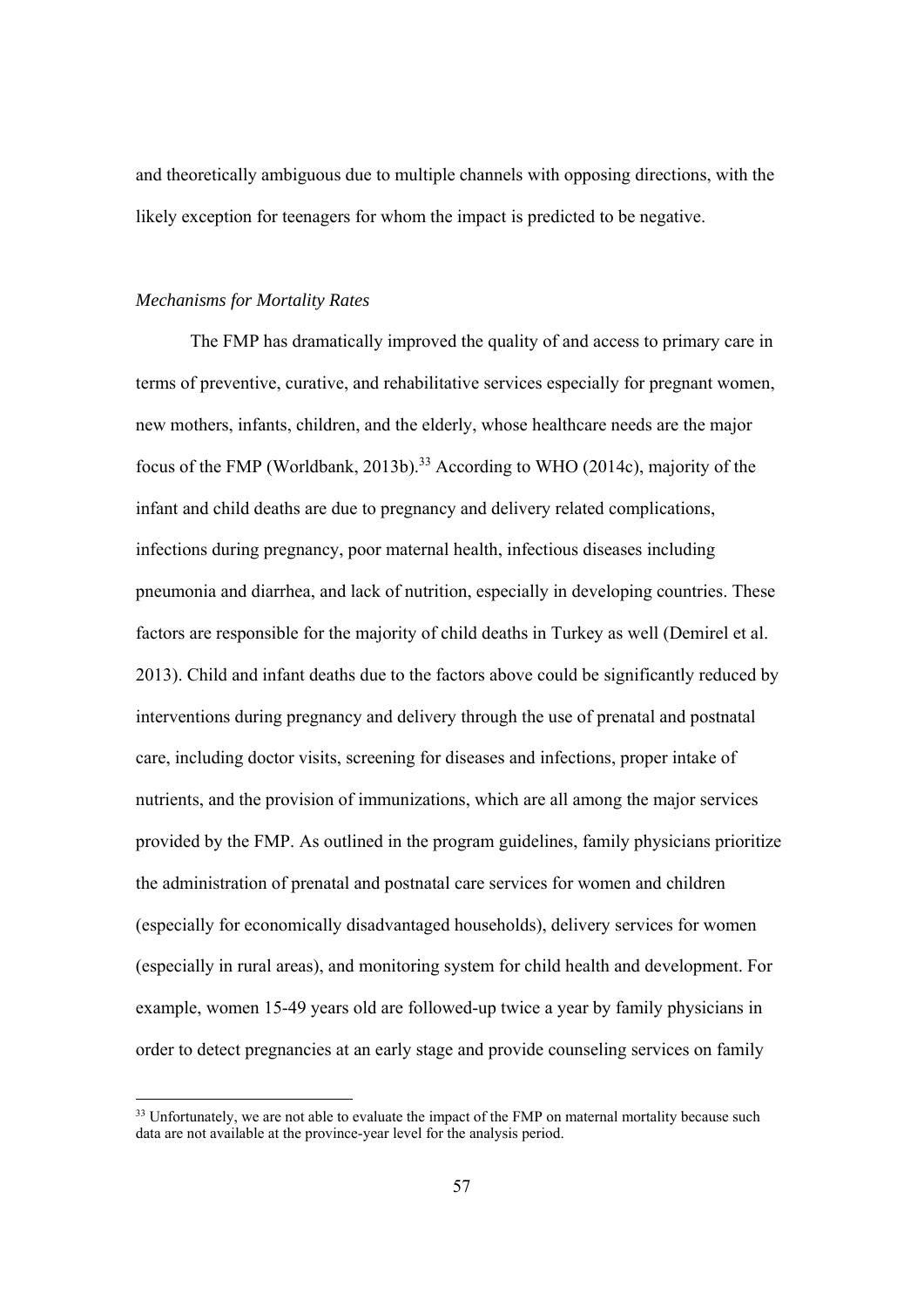planning. Family physicians urge pregnant women to have at least four prenatal care visits during pregnancy—at least one visit in the first trimester, two visits in the second, and one visit in the third trimester. Pregnant women are screened for hypertension (high blood pressure), proteinuria (abnormal amount of protein in urine), and glycosuria (the excretion of glucose into the urine) in each prenatal care visit. Furthermore, they are administered hemoglobin tests in the first trimester and platelet count in the third trimester in order to screen for several health conditions, such as anemia, and excess bleeding or clotting. The family physicians also screen infants for congenital hypothyroidism and biotinidase deficiency, phenylketonuria, and hearing loss. Moreover, a variety of new neonatal services are introduced with the FMP, including neonatal emergency care and air ambulance for maternal emergencies. The improved maternal and infant healthcare services provide prevention, screening, diagnosis, and treatment services, which target the major causes of maternal and infant mortality.

Another feature of the FMP that could help reduce child mortality is the free delivery of nutritional supplements. Anemia, especially iron-deficiency anemia, is the most common form of malnutrition, particularly in pregnant women and young children in developing countries.<sup>34</sup>,<sup>35</sup> These complications are preventable in pregnant women who receive iron and folic acid supplements as part of their prenatal care. The FMP delivers free iron and folic acid supplements to pregnant women in order to prevent anemia, which in turn improves maternal and infant health.

<sup>&</sup>lt;sup>34</sup> In pregnant women, iron-deficiency is associated with perinatal, prenatal, and maternal mortality, low birth weight, premature births, and increased risk of sepsis; while folate-deficiency (or folic acid deficiency) anemia is linked to certain types of birth defects, such as neural tube abnormalities in the infant and low birth weight. See <u>http://www.who.int</u> for more detailed information.<br><sup>35</sup> See http://www.who.int/nutrition/topics/ida/en/.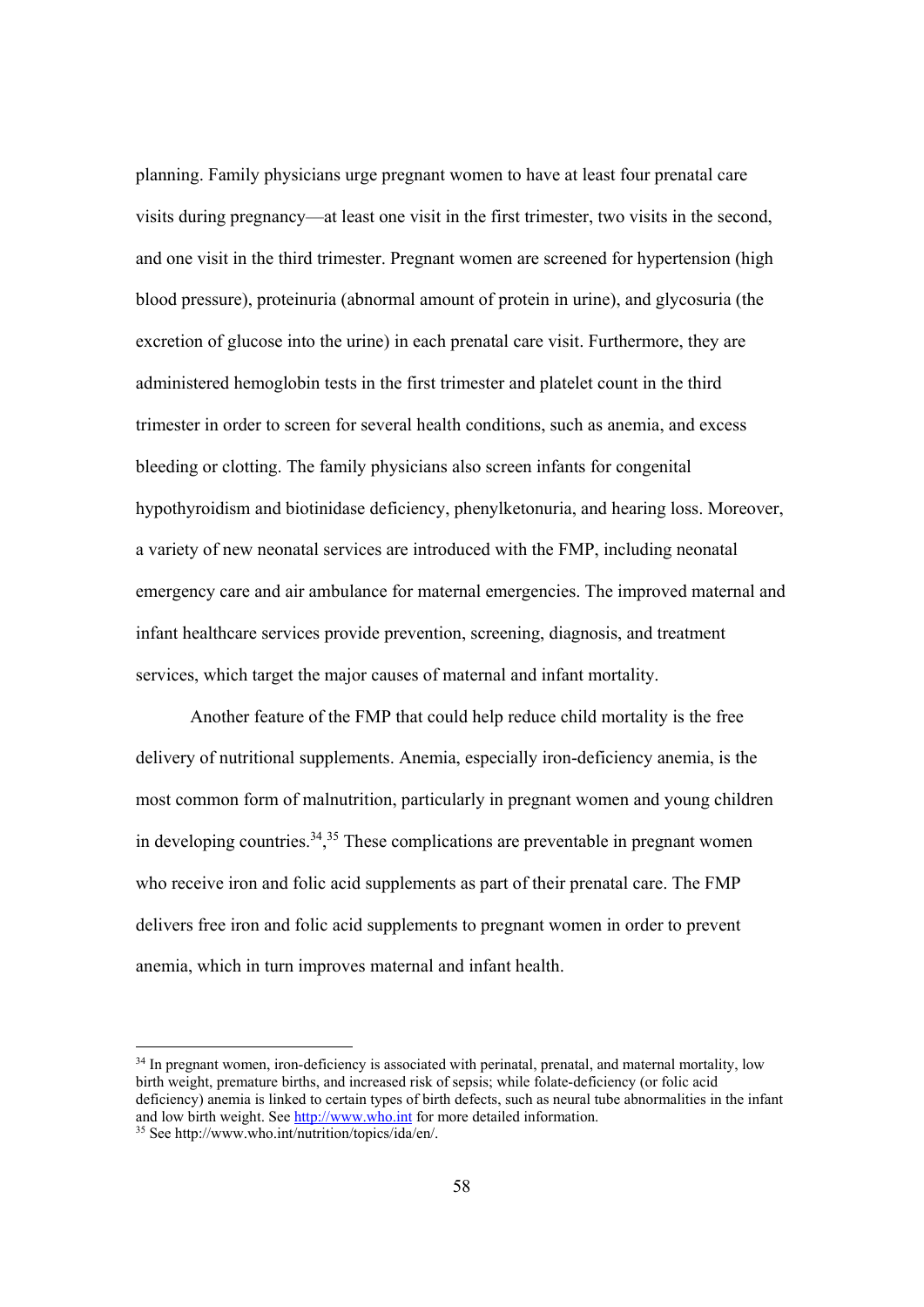Additionally, to reduce the prevalence of vaccine preventable infectious diseases, the FMP pays close attention to achieving universal immunization coverage. For example, the program incentivizes the family medicine providers by making deductions from their monthly salary if they fail to achieve high immunization coverage rates of registered children (Worldbank, 2013b). Moreover, family physicians are expected to inform families about immunization schedule and delivery and to educate them about the consequences of not immunizing their children.

Family physicians might also change health behaviors of mothers by providing information on the importance of hygiene and encouraging basic sanitation techniques to prevent infectious diseases. They can also teach parents how to treat and prevent diarrhea using simple methods, which might in turn reduce mortality among young children. Another potential mechanism is the first aid treatment services provided by the FMP in the event of accidents and injuries.

Because non-communicable diseases (NCDs) are a major cause of death in Turkey, provision of primary healthcare might reduce the elderly mortality rates by prevention, early detection and management, and treatment of NCDs. Early detection and effective management of NCDs through primary healthcare have been shown to reduce mortality and increase life expectancy (Bailey and Goodman-Bacon, 2015; Levene et al., 2010; Rasella et al. 2014; Rasmussen et al., 2007).

Lastly, another potential channel through which primary care access may lower mortality is to reduce the incidence of modifiable risk factors, such as smoking, unhealthy diet, physical inactivity, and excessive alcohol consumption. Family physicians might change individual behaviors by promoting healthy lifestyles and informing the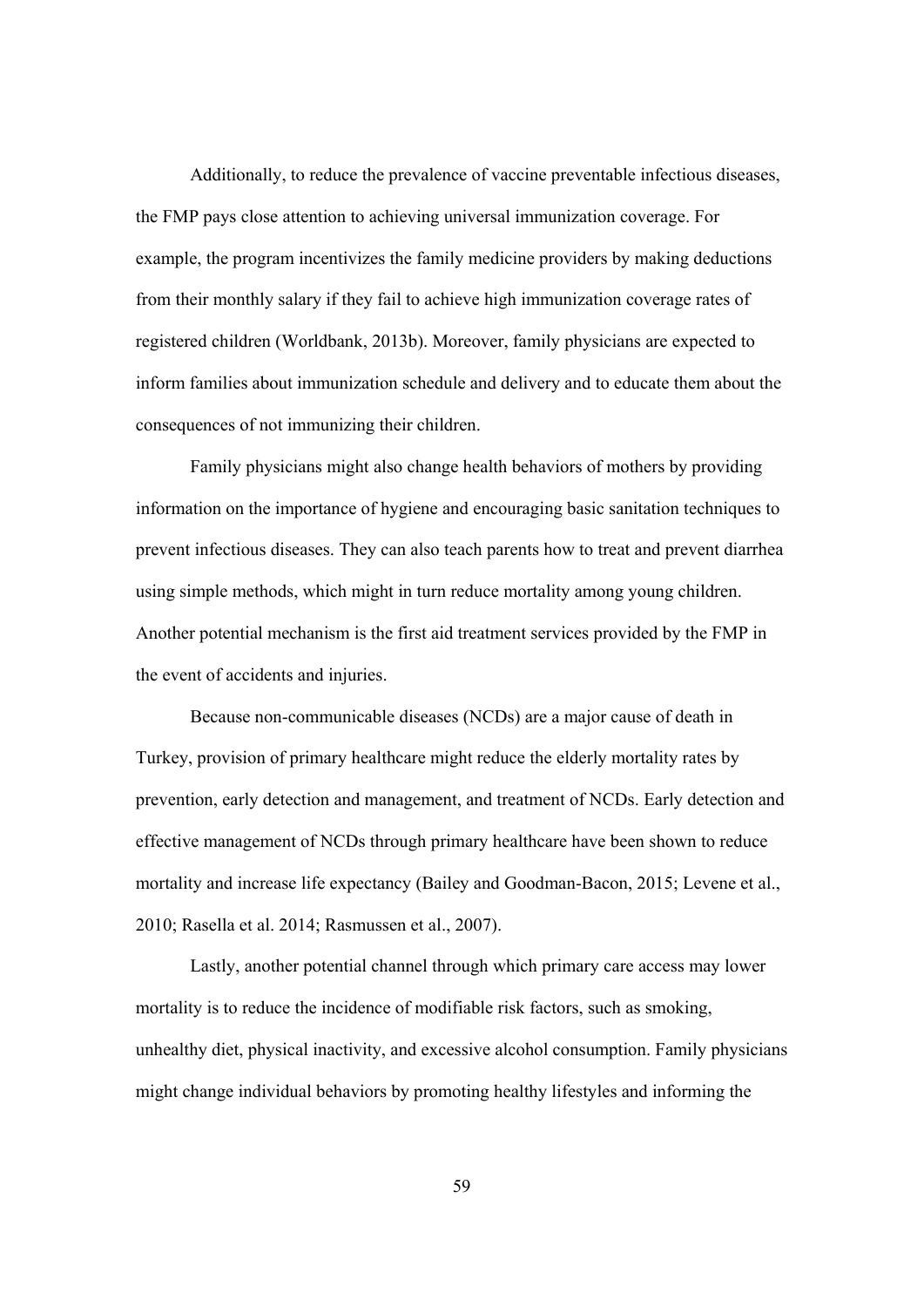patients about the adverse health consequences of risk factors (Goldman and Cook, 1984; Nolte and Mckee, 2004;).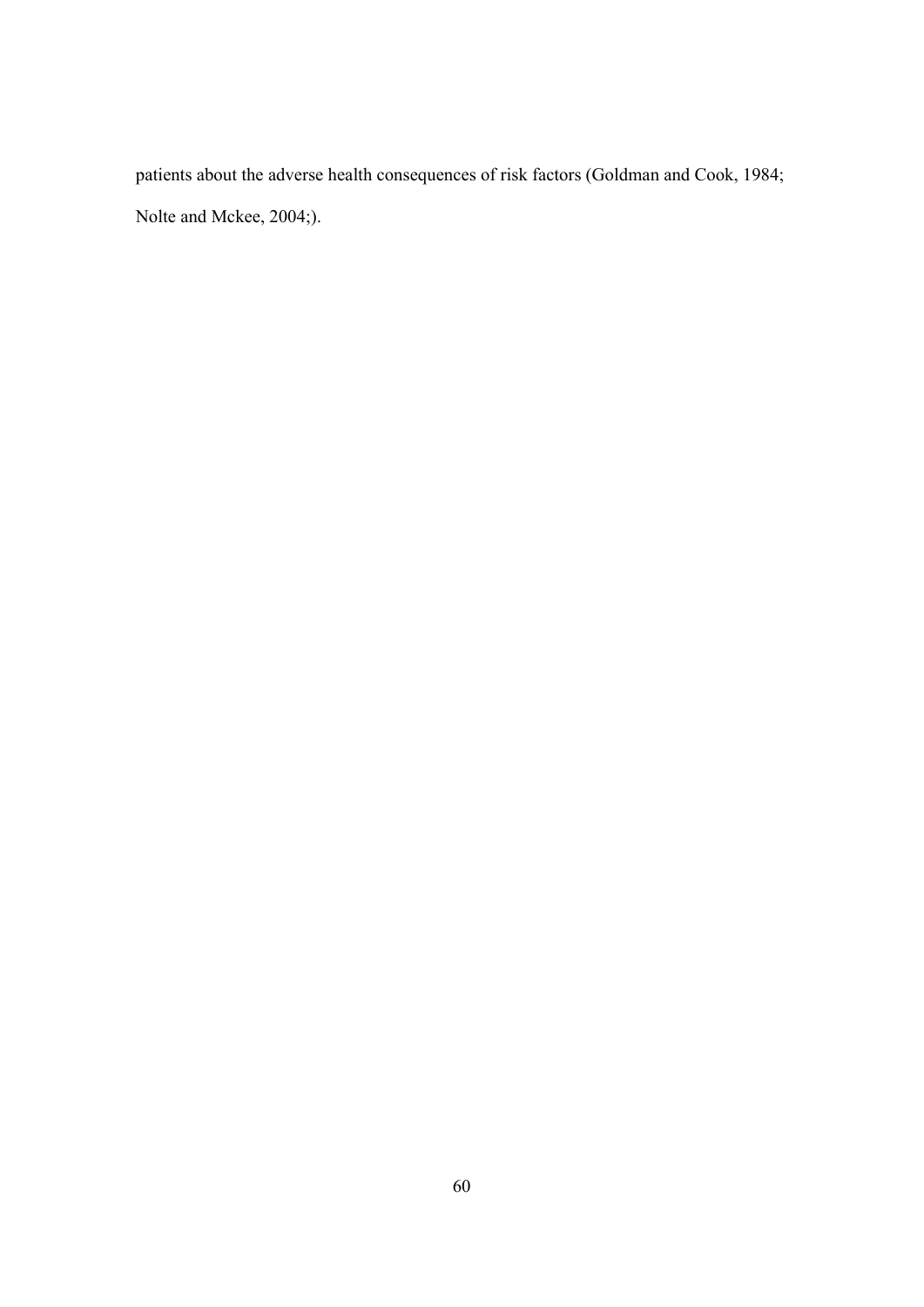|                |                |             | Tumber of Pannly I hysicians I et To Thousand I opulations in 2015 |                |             |
|----------------|----------------|-------------|--------------------------------------------------------------------|----------------|-------------|
|                |                | Family      |                                                                    |                | Family      |
|                |                | Physicians  |                                                                    | Year of        | Physicians  |
| Province       | Year of        | Per 10K     | Province                                                           |                | Per 10K     |
|                | Implementation | Populations |                                                                    | Implementation | Populations |
| Duzce          | 2005           | 2.76        | Artvin                                                             | 2010           | 3.01        |
| Adiyaman       | 2006           | 3           | Aydin                                                              | 2010           | 2.83        |
| Bolu           | 2006           | 3.07        | <b>Balikesir</b>                                                   | 2010           | 2.82        |
| Denizli        | 2006           | 2.86        | Batman                                                             | 2010           | 2.79        |
| Edirne         | 2006           | 2.89        | <b>Bingol</b>                                                      | 2010           | 2.98        |
| Eskisehir      | 2006           | 2.8         | <b>Bitlis</b>                                                      | 2010           | 2.7         |
| Gumushane      | 2006           | 2.97        | Canakkale                                                          | 2010           | 2.69        |
| Amasya         | 2007           | 3.14        | Diyarbakir                                                         | 2010           | 2.64        |
| <b>Bartin</b>  | 2007           | 3.17        | Erzincan                                                           | 2010           | 3.18        |
| Elazig         | 2007           | 3.04        | Gaziantep                                                          | 2010           | 2.66        |
| Isparta        | 2007           | 3.11        | Giresun                                                            | 2010           | 2.87        |
| Izmir          | 2007           | 2.8         | Hakkari                                                            | 2010           | 2.34        |
| Samsun         | 2007           | 2.86        | Hatay                                                              | 2010           | 2.71        |
| Sinop          | 2007           | 2.84        | Igdir                                                              | 2010           | 2.84        |
| Adana          | 2008           | 2.83        | Istanbul                                                           | 2010           | 2.57        |
| Bayburt        | 2008           | 3.44        | Kahramanmaras                                                      | 2010           | 2.88        |
| Bilecik        | 2008           | 3.02        | Kars                                                               | 2010           | 2.86        |
| <b>Burdur</b>  | 2008           | 3.11        | Kilis                                                              | 2010           | 2.8         |
| Cankiri        | 2008           | 2.57        | Kirklareli                                                         | 2010           | 2.82        |
| Corum          | 2008           | 3.18        | Kocaeli                                                            | 2010           | 2.79        |
| Erzurum        | 2008           | 3.12        | Konya                                                              | 2010           | 2.79        |
| Karabuk        | 2008           | 2.95        | Kutahya                                                            | 2010           | 3.09        |
| Karaman        | 2008           | 3.19        | Malatya                                                            | 2010           | 2.81        |
| Kastamonu      | 2008           | 2.83        | Mardin                                                             | 2010           | 2.54        |
| Kayseri        | 2008           | 2.91        | Mersin                                                             | 2010           | 2.86        |
| Kirikkale      | 2008           | 3.09        | Mugla                                                              | 2010           | 2.84        |
| Kirsehir       | 2008           | 3.31        | Mus                                                                | 2010           | 2.71        |
| Manisa         | 2008           | 2.94        | Nevsehir                                                           | 2010           | 3.01        |
| Osmaniye       | 2008           | 2.91        | Nigde                                                              | 2010           | 2.97        |
| Tunceli        | 2008           | 2.93        | Ordu                                                               | 2010           | 2.68        |
| Yalova         | 2008           | 2.5         | Sakarya                                                            | 2010           | 2.81        |
| <b>Bursa</b>   | 2009           | 2.75        | Sanliurfa                                                          | 2010           | 2.76        |
| Rize           | 2009           | 2.89        | Siirt                                                              | 2010           | 2.71        |
| Trabzon        | 2009           | 3.07        | Sirnak                                                             | 2010           | 2.76        |
| Usak           | 2009           | 3.12        | Sivas                                                              | 2010           | 2.84        |
| Afyonkarahisar | 2010           | 2.9         | Tekirdag                                                           | 2010           | 2.76        |
| Agri           | 2010           | 2.69        | Tokat                                                              | 2010           | 2.91        |
| Aksaray        | 2010           | 2.87        | Van                                                                | 2010           | 2.64        |
| Ankara         | 2010           | 2.63        | Yozgat                                                             | 2010           | 3.02        |
| Antalya        | 2010           | 2.67        | Zonguldak                                                          | 2010           | 2.88        |
| Ardahan        | 2010           | 3.02        |                                                                    |                |             |
|                |                |             |                                                                    |                |             |

# **Appendix Table 1: Family Medicine Program Implementation Year and the Number of Family Physicians Per 10 Thousand Populations in 2013**

Note: Information on the Family Medicine Program is obtained from the Public Health Institute of Turkey.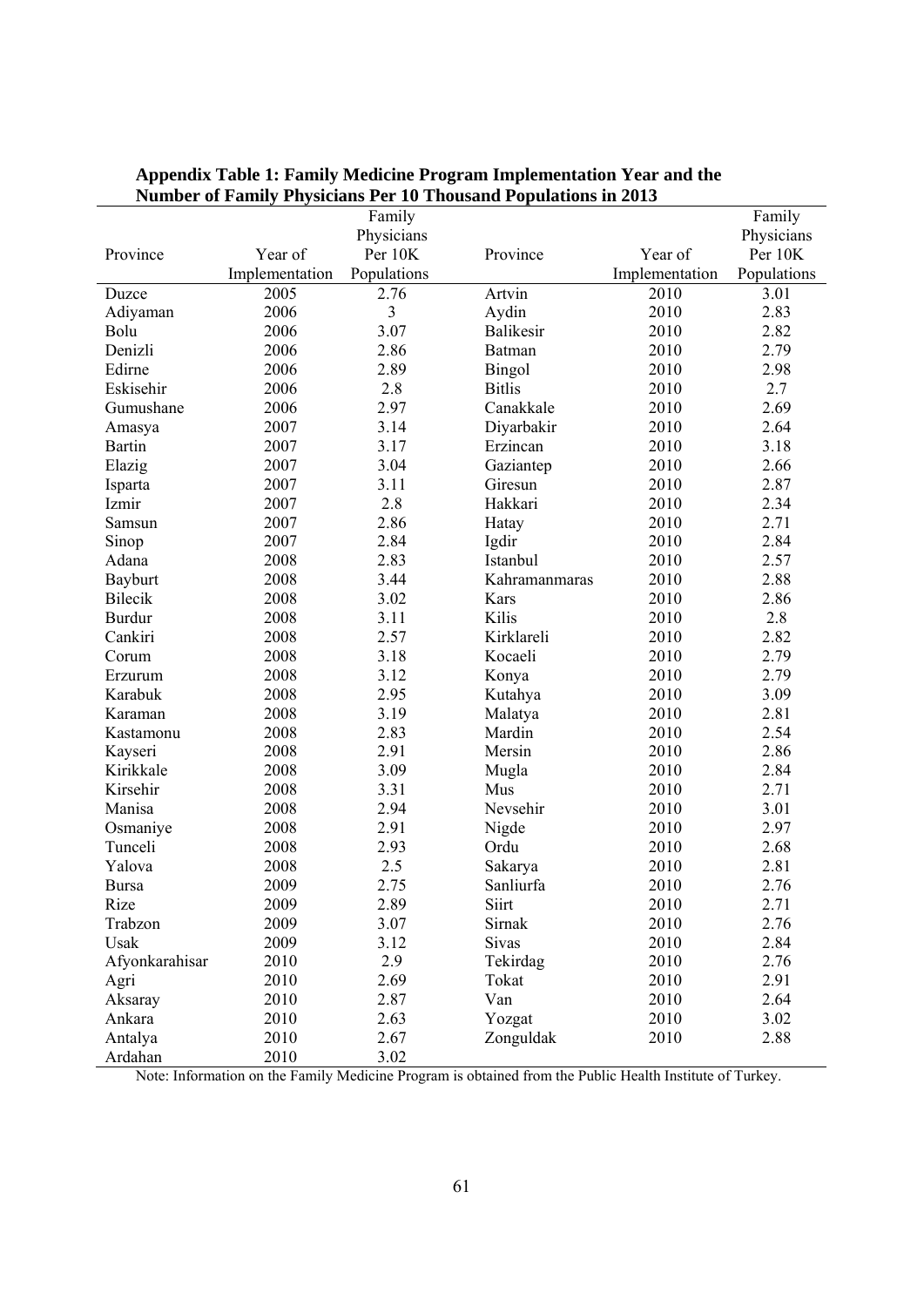|                                | (1)            | (2)            | (3)            | (4)      | (5)      |
|--------------------------------|----------------|----------------|----------------|----------|----------|
|                                |                |                |                |          |          |
| Log of Unemployment Rate       | $-0.024$       | 0.055          | $-0.001$       | 0.015    | $-0.006$ |
|                                | (0.069)        | (0.048)        | (0.056)        | (0.083)  | (0.087)  |
| Log of Vehicles Per Capita     | $-0.037$       | $-0.017$       | $-0.093$       | $-0.236$ | $-0.280$ |
|                                | (0.031)        | (0.032)        | (0.092)        | (0.205)  | (0.211)  |
| Log of GDP                     | $0.498***$     | $-0.001$       | 0.072          | 0.080    | $-0.108$ |
|                                | (0.073)        | (0.097)        | (0.093)        | (0.109)  | (0.122)  |
| Log of High school Rate        | $-0.697***$    | 0.070          | 0.036          | 0.033    | 0.067    |
|                                | (0.175)        | (0.061)        | (0.056)        | (0.081)  | (0.065)  |
| Log of College Rate            | $0.247***$     | 0.040          | 0.045          | 0.067    | 0.063    |
|                                | (0.083)        | (0.046)        | (0.046)        | (0.063)  | (0.069)  |
| Log of Students Per Teacher    | $-0.079$       | $-0.222**$     | $-0.144$       | $-0.118$ | 0.084    |
|                                | (0.164)        | (0.098)        | (0.104)        | (0.129)  | (0.109)  |
| Log Percent Share of Governing | $-0.050$       | 0.040          | $-0.028$       | $-0.053$ | 0.031    |
| Party Seats in Parliament      | (0.169)        | (0.122)        | (0.089)        | (0.108)  | (0.216)  |
| <b>Observations</b>            | 1,053          | 1,053          | 1,053          | 1,053    | 1,053    |
| R-squared                      | 0.516          | 0.865          | 0.886          | 0.888    | 0.918    |
| F-test                         | 18.39          | 2.020          | 1.547          | 1.228    | 0.627    |
| F-test P-value                 | 0.000          | 0.0625         | 0.164          | 0.298    | 0.732    |
| Controls for                   |                |                |                |          |          |
| Region by Year Fixed Effects   | N <sub>0</sub> | Yes            | Yes            | Yes      | Yes      |
| Province Fixed Effects         | N <sub>0</sub> | N <sub>0</sub> | Yes            | Yes      | Yes      |
| Province Linear Trends         | N <sub>0</sub> | N <sub>0</sub> | N <sub>0</sub> | Yes      | Yes      |
| Province Quadratic Trends      | N <sub>0</sub> | N <sub>0</sub> | No             | No       | Yes      |

### **Appendix Table 2A: Estimates of Family Medicine Program Indicator on Time Varying Province Level Observable Characteristics**

Notes: Regressions are weighted with mean province populations. Standard errors, corrected for clustering on the province, are in parentheses. \*, \*\*, and \*\*\* indicate statistical significance at 10%, 5% and 1%, respectively.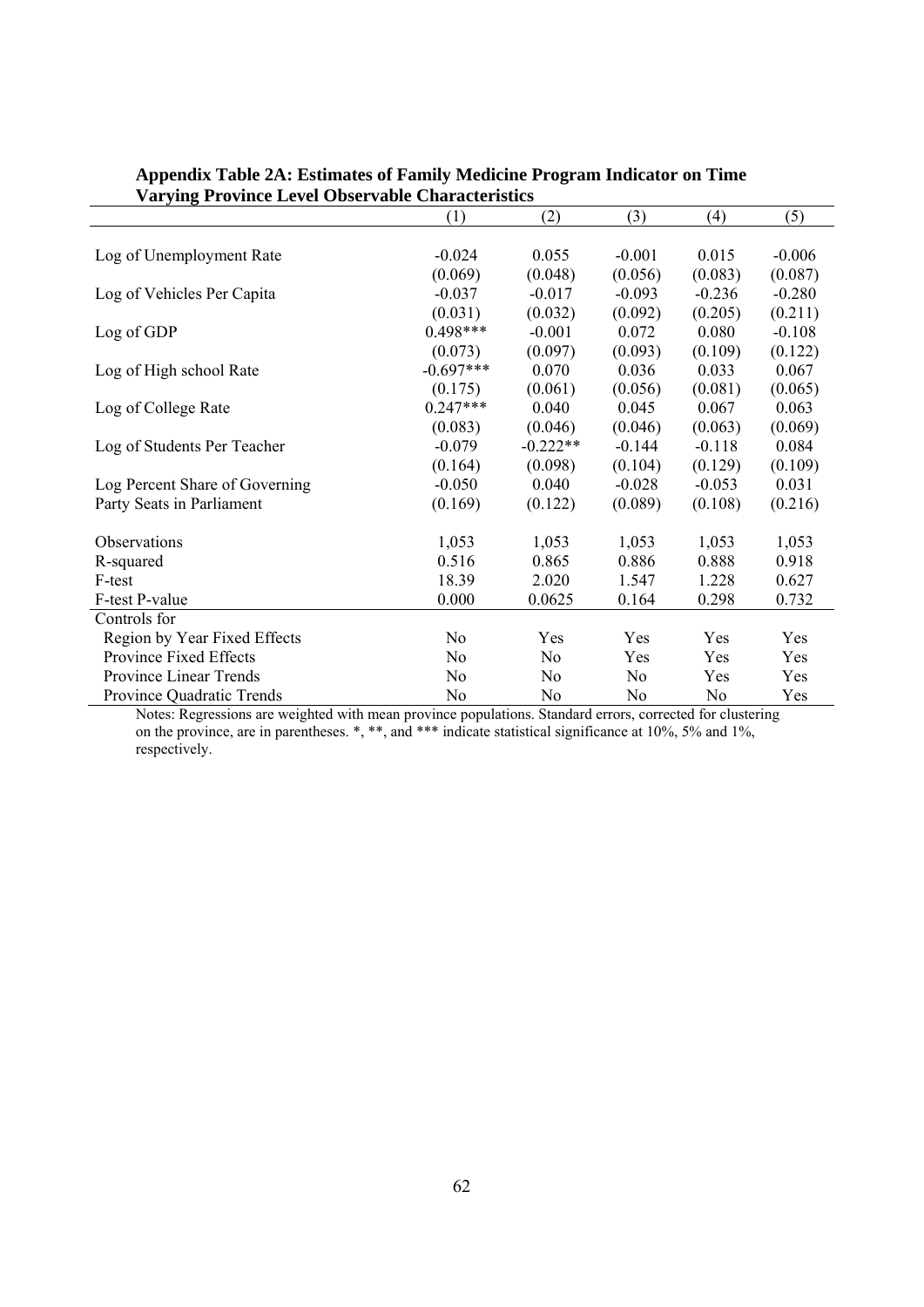| Implementation on Time Varying Province Level Observable Characteristics |                |                |                |          |          |  |
|--------------------------------------------------------------------------|----------------|----------------|----------------|----------|----------|--|
|                                                                          | (1)            | (2)            | (3)            | (4)      | (5)      |  |
|                                                                          |                |                |                |          |          |  |
| Log of Unemployment Rate                                                 | 0.112          | $0.458*$       | 0.123          | $-0.082$ | $-0.073$ |  |
|                                                                          | (0.300)        | (0.233)        | (0.181)        | (0.112)  | (0.139)  |  |
| Log of Vehicles Per Capita                                               | $-0.109$       | $-0.042$       | $-0.303$       | $-0.114$ | $-0.235$ |  |
|                                                                          | (0.112)        | (0.177)        | (0.640)        | (0.260)  | (0.377)  |  |
| Log of GDP                                                               | $1.256***$     | $-0.399$       | $-0.366$       | 0.002    | $-0.015$ |  |
|                                                                          | (0.246)        | (0.413)        | (0.235)        | (0.110)  | (0.190)  |  |
| Log of High school Rate                                                  | $-1.662***$    | $0.659*$       | $0.572**$      | $-0.040$ | $-0.057$ |  |
|                                                                          | (0.567)        | (0.393)        | (0.278)        | (0.090)  | (0.105)  |  |
| Log of College Rate                                                      | 0.447          | 0.102          | 0.048          | 0.001    | 0.016    |  |
|                                                                          | (0.311)        | (0.230)        | (0.164)        | (0.070)  | (0.139)  |  |
| Log of Students Per Teacher                                              | $-1.138**$     | $-1.497***$    | $-1.279***$    | 0.185    | 0.244    |  |
|                                                                          | (0.514)        | (0.560)        | (0.446)        | (0.179)  | (0.225)  |  |
| Log Percent Share of Governing                                           | $-0.116$       | 0.575          | 0.487          | 0.192    | 0.273    |  |
| Party Seats in Parliament                                                | (0.695)        | (0.724)        | (0.474)        | (0.285)  | (0.435)  |  |
| Observations                                                             | 1,053          | 1,053          | 1,053          | 1,053    | 1,053    |  |
| R-squared                                                                | 0.654          | 0.855          | 0.917          | 0.986    | 0.987    |  |
| Joint F-test                                                             | 8.735          | 2.144          | 1.748          | 0.632    | 0.696    |  |
| Joint F-test P-value                                                     | 0.000          | 0.048          | 0.110          | 0.728    | 0.675    |  |
| Controls for                                                             |                |                |                |          |          |  |
| Region by Year Fixed Effects                                             | No             | Yes            | Yes            | Yes      | Yes      |  |
|                                                                          |                |                |                |          |          |  |
| Province Fixed Effects                                                   | N <sub>0</sub> | No             | Yes            | Yes      | Yes      |  |
| Province Linear Trends                                                   | N <sub>0</sub> | N <sub>0</sub> | N <sub>0</sub> | Yes      | Yes      |  |
| Province Quadratic Trends                                                | No             | N <sub>0</sub> | N <sub>0</sub> | No       | Yes      |  |

### **Appendix Table 2B: Estimates of Years Since Time of Family Medicine Program Implementation on Time Varying Province Level Observable Characteristics**

Notes: Regressions are weighted with mean province populations. Standard errors, corrected for clustering on the province, are in parentheses. \*, \*\*, and \*\*\* indicate statistical significance at 10%, 5% and 1%, respectively.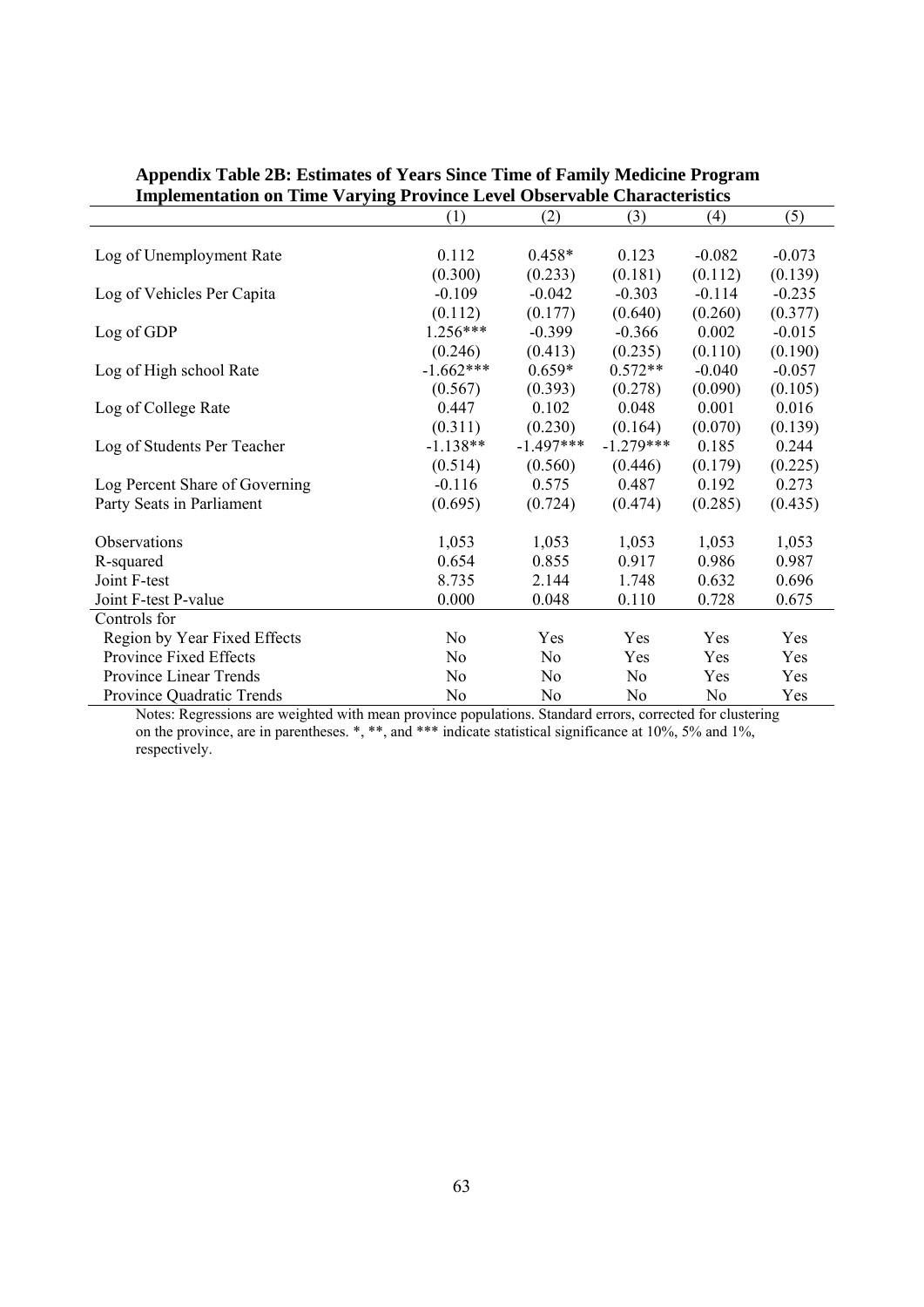| (1)          | (2)        | (3)          | (4)          |
|--------------|------------|--------------|--------------|
| <b>Birth</b> | Birth      | <b>Birth</b> | <b>Birth</b> |
| Rate         | Rate       | Rate         | Rate         |
| 15 to 19     | 20 to 24   | 25 to 29     | 30 to 39     |
|              |            |              |              |
| $-0.03113$   | 0.04228    | 0.04950      | $-0.00003$   |
| (0.03400)    | (0.05119)  | (0.03848)    | (0.02241)    |
| 0.00003      |            |              |              |
| (0.00087)    |            |              |              |
|              | $-0.00043$ |              |              |
|              | (0.00043)  |              |              |
|              |            | $-0.00048$   |              |
|              |            |              |              |
|              |            |              | $-0.00011$   |
|              |            |              | (0.00033)    |
|              |            |              |              |
| 1,053        | 1,053      | 1,053        | 1,053        |
| 0.954        | 0.908      | 0.892        | 0.940        |
| 3.185        | 0.789      | 1.454        | 0.242        |
| 0.046        | 0.458      | 0.240        | 0.786        |
|              |            |              | (0.00032)    |

**Appendix Table 3. The Impact of the** *Family Medicine Program* **on Birth Rates By Baseline Birth Rates** 

Notes: Regressions are weighted with mean province populations for the associated age group. Standard errors, corrected for clustering on the province, are in parentheses.  $*,$  \*\*, and \*\*\* indicate statistical significance at 10%, 5% and 1%, respectively. All of the models include the full set of control variables that are specified in the Panel D of Table 3.